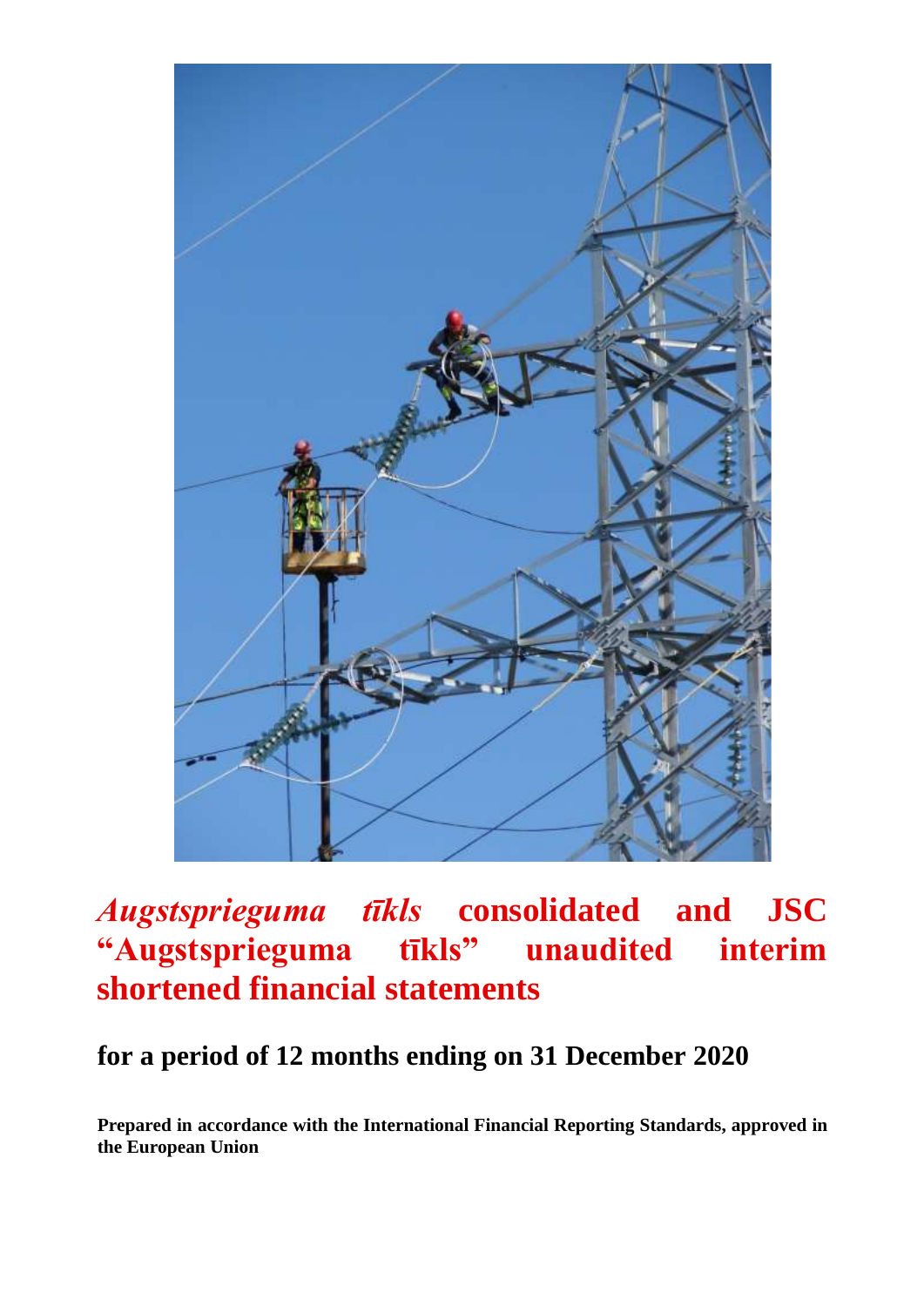## **Table of Contents**

|                                                     | .47       |
|-----------------------------------------------------|-----------|
| Information about the Company                       | 3         |
| Management report                                   | $4 - 14$  |
| Separate Financial Statements:                      |           |
| <b>Profit or Loss Statement</b>                     | 15        |
| Statement of Financial Position on 31 December 2020 | $16 - 17$ |
| Review of changes in equity                         | 18        |
| Cash flow review                                    | $19 - 20$ |
| Annexes of financial statements                     | 21-47     |
|                                                     |           |

Page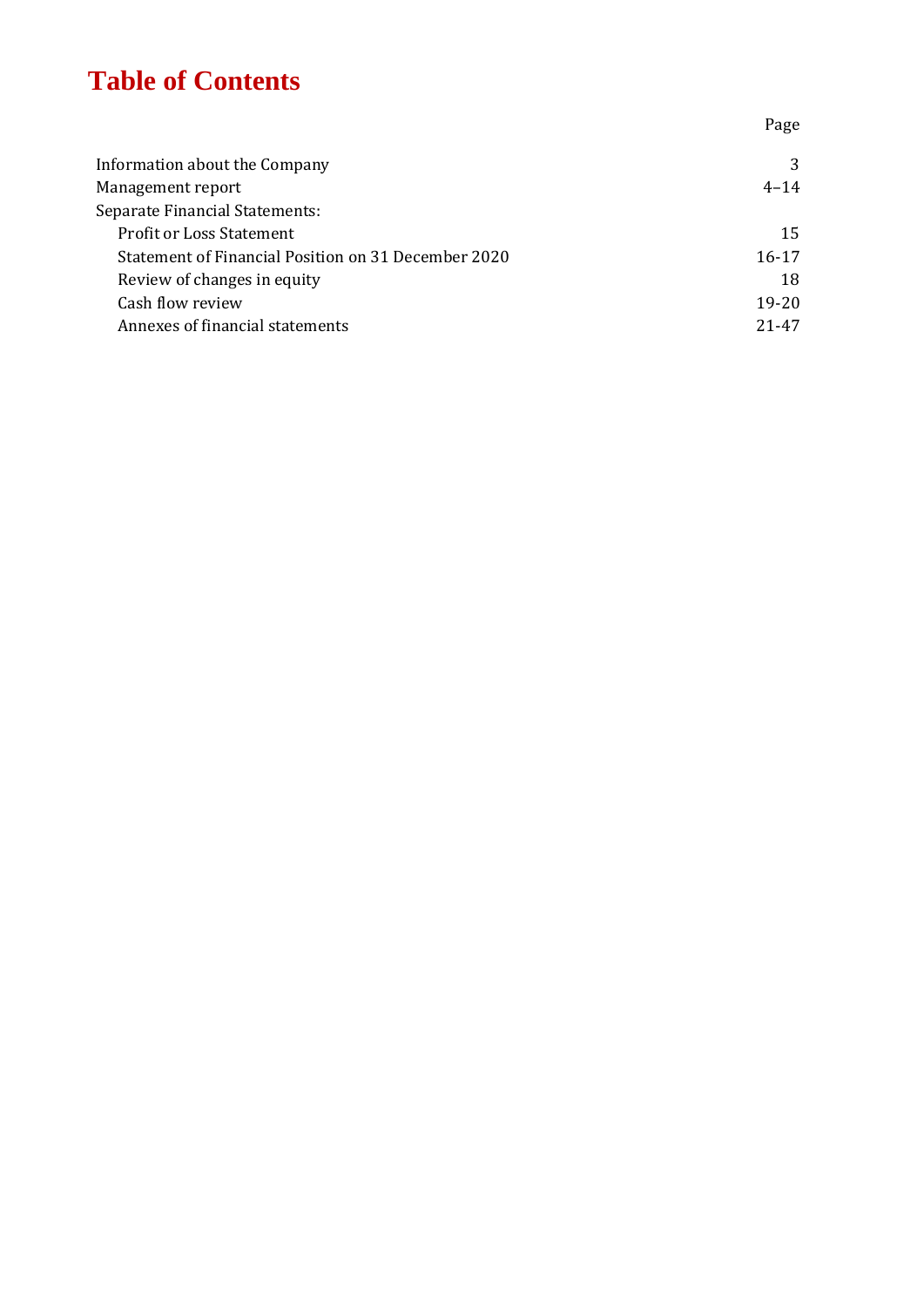# **Information about the Company**

| Name of the Company                                                       | JSC Augstsprieguma tīkls                                                                                                                                                                               |
|---------------------------------------------------------------------------|--------------------------------------------------------------------------------------------------------------------------------------------------------------------------------------------------------|
| Legal status of the company                                               | Joint Stock Company                                                                                                                                                                                    |
| Registration number, place and date                                       | 000357556<br>Riga, 28 December 2001                                                                                                                                                                    |
|                                                                           | Re-registration in the Commercial Register is<br>performed<br>On 13 November 2004<br>under unified registration number<br>40003575567                                                                  |
| Principal activity                                                        | Electricity supply, NACE code 35.12                                                                                                                                                                    |
| <b>Address</b>                                                            | Dārzciema iela 86<br>Riga, LV-1073<br>Latvia                                                                                                                                                           |
| Shareholder                                                               | From 2 January 2012:<br>Ministry of Finance in the name of the Republic of<br>Latvia (100%)<br>Smilšu iela 1, Riga, LV-1050, Latvia                                                                    |
| Names, surnames and positions held of<br>the board members                | Varis Broks - Chairman of the Board<br>Arnis Staltmanis - Member of the Board<br>Imants Zviedris - Member of the Board<br>Gatis Junghāns - Member of the Board<br>Mārcis Kauliņš - Member of the Board |
| Names, surnames and positions held of<br><b>Supervisory Board members</b> | Kaspars Āboliņš — Council Chairman<br>Olga Bogdanova — Deputy Council Chairman<br>Armands Eberhards - Council Member<br>Madara Melne - Council Member<br>Aigars Ģērmanis — Council Member              |
| Accounting period                                                         | 1 January 2020 - 31 December 2020                                                                                                                                                                      |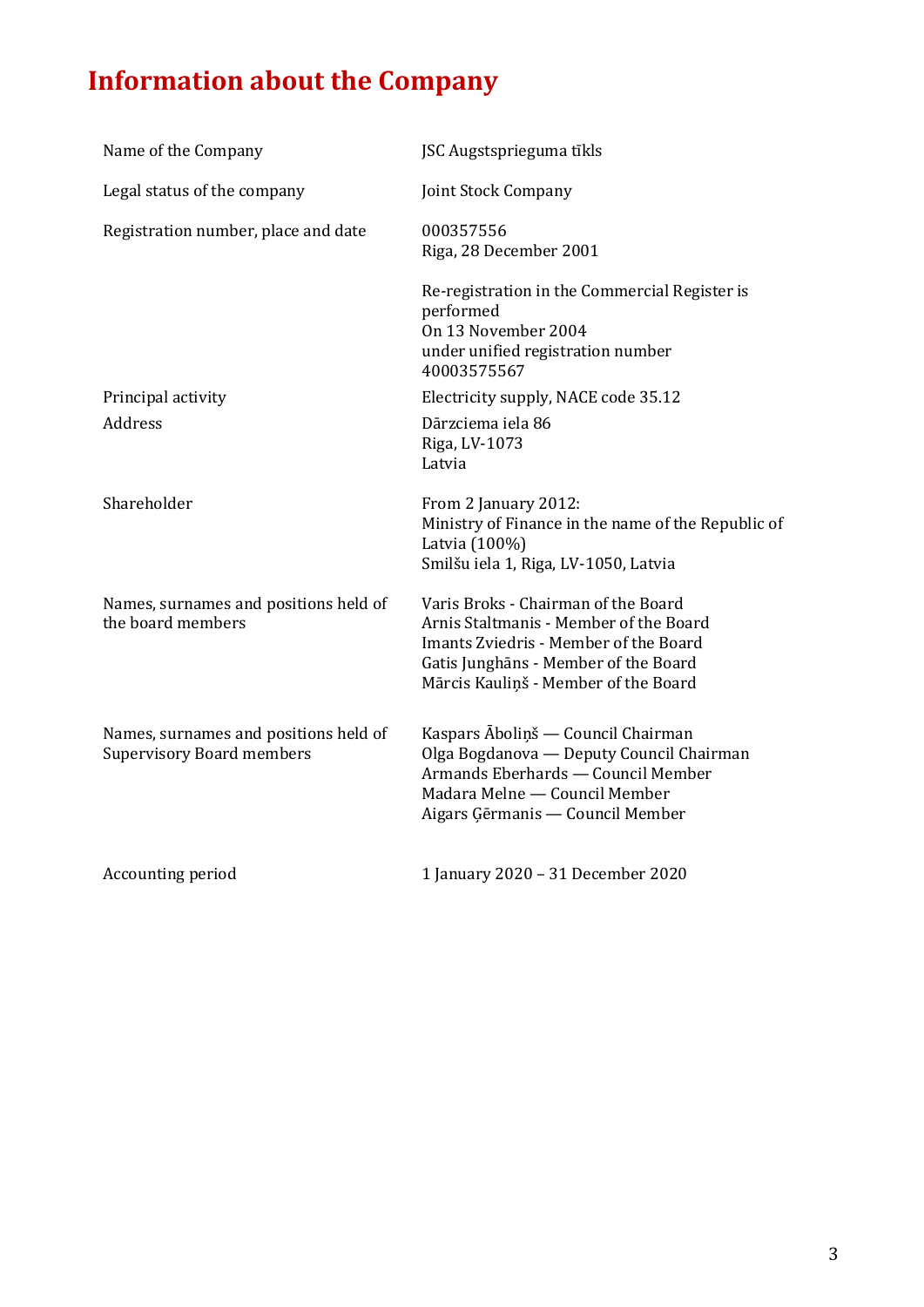## **Management Report**

## *Type and character of activity*

Pursuant to Paragraph 38 of protocol decision No. 46 of the meeting of the Cabinet of Ministers of 8 October 2019, the implementation of the complete separation model of property rights of the electricity transmission system operator was supported and it was assigned to the Ministry of Economics and the Ministry of Finance to ensure that JSC "Latvenergo" and JSC "Augstsprieguma tīkls" (hereinafter also - AST or Company) fulfils the provisions determined by regulatory enactments regarding the introduction of the model of complete separation of property rights by 1 July 2020.

In turn, paragraph No. 75 of protocol decision No. 59 of the Cabinet session of 17 December 2019 stipulated that after the contribution of JSC "Latvijas elektriskie tīkli" (hereinafter also - LET) shares owned by the State to JSC "Augstsprieguma tīkls", reorganisation of JSC "Augstsprieguma tīkls" and JSC "Latvijas elektriskie tīkli", LET should take place by incorporating JSC "Latvijas elektriskie tīkli" into JSC "Augstsprieguma tīkls" by 31 December 2020.

Executing protocol decision No. 46, Paragraph 38 of the sitting of 8 October 2019 and protocol decision No. 59, Paragraph 75 of the sitting of 17 December 2019 of the Cabinet of Ministers of the Republic of Latvia, on 10 June 2020 the current subsidiary of JSC "Latvenergo", the owner of transmission system assets JSC "Latvijas elektriskie tīkli" was separated from the Latvenergo Group.

According to the decision of the Enterprise Register of the Republic of Latvia of 25 November 2020, on 25 November 2020, JSC "Latvijas elektriskie tīkli" was excluded from the Register of Enterprises and was added to JSC "Augstsprieguma tīkls".

After the Reorganisation, in accordance with the provisions of Paragraph 335, Section four of the Commercial Law, JSC "Latvijas elektriskie tīkli" shall cease to exist without the liquidation process, JSC "Latvijas elektriskie tīkli" (the company to be merged) transferring all its property, rights and obligations to JSC "Augstsprieguma tīkls" (the acquiring company).

After the Reorganisation, the acquiring company will continue the commercial activities of the company to be merged.

When executing the protocol decision of the Cabinet of Ministers of the Republic of Latvia of 26 May 2020 (Protocol No. 36, Paragraph 38) "Regarding the Use of the Pre-emption Right in the Transaction of the Alienation of Shares of JSC "Conexus Baltic Grid"", on 21 July 2020 JSC "Augstsprieguma tīkls" acquired 34.1% of the shares of JSC "Conexus Baltic Grid", and accordingly as of 21 July 2020 the Company owns 68.46% of the shares of JSC "Conexus Baltic Grid" and has a decisive influence in the company.

The principal activity of the Augstsprieguma tīkls group is the provision of the functions of the electricity transmission system operator, effective management and lease of assets of the transmission system, as well as the transmission and storage of natural gas.

On 31 December 2020, the structure of the *Augstsprieguma tīkls* group consists of a set of commercial companies, where the parent company JSC "Augstsprieguma tīkls" has a decisive influence and which includes the subsidiary JSC "Conexus Baltic Grid".

All shares of JSC "Augstsprieguma tīkls" are owned by the Ministry of Finance of the Republic of Latvia.

The structure of the *Augstsprieguma tīkls* group is organised in two operating segments: electricity transmission and transmission and storage of natural gas. The division is made on the basis of the Group's internal organisational structure, which forms the basis for monitoring and control of the segment's performance.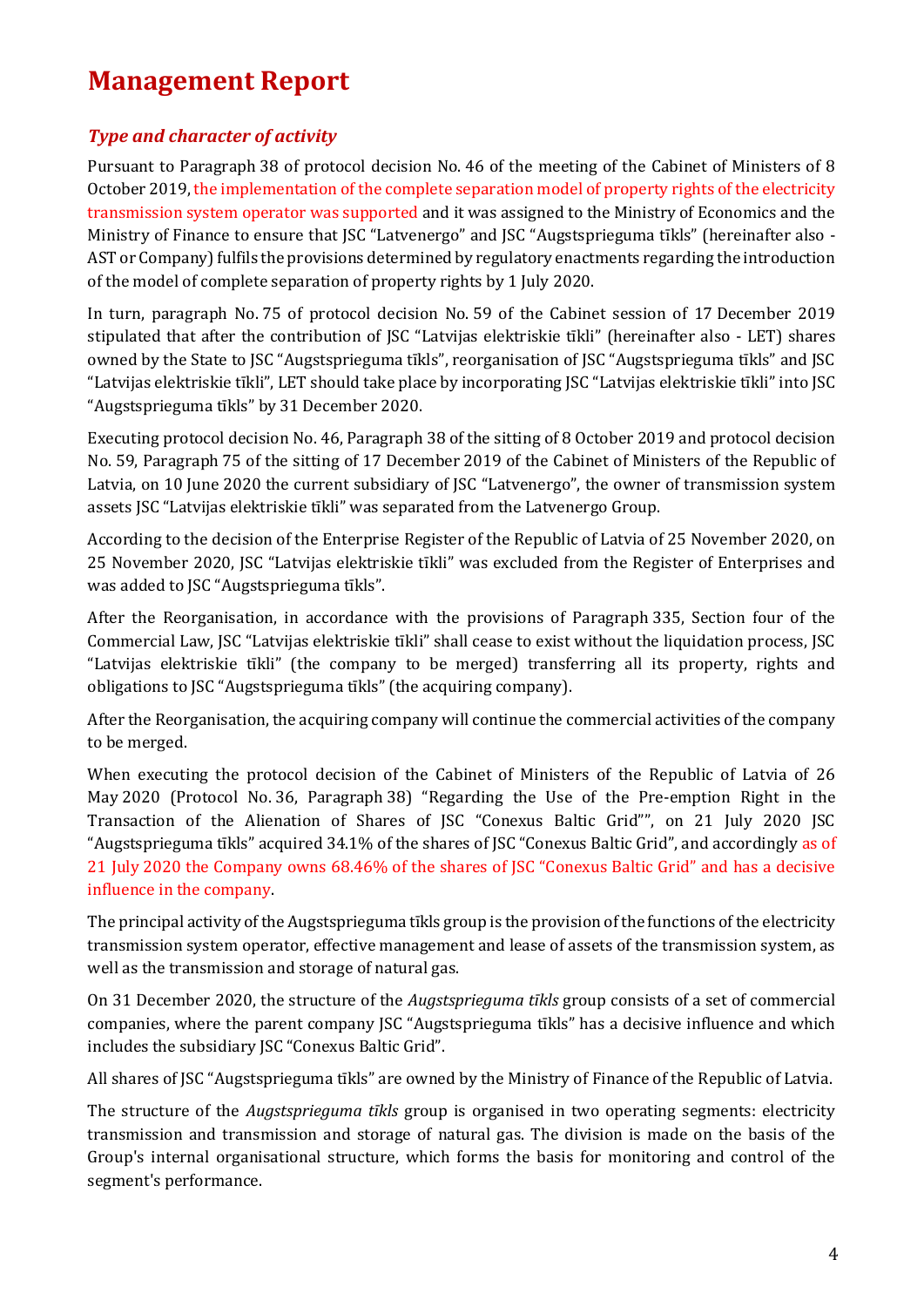#### **Electricity Transmission**

AS Augstsprieguma tīkls is the sole independent Transmission System Operator (hereinafter - TSO) of the Republic of Latvia.

The overall strategic goal of the Company is to ensure the security of energy supply of Latvia, to provide a continuous, high-quality and affordable energy transmission service, also to implement sustainable management of energy supply assets of strategic importance to the country and to facilitate their integration in the internal energy market of the European Union.

Our mission is to ensure continuous, secure and sustainably efficient electricity transmission throughout Latvia.

The Company's activity as an electricity transmission system operator is characterised by three directions:



## Quality Management System and Values

A quality policy has been developed in the Company, that, based on the Energy Law, the Electricity Market Law and the Network Code, defines the Company's core values:

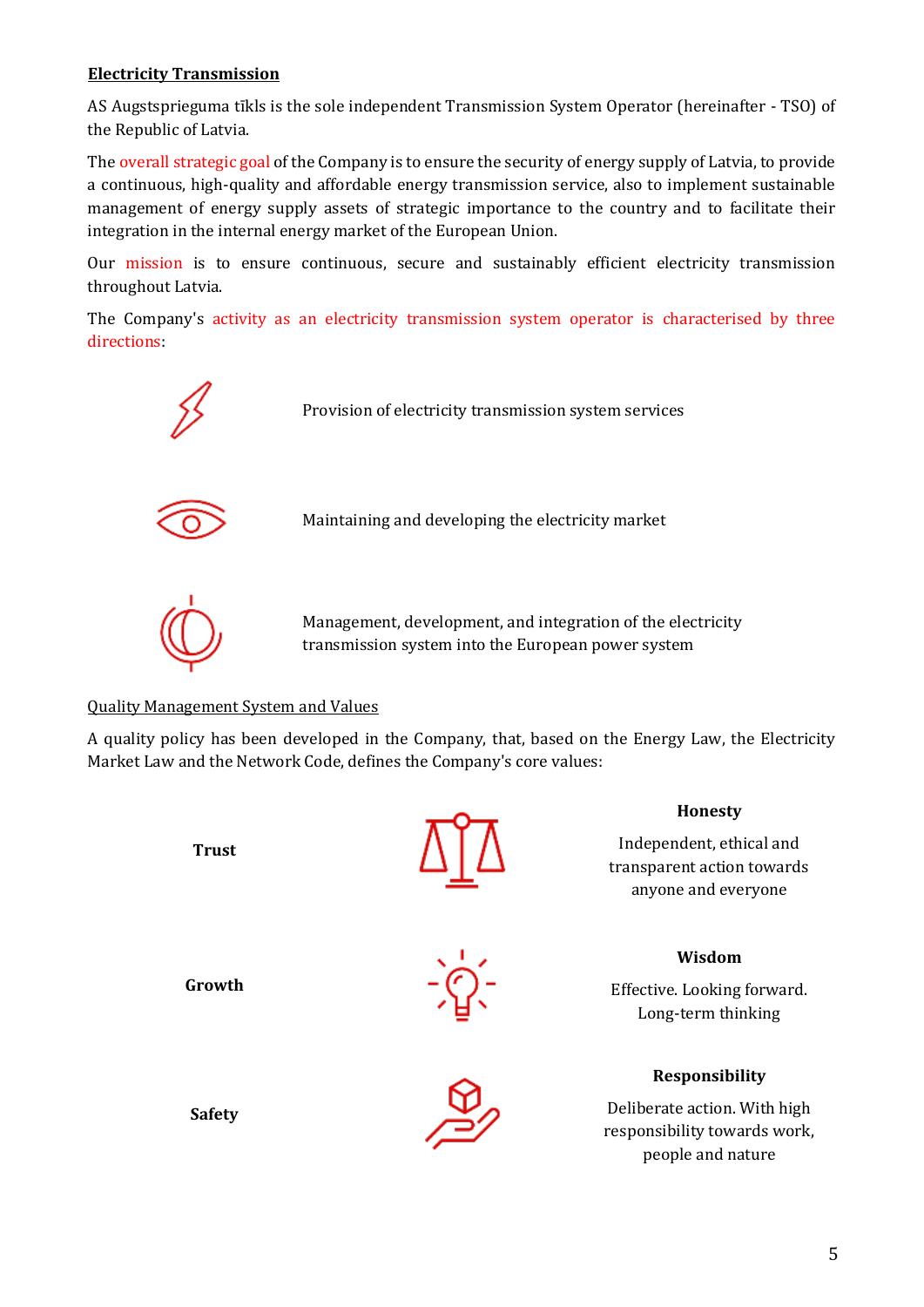**Team**



#### **Together**

We join forces to achieve more. Strong team that encourages and challenges

The Company has developed, implemented, and maintains the management system of the company in accordance with the requirements of ISO 9001:2015 (quality), ISO 14001:2015 (environment), ISO 45001:2018 (OHSAS 18001:2007) (occupational safety), ISO 50001:2011 (energy management).

The implemented Integrated Management System ensures the efficient operation of the Company, observing internationally accepted operating mechanisms regarding quality, energy management, environment protection, occupational and occupational health management, ensuring correct compliance with regulatory requirements, promoting awareness of the Company's business context, taking the view of the Company's risks and processes into account.

#### **Transmission and Storage of Natural Gas**

Considering the Company's investment in its associate, the Latvian natural gas transmission and storage system operator JSC "Conexus Baltic Grid", an important direction of the Company's activity is the sustainable management of strategically important energy supply assets and their integration into the internal energy resource market of the European Union (hereinafter – EU).

JSC "Conexus Baltic Grid" (hereinafter also - Conexus) is the unified natural gas transmission and storage operator in Latvia, which manages one of the most modern natural gas storage facilities in Europe - Inčukalns underground gas storage (hereinafter - Inčukalns UGS, storage) and the main natural gas transmission system, which directly connects the natural gas market of Latvia with Lithuania, Estonia and the North-West region of Russia.

Conexus offers its customers natural gas transmission and storage services in accordance with the tariffs set by the Public Utilities Commission.

Conexus was established on 22 December 2016, as a result of the reorganisation, separating the transmission and storage business lines from JSC "Latvijas Gāze".

Conexus' vision is to promote the development of the transmission system and use the potential of the underground gas storage to become the most reliable energy source in the region.

Conexus' mission is to promote the sustainable operation of the energy market in the region by ensuring the reliable operation of the natural gas transmission and storage system.

#### Conexus values:

Safe operation of the system - we take care of safe operation of the infrastructure by performing regular infrastructure monitoring;

Flexibility and openness through competent solutions - we support market development and we are open to new solutions that support market development;

Sustainable development - in order to protect the inhabitants and the environment from potential security risks, we regularly invest in the modernisation and increase of security of the gas system, as well as in the development of the technological system;

Professional and united team - we value professionalism in everything, and we can be relied on by colleagues, clients and partners.

Sustainability - Conexus is a socially responsible company that ensures the growth of employees and the overall development of the industry, creating sustainable employment and added economic value, while taking care of the impact of technological processes on the environment.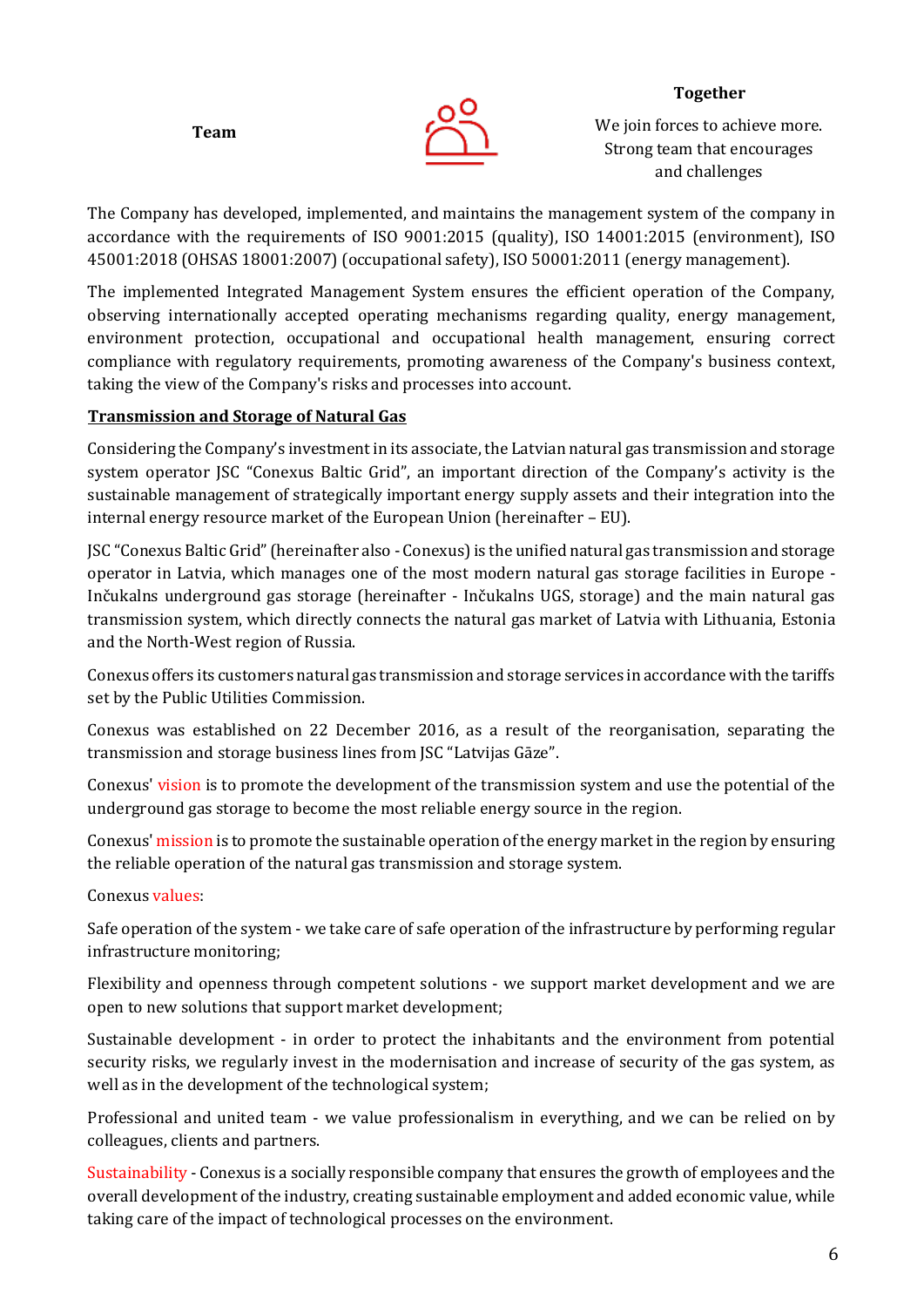The investment of the Company is managed in accordance with the Corporate Governance Policy.

The acquisition of participation in JSC "Conexus Baltic Grid" will not negatively affect the tariffs of electricity transmission system services.

#### *Description of the business environment*

#### **Electricity Transmission**

Electricity transmission is carried out by a transmission system operator through the transmission system which contains interconnected networks and equipment, including international connectors, with a voltage of 110 kilovolts or more that are used for transmission to the relevant distribution system or users.

The operation of the electricity transmission system operator is regulated by the PUC under the leadership of its council.

The obligations imposed on the Transmission system operator were fulfilled through the following transmission networks, on 31 December 2020:

| <b>Highest</b><br>voltage<br>(kV) | Number of<br>substations<br>(pcs) | Number of<br>autotransformers and<br>transformers (pcs) | <b>Installed</b><br>power (MVA) | Overhead cable<br>and cable EPL<br>(km) |
|-----------------------------------|-----------------------------------|---------------------------------------------------------|---------------------------------|-----------------------------------------|
| 330 kV                            | 17                                | 27                                                      | 4,000                           | 1,742.13                                |
| 110 kV                            | 123                               | 246                                                     | 5,231                           | 3,870.78                                |
| <b>Total</b>                      | 140                               | 273                                                     | 9,231                           | 5,612.91                                |

5961 GWh were transmitted to users within 2020, which is 1% less than in the corresponding period of 2019 (6012 GWh). The impact of the reduction in the amount of electricity transmitted to consumers on the revenues from the provision of transmission services is insignificant.

#### **Maintaining and developing the electricity market**

The legal basis for the operation of the electricity market in Latvia is the Electricity Market Law, which stipulates that the transmission system operator, by performing its functions, shall facilitate the functioning of the internal electricity market and cross-border trade, including supporting the development of the electricity stock exchange.

In addition, the development of the electricity market in Latvia is facilitated by the European Commission Regulation resulting from Regulation (EC) No. 714/2009 of the European Parliament and of the Council on conditions for access to the network for cross-border exchanges in electricity.

The Company, together with other TSOs of the European Union, actively participated in the implementation of four Regulations (Network Codes) aimed at the development and integration of the European Union internal electricity market:

- Commission Regulation (EU) No. 2015/1222 establishing a Guideline on Capacity Allocation and Congestion Management;
- Commission Regulation (EU) No. 2016/1719 establishing a guideline on forward capacity;
- **C** Commission Regulation (EU) No. 2017/2195 establishing a guideline on electricity balancing;
- Commission Regulation (EU) No. 543/2013 on the submission and publication of data in electricity markets.

These Network codes, that are aimed at market development and integration, allow the operation of cross-border markets to be harmonised across all market activity periods, ensuring more stable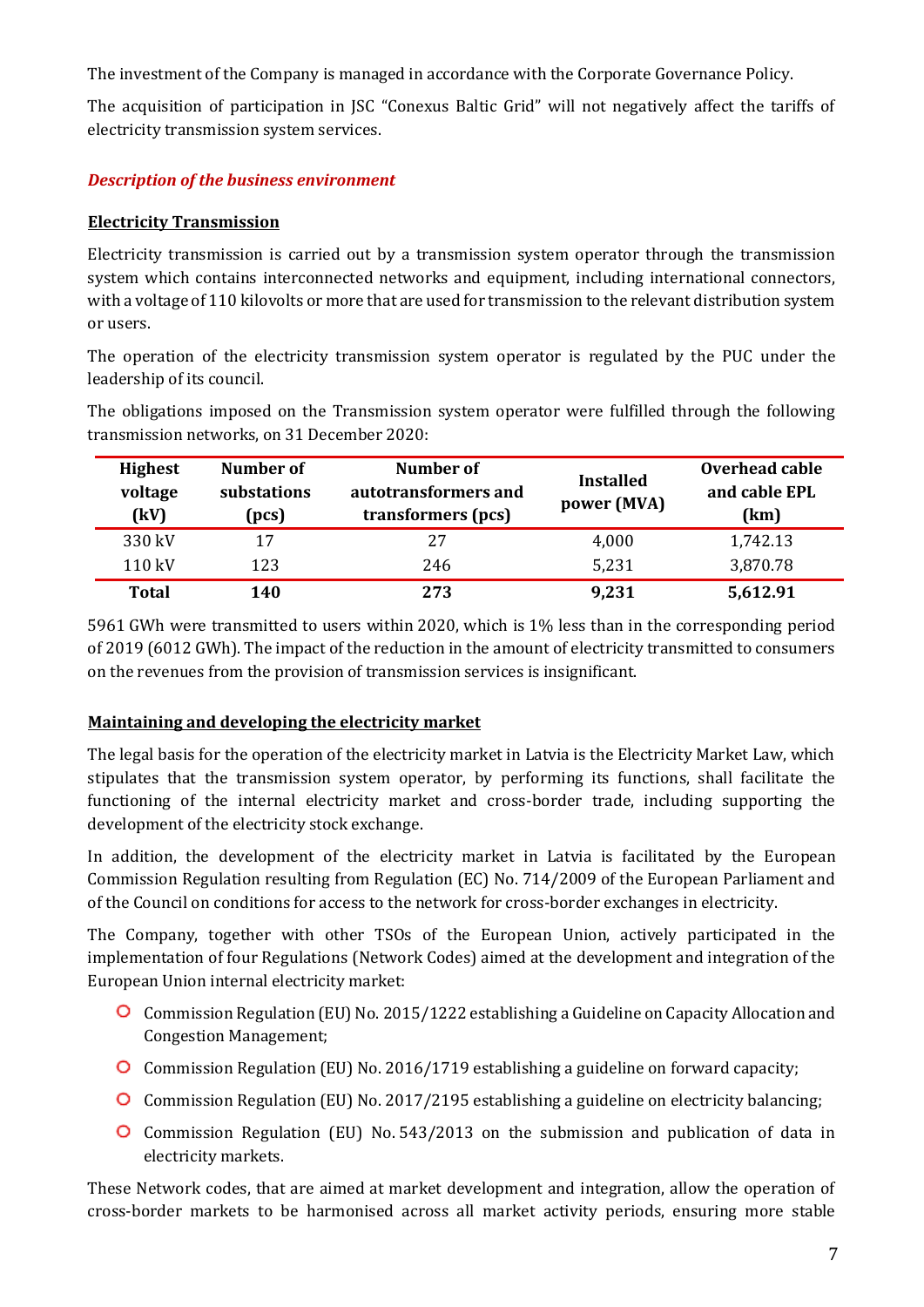functioning of the electricity market and allowing all market participants to operate without restriction in the EU internal electricity market.

The Latvian electricity market is directly integrated with the Baltic and Nordic countries, but the retail market is organised at a national level.

#### **Transmission and Storage of Natural Gas**

The operation of JSC "Conexus Baltic Grid" after the opening of the Latvian natural gas market on 3 April, 2017 is divided into three basic segments: management of the main transmission system, responsibilities of the Inčukalns underground gas storage operator, as well as performing functions as the responsible company of the market area.

Natural gas transmission system operator (TSO):

- $\triangleright$  Ensures the stability of the transmission network and is responsible for technical balancing, which provides uninterrupted and secure supply opportunities for traders.
- $\triangleright$  Ensures the continuity of natural gas services by maintaining the infrastructure in technical order and neutralising gas supply and supply interruptions.
- $\triangleright$  In accordance with the conditions of the open Latvian natural gas market, JSC "Conexus Baltic" Grid" provides traders with access to the gas transmission system.
- $\triangleright$  Sells gas transmission system capacity products so that certified traders can use the capacity of the main transmission networks according to their needs to supply natural gas to their customers.
- ➢ Maintains a virtual point of sale (VPS), allowing certified traders to trade gas with each other.

Storage operator (Inčukalns UGS):

- $\triangleright$  Provides capacity reservation, enabling traders to use the capacity of the Inčukalns underground gas storage facility in accordance with the traders' sales plans.
- $\triangleright$  Ensures the continuous operation of the Inčukalns underground gas storage facility by monitoring and controlling the stability of the storage facility, inspecting and preventing infrastructure damage and investing in the development and safety of the storage facility.
- ➢ Provides traders with access to the Inčukalns underground gas storage facility, giving traders the opportunity to store natural gas in a strategically advantageous location and in the required quantity, based on the volume of natural gas pumped by traders and the trade plan.

Responsible company of the Market Area (RMA):

- $\triangleright$  Provides maintenance of the balancing account system.
- ➢ Provides the operation of virtual point of sale (VPS).
- ➢ Calculates traders 'commercial imbalances and monitors the implementation of traders' reserved capacity plan.

During the reporting period, Conexus' revenue amounted to EUR 53,867,296, which is 9% less than in the corresponding period of the previous year. Conexus profit for 2020 is EUR 13,111,806.

## *Financial performance and financial risk management*

During the reporting period, *Augstsprieguma tīkls* Group's revenue was EUR 168,655,685, profit attributable to the Parent Company's Shareholders was EUR 20,945,581.

The consolidated financial statements of the Group include the financial results of the subsidiary JSC "Latvijas elektriskie tīkli" from 1 June 2020 to 31 December 2020 and the financial results of the subsidiary JSC "Conexus Baltic Grid" from 1 August 2020 to 31 December 2020.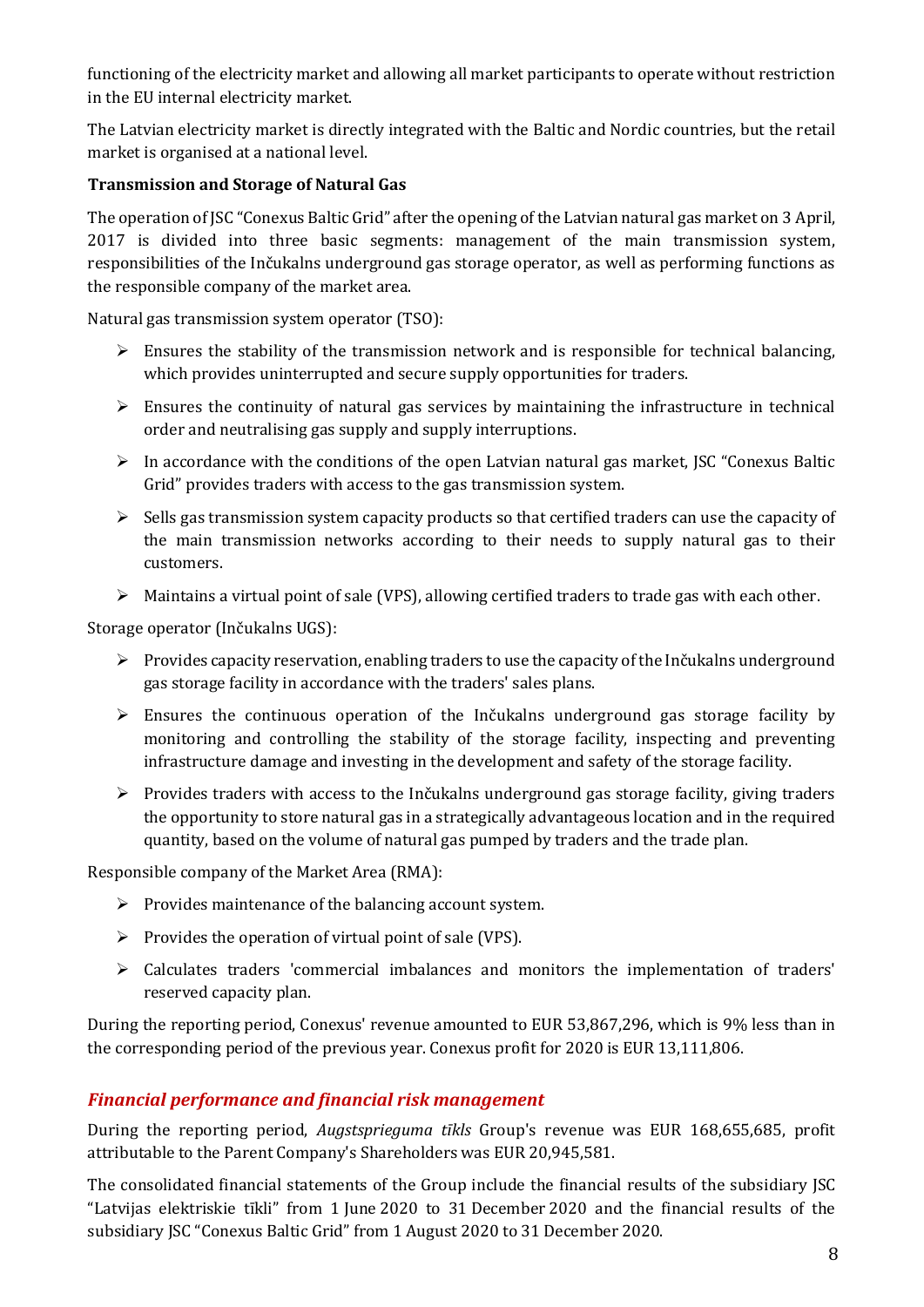#### Electricity transmission segment

In 2020 the revenue of JSC "Augstsprieguma tīkls" was EUR 147,242,429, including the revenue from electricity transmission network services of EUR 73,377,414, which constitutes 50% of the Company's revenue. The Profit of the Company in the reporting period was EUR 16,063,215.

When evaluating the Company's financial performance indicators, operating results, it should be taken into account that according to Article 5 of the Energy Law, electricity transmission is a regulated sector; PUC determines the allowed profit of the Company, determining the rate of return on capital, and approving tariffs for electricity transmission system services.

The Company's profitability from the provision of electricity transmission services in 2020 is appropriate to the one set in the Electricity transmission system services tariff methodology.

The procedure for the determination and calculation of wages and salaries is regulated by the Company's internal normative acts in accordance with the requirements of the legislation of the Republic of Latvia.

Natural gas transmission and storage segment

In August-December 2020, the segment's revenue is EUR 21,413,256, profit - EUR 4,144,495.

Natural gas transmission and storage is a regulated operating segment. Revenues of the transmission segment are calculated in accordance with the methodology, return on capital approved by the PUC.

## *Financial risk management*

Financial risk management is implemented in accordance with the Financial risk management policy, which is subject to Financial risk management regulations.

Financial risk management policy of JSC "Augstsprieguma tīkls" applies to the Company and capital companies, all (100%) of which are owned by JSC "Augstsprieguma tīkls".

JSC "Augstsprieguma tīkls" group companies are managed in accordance with JSC "Augstsprieguma tīkls" Corporate Governance Policy (P-6/1/4-35).

Group companies, in which the participation of JSC "Augstsprieguma tīkls" is less than 100%, however, it has a direct decisive influence on the basis of participation within the meaning of the Group Law, develop and approve their Financial Risk Management Policies, if necessary, which are in line with the basic principles of the Group's policy.

The management of financial resources is focused on ensuring the financing of its business activities and financial stability by implementing conservative financial risk management. Within the framework of financial risk management, the Company uses financial risk controls and implements risk mitigation measures to reduce the risk on open positions.

The Company's financial risks are managed in accordance with the established strategic and operational risk prevention measures, ensuring constant monitoring of the service tariffs against the costs related to the provision of services.

The Company complies with prudential liquidity risk management, ensuring that appropriate financial resources are available to it for the settlement of liabilities within the set time periods.

Financial means that potentially expose the Company to a certain degree of risk concentration are mostly cash and trade receivables. Although the Company has a significant concentration of risk with respect to one counterparty or a group of similar counterparties, this risk is considered to be limited, considering that the most important Cooperation partner is the state-owned commercial company JSC "Latvenergo", as well as its group companies. Trade receivables are presented according to the recoverable value.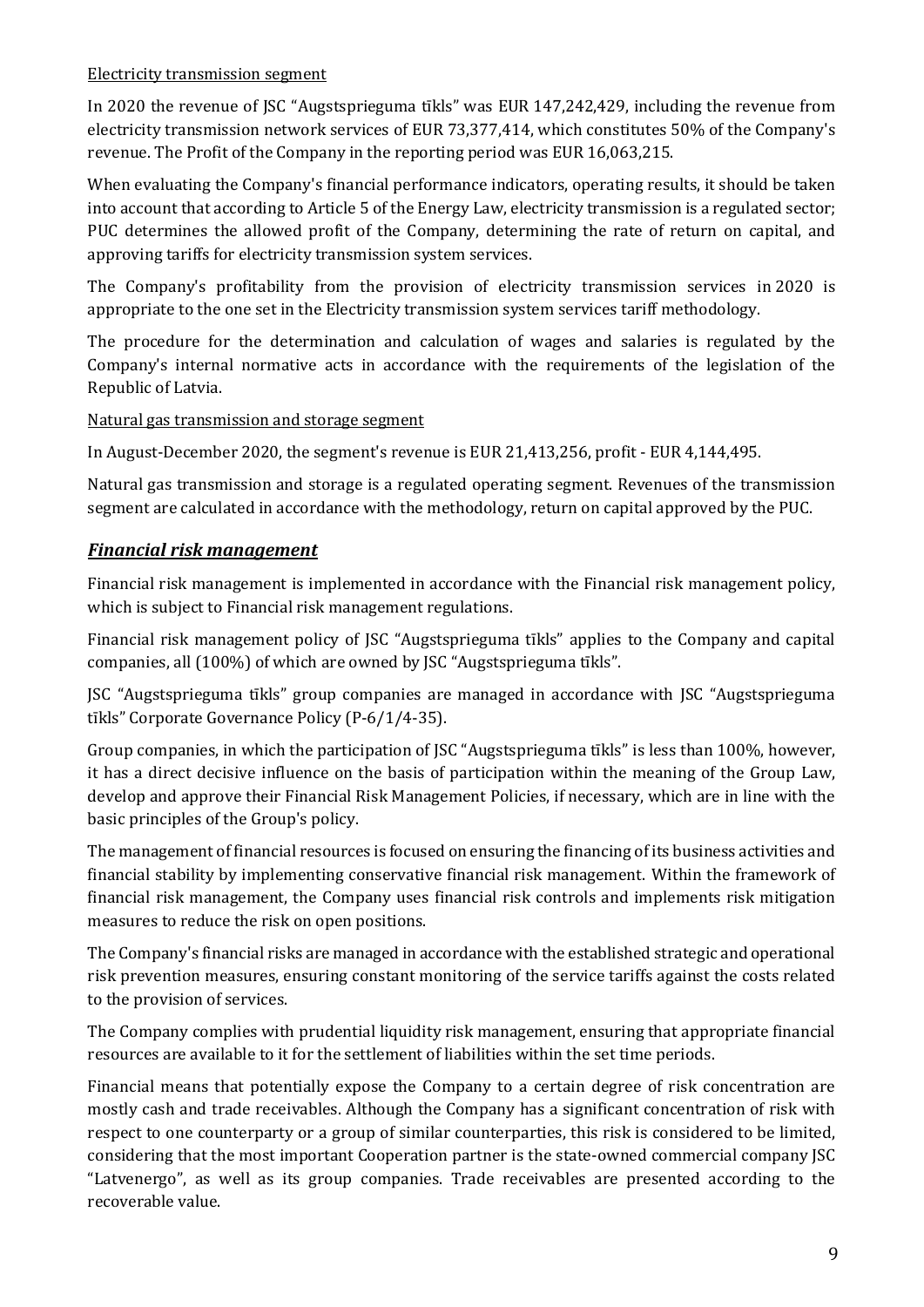In cooperation with banks and financial institutions, such business partners are accepted, whose credit rating or credit rating of the parent bank set by an international credit rating agency is at least at the investment grade level.

The management of the Company expects that it will not have liquidity problems and that the Company will be able to settle accounts with creditors within the set terms. The Company's management believes that the Company will have sufficient financial resources to ensure its liquidity is not compromised.

#### **Financing and liquidity**

In accordance with the electricity transmission system operator separation model implemented in Latvia, capital investments in the transmission system are financed by their owner JSC "Latvijas elektriskie tīkli".

Executing the decisions of the sitting of the Cabinet of Ministers of the Republic of Latvia of 8 October 2019 and 17 December 2019, in 2020 the reorganisation of JSC "Latvijas elektriskie tīkli" was implemented.

As part of the reorganisation, JSC "Latvijas elektriskie tīkli" was separated from JSC "Latvenergo" group and investments were made in the share capital of JSC "Augstsprieguma tīkls". Accordingly, as of 16 June 2020, JSC "Augstsprieguma tīkls" owns 100% of JSC "Latvijas elektriskie tīkli" shares (detailed information on the Reorganisation is provided in the section "type and description of activity"). Until 11 June 2020, the shares of JSC "Latvijas elektriskie tīkli" were 100% owned by JSC "Latvenergo".

By the decision of the Company Register of 25 November 2020, JSC "Latvijas elektriskie tīkli" was added to JSC "Augstsprieguma tīkls" on 25 November 2020.

To ensure the functions of the owner of the transmission system assets until the change of shareholder JSC "Latvijas elektriskie tīkli" received and issued loans to the parent company JSC "Latvenergo" in accordance with the agreement "On the provision of mutual financial resources" concluded within the Latvenergo Group. On 8 May 2020, an agreement was concluded between the parent company JSC "Latvenergo" and JSC "Latvijas elektriskie tīkli" on the consolidation of long-term loans of JSC "Latvijas elektriskie tīkli", refinancing the previously concluded loans in the amount of EUR 184,725 thousand and providing a new loan repayment schedule, as well as setting a fixed interest rate, in accordance with the weighted average interest rate at which JSC "Latvenergo" attracts loans in the external market.

After investing the shares of JSC "Latvijas elektriskie tīkli" in JSC "Augstsprieguma tīkls", the Company ensures the attraction of the borrowed capital necessary for financing capital investments. On 18 June 2020, a loan agreement was concluded with JSC "SEB banka" for EUR 116,200 thousand with a term of 18 months, an interest rate of 3 months EURIBOR and the added interest rate. The purpose of this loan is to partially refinance the liabilities of JSC "Latvijas elektriskie tīkli" to JSC "Latvenergo". It is planned to refinance the loan of JSC "Augstsprieguma tīkls" against JSC "SEB banka" by issuing bonds.

An *overdraft* agreement in the amount of up to EUR 20,000 thousand has been concluded between JSC "Augstsprieguma tīkls" and JSC "SEB banka" for financing current assets. During the reporting period, JSC "Augstsprieguma tīkls" did not receive any loans within the framework of the *overdraft* agreement.

The natural gas operator JSC "Conexus Baltic Grid" attracts external financing with its own resources.

In October 2020, the Company initiated the credit rating procedure by concluding an agreement with the international credit rating agency "S&P Global Ratings". The international credit rating agency "S&P Global Ratings" (S&P) has for the first time assessed and assigned the **long-term credit rating BBB + / Stable to the Latvian transmission system operator JSC "Augstsprieguma tīkls"** (AST).

#### *Corporate and Social Responsibility*

The strategic direction of the Company is focused on sustainable development. The Company participates in the annual "Sustainability Index" managed by the Corporate Responsibility and Sustainability Institute, and in 2020 the Company received the top Platinum award (as an assessment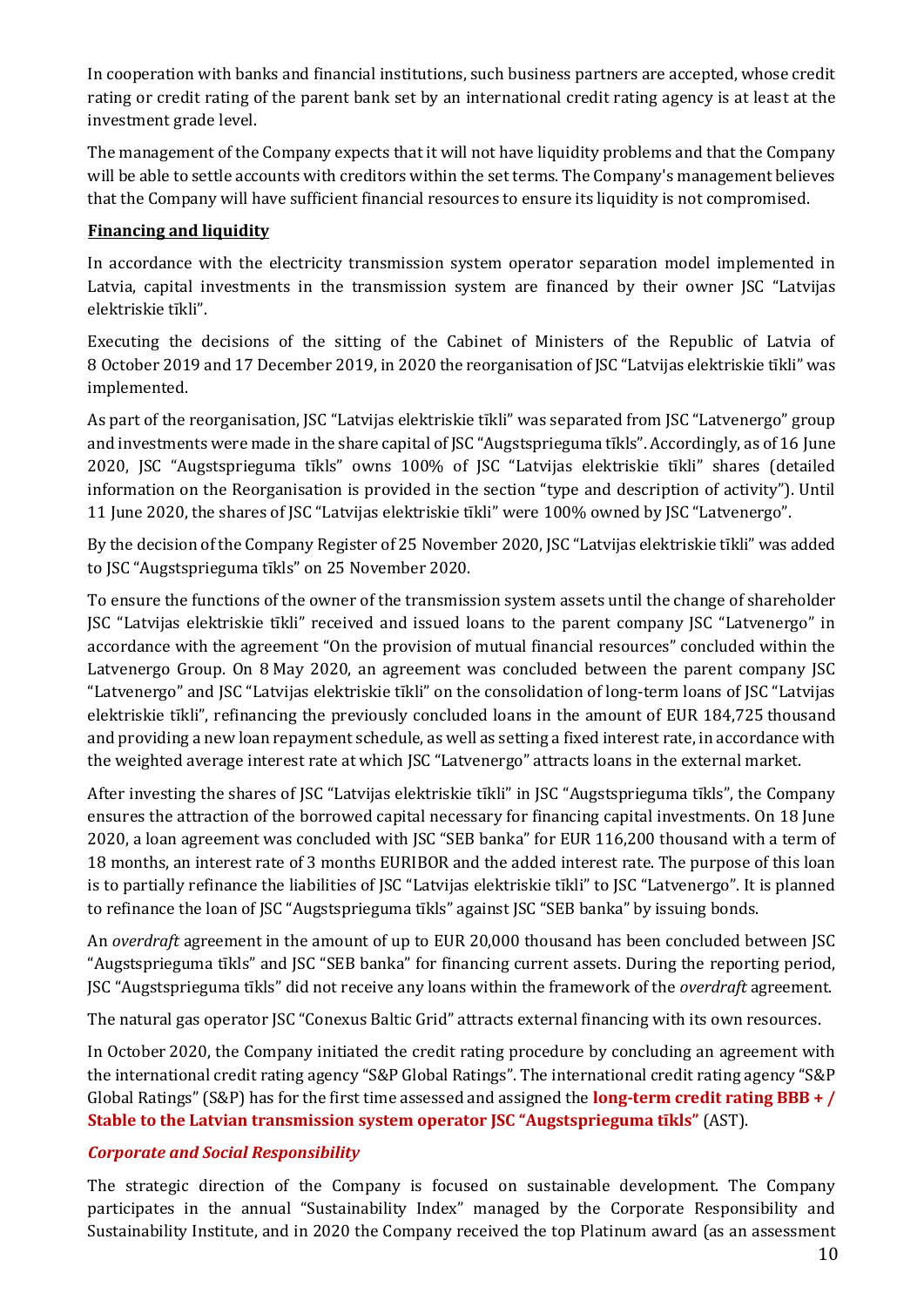of its work in 2019). At the same time the company received the title "Family-Friendly Merchant" from the Ministry of Welfare.

Corporate and social responsibility policy has been developed and approved by the Company. Corporate and social responsibility (hereinafter - CSR) policy defines the forms, basic principles and directions of CSR, as well as criteria for choosing activities.

The aim of the Company's Environmental Policy is to continuously improve the Company's environmental performance by eliminating or reducing its environmental impact through the rational use of natural resources and the implementation of the best available techniques in all areas of the Company's operations.

The Company carries out systematic risk assessment (environmental review is performed every three years; the next one is scheduled in 2020, for 2017–2019), and environmental programmes are established to prevent significant risks. A register of environmental events is maintained. Key environmental pollution indicators are periodically controlled in accordance with the environment monitoring plan. The overall environmental risk is low.

Increased attention is paid to energy efficiency issues. The Energy management policy of the Company is aimed at continuously improving the Company's energy performance by reducing technical and technological losses, improving the operational energy consumption of the Company's facilities, and improving the Company's vehicle purchasing and utilisation strategy.

#### *Electricity transmission system services tariff*

The electricity transmission services tariffs are determined in accordance with the "Methodology for calculating tariffs for electricity transmission system services" approved by the PUC. In 2020 transmission system services were provided at tariffs that were approved by the decision of the PUC Council on 4 April 2017.

As one of its priority objectives the Company has set the implementation of measures to reduce the increase of electricity transmission system service tariffs. In order to achieve the pursued objective, the Company actively attracts co-financing from the European Union (EU) to finance its capital investments. Currently, EU co-financing is attracted for 4 capital investment projects. In addition, in order to minimise the impact on the transmission tariffs, the Company redistributes the accumulated overload charge revenue to finance the capital investments.

In 2020 it is planned to continue the improvement of the efficiency of the Company's business operations that was started in 2017, and also cost optimisation.

As a result of the Company's activities, 80% of the financing required for the implementation of the development projects included in the European ten-year development plan is covered by EU cofinancing and overload charge revenues, thus reducing the impact on the electricity transmission system service tariffs.

#### *Further development*

The Company focuses on sustainable growth in order to improve the services provided to the Latvian and Baltic electricity market participants.

The strategic direction of the Company is focused on:

- **O** Strengthening the energy security of Latvia by synchronising the electricity transmission network of Latvia with the continental European network;
- **O** Safe operation of the Latvian electricity system and quality electricity supply to customers;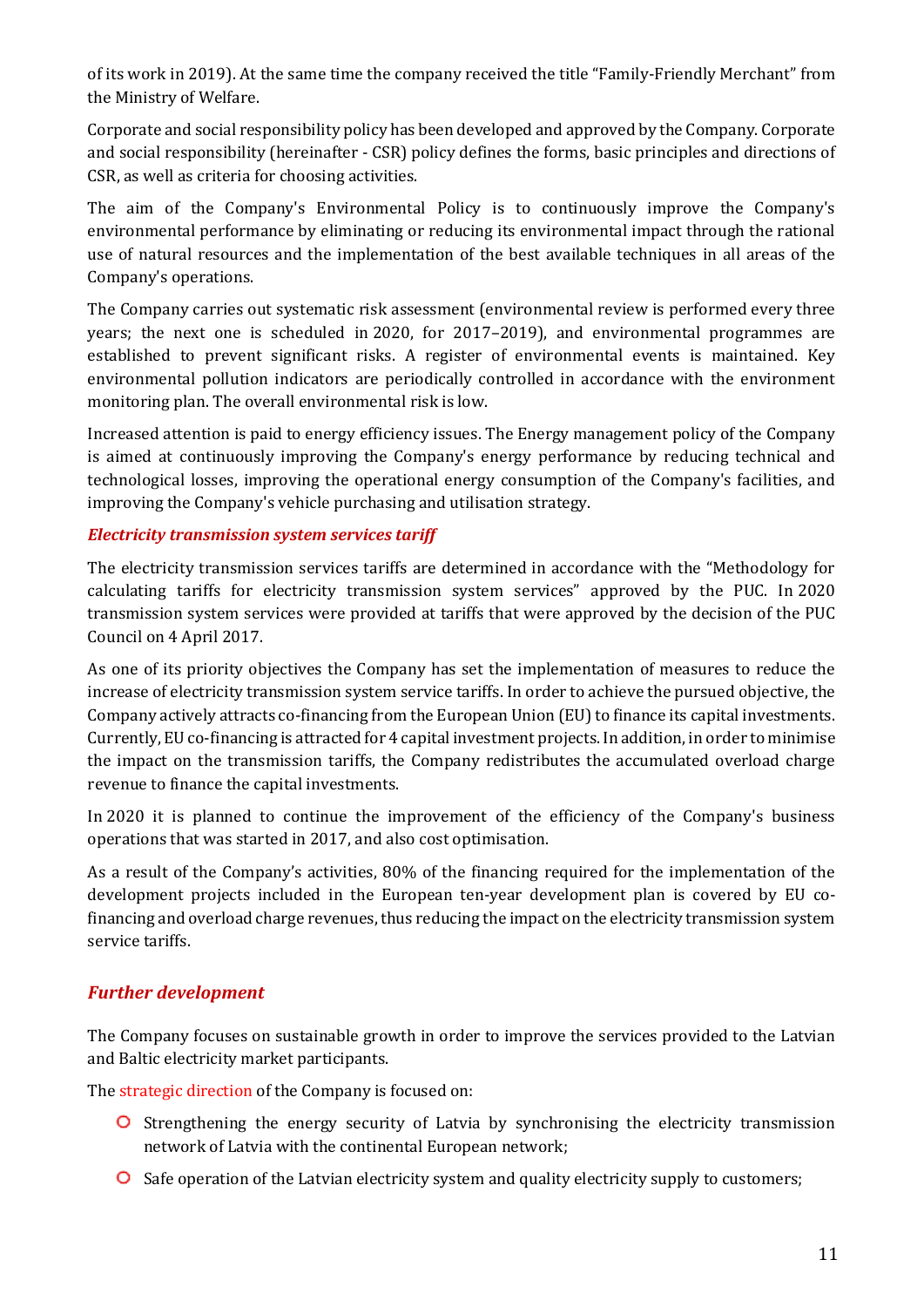- Improving operational efficiency by providing a quality transmission service at a minimum tariff;
- Ensuring the efficiency of the electricity market through integration into the European internal energy market.

#### *Development of the Electricity Transmission System*

With decision of the PUC Council No. 138 of 21 October 2020, "On Electricity transmission system development plan", the Company's electricity transmission system development plan for the period from 2021 to 2030 (hereinafter – Development plan) was approved.

The Development Plan determines the development of the transmission system and the necessary financial investments in the transmission infrastructure for the next ten years, defining the investment of 405 million euros for the development of the electricity transmission system.

As a result of the implementation of the development plan, in the long term it is planned to reduce the amount of equipment exceeding the critical age limit values.

#### *The most important development measures in the coming years*:

The electricity transmission network is being developed in accordance with the Latvian electricity transmission system development plan and the European transmission system ten year development plan. The European ten year development plan includes those Latvian development projects which are of strategic importance, not only nationally but also in the Baltic Sea region as a whole.

Picture



Development projects included in the European ten year development plan.

330 kV EPL connection "Kurzemes loks" Step 3: 330 kV overhead line "Ventspils – Tume – Imanta"

Within the framework of the project, it is planned to reconstruct the existing 110 kV overhead power transmission lines to 330 kV lines from Ventspils to Imanta (in Riga), as well as to expand the existing 330 kV substation "Imanta" and to construct a new 330 kV distribution plant at "Tume" substation. The reconstruction of 110 kV distribution plants at the substations "Dundaga", "Talsi", "Valdemārpils", "Kandava", "Priedaine" is also planned.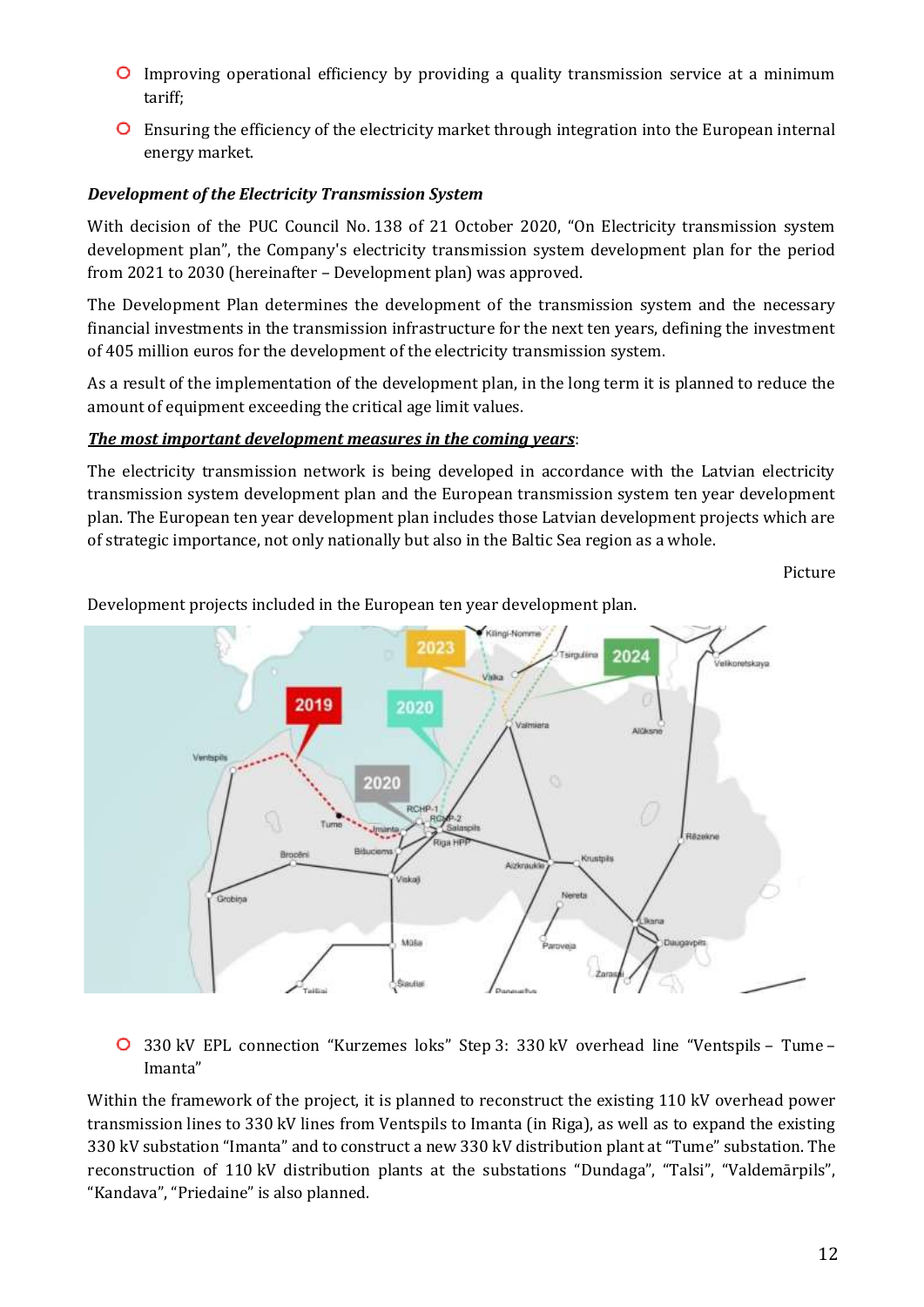The implementation of the project has been completed and it has been put into operation before the deadlines specified in the Grant Agreement.

### Latvia – Estonia third interconnection

The project includes the construction of a new 330 kV line of 180 km that will connect the "TPP-2" substation in Latvia and the "Kilingi-Nomme" substation in Estonia, as well as expand the TPP-2 substation by installing shunt reactor systems for reactive power compensation.

In 2020, the active construction of the new line was actively implemented at virtually all sections from the Latvian-Estonian border to the TPP-2 substation. The expansion works of the TPP-2 substation were also started. The whole project is planned to be completed in June, 2021.

**O** Construction of a new power transmission line Riga TPP2 - Riga HPP

The project envisages the construction of a new 330 kV overhead/cable line (indicative line length - 13 km), the extension of the 330 kV switchgear of the "Riga TPP2" substation, as well as the reconstruction of the substation "Riga HPP", using the existing equipment and solutions.

In 2020, the construction of the line "Rīgas TEC2 - Rīgas HES" is being carried out, as well as the reconstruction of the 330 kV switchgear of substation "Rīgas HES" and the extension of the 330 kV switchgear of substation "TEC-2" Project implementation was completed in October 2020 and it has been put into operation before the deadlines specified in the Grant agreement.

Increasing the capacity of the 330 kV power transmission line Tartu (EE) - Valmiera (LV) and the 330 kV power transmission line Tsirgulina (EE) - Valmiera (LV) between Latvia and Estonia within the framework of Phase 1 of the Baltic country synchronisation project with continental Europe.

The project provides the complete replacement of both existing 330 kV lines with new high throughput lines. The total length of both lines in the territory of Latvia is 100 km.

On 23 January 2019, European Union co-funding in the amount of 75% has been granted to the Baltic synchronisation project, including the reconstruction of the two existing Estonian-Latvian interconnection 330 kV lines.

The implementation of the project is planned immediately after the implementation of the project "Third Interconnection of Latvia – Estonia".

All of the above projects are included on List 3 of Projects of Common European Interest (CEI). All projects have received European Union co-financing from the Connecting Europe Facility:

- EU co-financing was granted in 2019 to increase the capacity of the 330 kV power transmission line Tartu (EE) - Valmiera (LV) and the 330 kV power transmission line Tsirgulina (EE) - Valmiera (LV);
- **O** for the construction of the power transmission line "Riga TEC2" "Riga HPP" in 2017;
- and European co-financing was granted for the projects "Construction of the 3rd stage of project "Kurzemes loks" and "Construction of Latvia-Estonia third stage interconnection", from the Connecting Europe Facility in November 2014.

#### Electricity transmission system sustainability projects

The prepared electricity transmission system development plan of Latvia for the next ten years envisages a number of measures to improve the transmission infrastructure - reconstruction of existing 330 kV and 110 kV substations, improvement of power transmission lines, replacement of transformers, etc.

Access of third parties to the electricity transmission network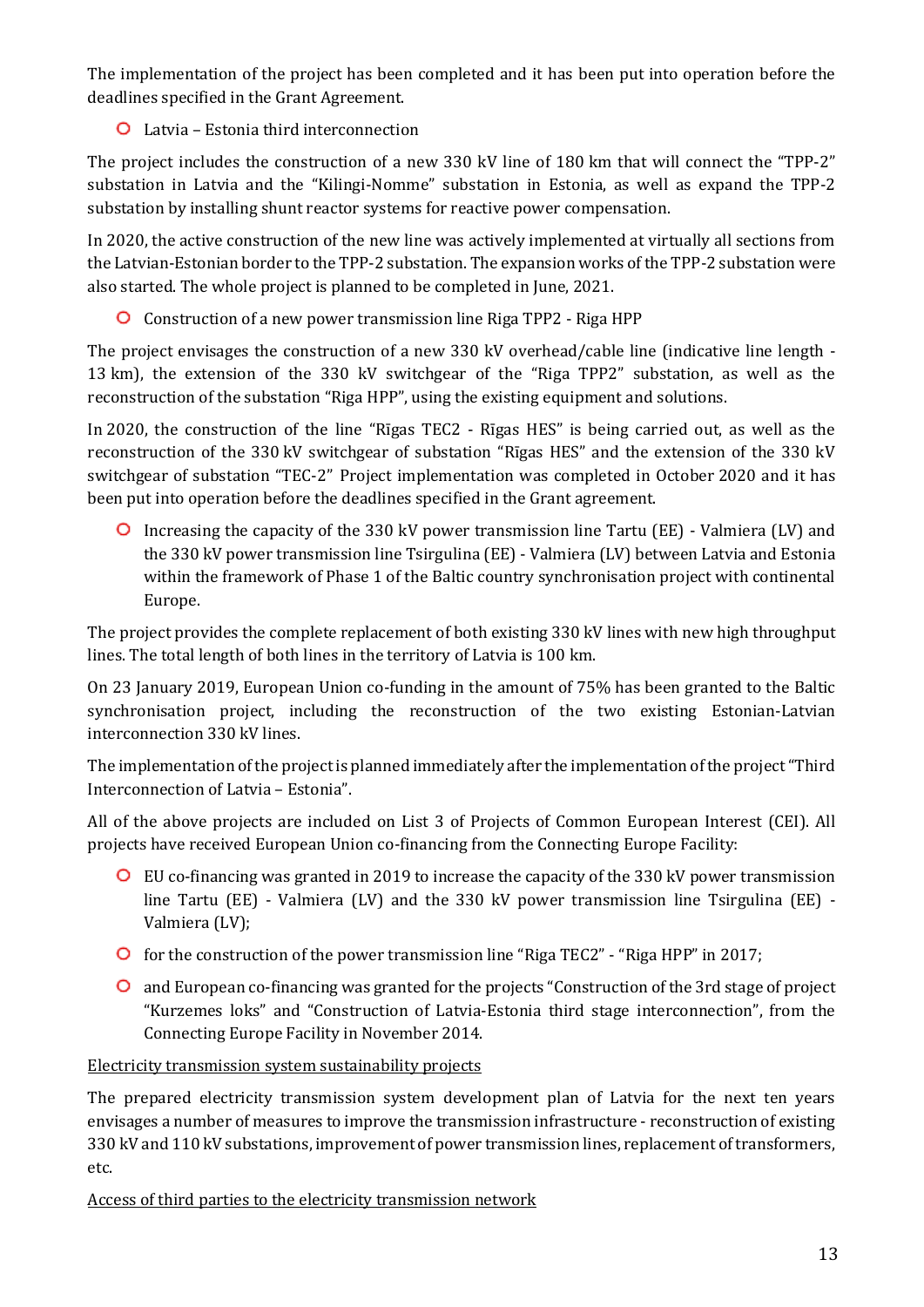Taking the principles of operation of the electricity market of Latvia into account, JSC "Augstsprieguma tīkls" will continue to provide non-discriminatory access to the transmission system for both electricity producers and transmission system users in accordance with the principles of fairness, transparency and equality, both by constructing new and renovating existing connections.

#### *System management and electricity market development*

Carrying out the policy of the European Union regarding the single electricity market, JSC "Augstsprieguma tīkls" continues to actively participate in the activities of integration of the internal electricity market of the European Union, both within the European Union and in the Baltic region.

The main challenges for the upcoming years will be related to the synchronisation of the Baltic states with continental Europe.

On 14 September 2018, the European Commission supported the synchronisation of the Baltic countries at the political level and recommended the initiation of the Baltic countries synchronisation procedure with continental Europe.

On 19 September 2018, the TSOs of the Baltic countries submitted an application to the TSOs of Poland to join the synchronous area of continental Europe, and on 21 September 2018, the Polish TSO submitted an application to the continental Europe regional group of ENTSO-E on the extension of the synchronous area to the electricity systems of the Baltic countries.

On 22 May 2019, JSC "Augstsprieguma tīkls" signed the Agreement for accession to the Continental European Electricity System, which entered into force on 27 May 2019.

On 23 January 2019, the CEF Steering Committee approved Phase 1 of the Baltic synchronisation application and decided to grant co-financing of 75% to the projects included in the application.

### *Occurrences and events after the end of the reporting period*

Restrictions related to the spread of coronavirus have entered into force in the Republic of Latvia and many other countries. It is not possible to predict how the situation will develop in the future, and therefore there is uncertainty about economic development. The Company's management continuously evaluates the situation, and at the time of approval of the annual report the Company has not encountered significant disruptions in its business operations, no significant or potentially significant debt losses have been identified, and the Company continues to settle liabilities in a timely manner.

#### *Note on management responsibility*

Based on the information being at the disposal of the Board of JSC "Augstsprieguma tīkls", the unaudited interim shortened financial statements of the *Augstsprieguma tīkls* Group and JSC "Augstsprieguma tīkls" for the 12-month period of 2020, which ended on 31 December 2020, provide a true and fair view in all material aspects about the assets, liabilities, financial status and profit or loss of the *Augstsprieguma tīkls* Group and JSC "Augstsprieguma tīkls".

**Varis Boks Arnis Staltmanis Imants Zviedris** Chairman of the Board Member of the Board Member of the Board

**Gatis Junghāns** Member of the Board

\_\_\_\_\_\_\_\_\_\_\_\_\_\_\_\_\_\_\_\_\_\_\_\_\_\_\_\_\_

**Mārcis Kauliņš** Member of the Board

\_\_\_\_\_\_\_\_\_\_\_\_\_\_\_\_\_\_\_\_\_\_\_\_\_\_\_\_\_\_\_\_\_\_

**Māra Grava** Head of the Finance and Accounting Department

\_\_\_\_\_\_\_\_\_\_\_\_\_\_\_\_\_\_\_\_\_\_\_\_\_\_\_\_\_\_\_\_\_\_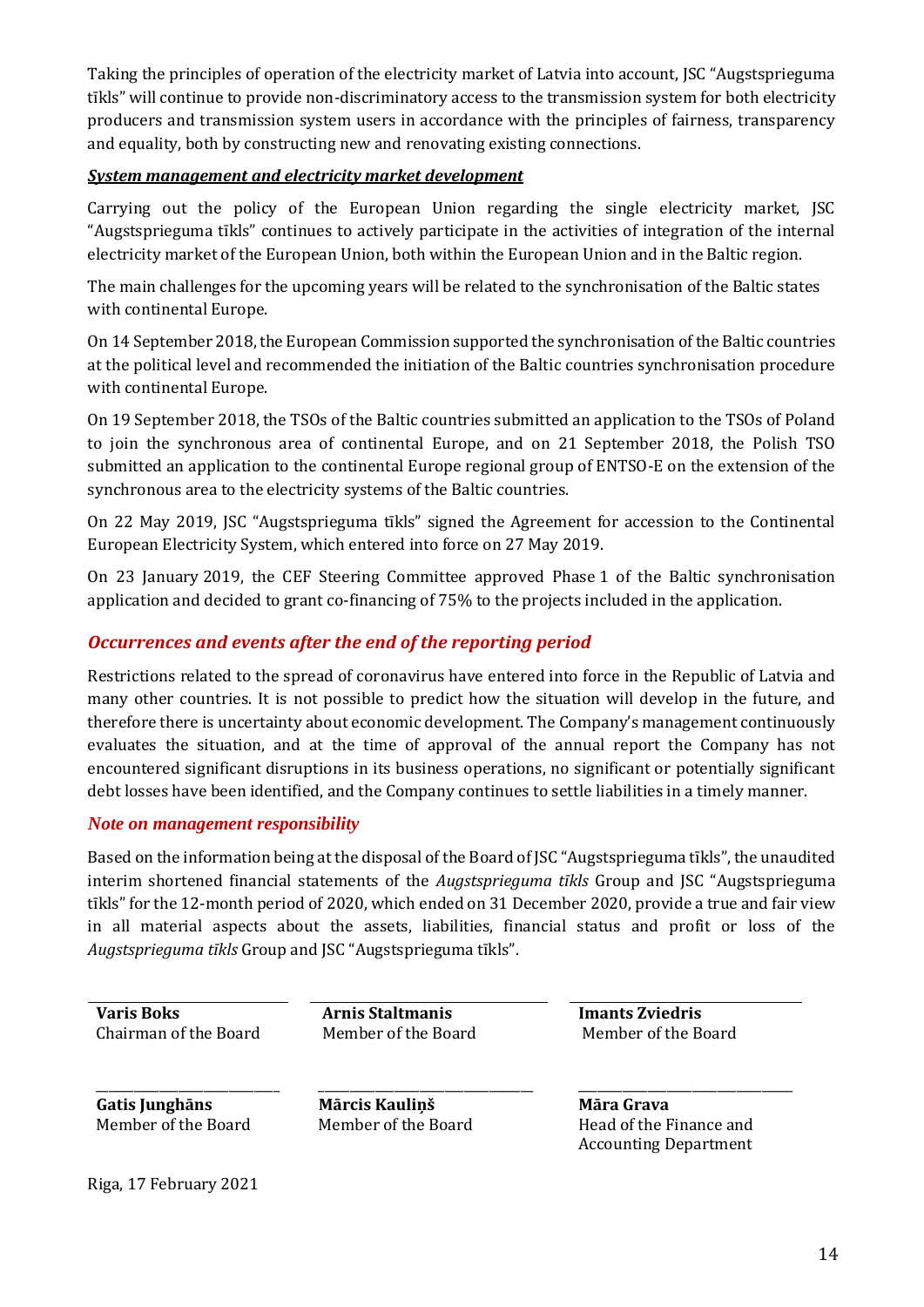## **Profit or Loss Statement**

|                                                   |              | JSC "Augstsprieguma tīkls" | Group          |                |
|---------------------------------------------------|--------------|----------------------------|----------------|----------------|
|                                                   | <b>Annex</b> | 2020                       | 2019           | 2020           |
|                                                   |              | <b>EUR</b>                 | <b>EUR</b>     | <b>EUR</b>     |
| Income                                            | 3            | 147,242,429                | 184,742,077    | 168,655,685    |
| Other income from business<br>activities          | 4            | 902,191                    | 251,390        | 1,684,704      |
| Used raw materials and<br>materials, repair costs | 5            | (22, 149, 259)             | (28,640,577)   | (25,681,911)   |
| Staff costs                                       | 6            | (16, 313, 699)             | (16, 230, 471) | (21, 411, 714) |
| Other business costs                              | 7            | (65, 427, 247)             | (99,607,516)   | (67, 752, 776) |
| <b>EBITDA</b>                                     |              | 44,254,415                 | 40,514,903     | 55,493,988     |
| Depreciation and<br>amortisation                  | 9            | (38, 212, 500)             | (36,002,386)   | (45, 239, 182) |
| <b>Operating profit</b>                           |              | 6,041,915                  | 4,512,517      | 10,254,806     |
| Income from participation                         |              | 10,816,076                 | 4,193,864      | 10,816,076     |
| Income from investing in an<br>associated company |              |                            |                | 3,081,168      |
| Financial income, net                             | 8            | (794, 776)                 | (1639407)      | (863, 172)     |
| <b>Profit before taxes</b>                        |              | 16,063,215                 | 7,066,974      | 23,288,878     |
| Deferred corporate income<br>tax                  |              |                            |                | (1,036,124)    |
| Profit for the reporting<br>period                |              | 16,063,215                 | 7,066,974      | 22,252,754     |
| Applicable to:                                    |              |                            |                |                |
| Minority interest                                 |              |                            |                | 1,307,174      |
| Parent Company<br>shareholders                    |              |                            |                | 20,945,581     |

Annexes from page 21 to 47 are an integral part of these financial statements.

**Varis Boks**<br> **Arnis Staltmanis**<br> **Chairman of the Board**<br> **Arnis Staltmanis**<br> **Arnis Staltmanis**<br> **Chairman of the Board**<br> **Alternative Board**<br> **Alternative Board**<br> **Alternative Board** Chairman of the Board

**Gatis Junghāns** Member of the Board

\_\_\_\_\_\_\_\_\_\_\_\_\_\_\_\_\_\_\_\_\_\_\_\_\_\_\_\_\_

\_\_\_\_\_\_\_\_\_\_\_\_\_\_\_\_\_\_\_\_\_\_\_\_\_\_\_\_\_\_\_\_\_\_ **Mārcis Kauliņš** Member of the Board

**Māra Grava** Head of the Finance and Accounting Department

\_\_\_\_\_\_\_\_\_\_\_\_\_\_\_\_\_\_\_\_\_\_\_\_\_\_\_\_\_\_\_\_\_\_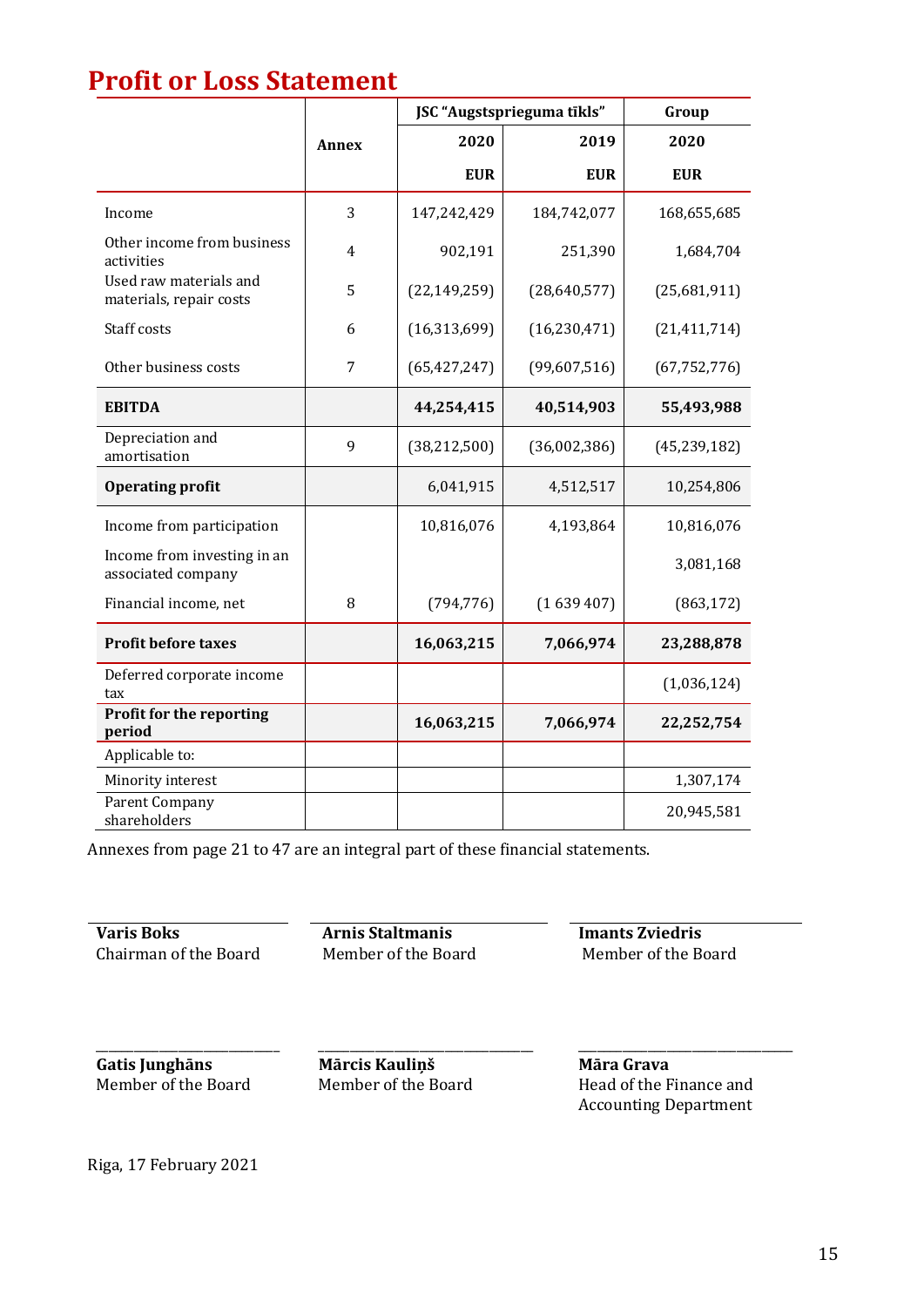|                                    |              | JSC "Augstsprieguma tīkls" |             | Group         |
|------------------------------------|--------------|----------------------------|-------------|---------------|
|                                    | <b>Annex</b> | 31.12.2020                 | 31.12.2019  | 31.12.2020    |
|                                    |              | <b>EUR</b>                 | <b>EUR</b>  | <b>EUR</b>    |
| <b>ASSETS</b>                      |              |                            |             |               |
| Long-term investments              |              |                            |             |               |
| Intangible investments             | 9.1          | 1,435,210                  | 50,413,419  | 3,307,881     |
| <b>Fixed assets</b>                | 9.2          | 654,469,322                | 5,491,202   | 1,078,492,101 |
| Right to use assets                |              | 14,212,293                 | 35,920,323  | 14,715,877    |
| Long-term financial investments    | 10           | 134,396,393                | 59,297,858  | 1,209,438     |
| <b>Total long-term investments</b> |              | 804,513,218                | 151,122,802 | 1,097,725,297 |
| <b>Current assets</b>              |              |                            |             |               |
| <b>Stock</b>                       | 11           | 514,087                    | 480,112     | 3,535,090     |
| <b>Accounts receivable</b>         |              |                            |             |               |
| Net Trade receivables              | 12           | 1,668,763                  | 7,966,220   | 8,523,295     |
| Deposits                           | 13           | 25 000 000                 | 20 000 000  | 25 000 000    |
| Other loans                        | 11           |                            |             |               |
| Other debtors                      | 13           | 31,647,751                 | 22,722      | 31,740,753    |
| Corporate income tax               |              | 11512                      | 11512       | 11512         |
| Deferred expenses                  |              | 629,093                    | 337,584     | 979,586       |
| Accrued revenue                    | 14           | 9,276,870                  | 13,777,092  | 9,276,870     |
| <b>Total accounts receivable</b>   |              | 68,233,989                 | 42,115,130  | 75,532,016    |
| Cash                               |              | 32,224,560                 | 28,216,327  | 47,388,296    |
| <b>Total current assets</b>        |              | 100,972,636                | 70,811,569  | 126,455,402   |
| <b>SUM TOTAL OF ASSETS</b>         |              | 905,485,854                | 221,934,371 | 1,224,180,699 |

## **Statement of Financial Position on 31 December 2020**

Annexes from page 21 to 47 are an integral part of these financial statements.

**Varis Boks**<br> **Arnis Staltmanis**<br> **Chairman of the Board**<br> **Arnis Staltmanis**<br> **Arnis Staltmanis**<br> **Imants Zviedris**<br> **Member of the Board**<br> **Member of the Board** 

Member of the Board Member of the Board

**Gatis Junghāns** Member of the Board

\_\_\_\_\_\_\_\_\_\_\_\_\_\_\_\_\_\_\_\_\_\_\_\_\_\_\_\_\_

\_\_\_\_\_\_\_\_\_\_\_\_\_\_\_\_\_\_\_\_\_\_\_\_\_\_\_\_\_\_\_\_\_\_ **Mārcis Kauliņš** Member of the Board

\_\_\_\_\_\_\_\_\_\_\_\_\_\_\_\_\_\_\_\_\_\_\_\_\_\_\_\_\_\_\_\_\_\_ **Māra Grava** Head of the Finance and Accounting Department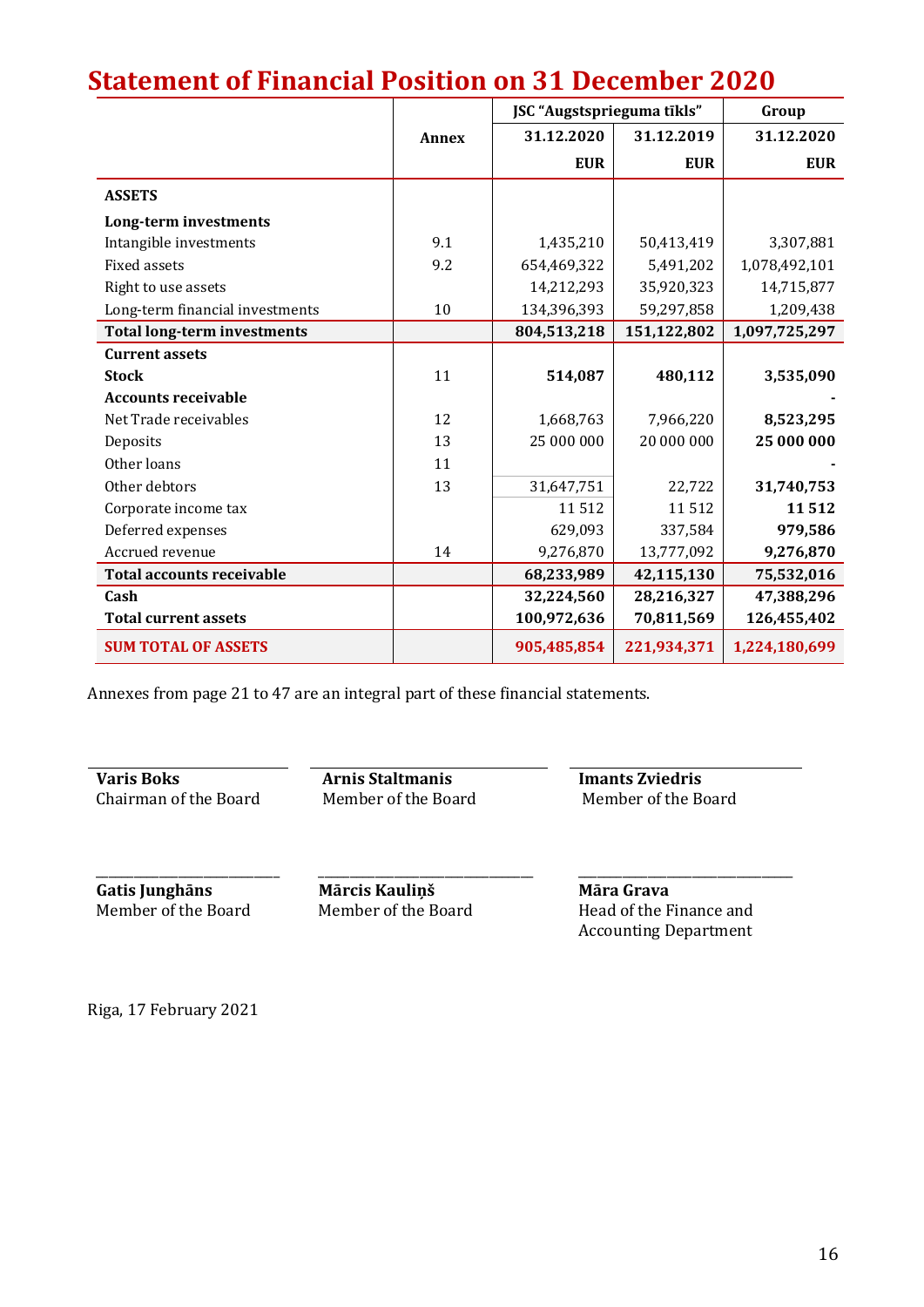# **Statement of Financial Position on 31 December 2020 (continued)**

|                                                             |       | JSC "Augstsprieguma tīkls" |               | Group         |
|-------------------------------------------------------------|-------|----------------------------|---------------|---------------|
|                                                             | Annex | 31.12.2020                 | 31.12.2019    | 31.12.2020    |
|                                                             |       | <b>EUR</b>                 | <b>EUR</b>    | <b>EUR</b>    |
| <b>LIABILITIES</b>                                          |       |                            |               |               |
| <b>Equity</b>                                               |       |                            |               |               |
| Share capital                                               |       | 363,896,079                | 64,218,079    | 363,896,079   |
| Reserves                                                    |       | 5,003,061                  | 2,786,621     | 138,652,804   |
| Retained earnings (accumulated<br>losses)                   |       | 261,962                    | (4, 115, 963) | 261,962       |
| Profit/(loss) for the reporting year                        |       | 16,063,215                 | 7,066,974     | 20,945,581    |
| Minority shareholding interest                              |       |                            |               | 130,684,043   |
| <b>Total equity</b>                                         | 15    | 385,224,317                | 69,955,711    | 654,440,469   |
| <b>Long-term creditors</b>                                  |       |                            |               |               |
| Employee benefit obligations                                |       | 2,623,582                  | 2,966,213     | 3,652,076     |
| Lease liabilities                                           |       | 13,761,561                 |               | 14,215,413    |
| Loans                                                       | 19    | 86 672 207                 |               |               |
| Deferred revenue                                            | 16    | 275,401,363                | 89,963,992    | 286,183,099   |
| Advance payments received                                   |       | 162,277                    |               | 162,277       |
| <b>Total long-term creditors</b>                            |       | 378,620,990                | 92,930,205    | 304,212,865   |
| Short-term accounts payable                                 |       |                            |               |               |
| Loans                                                       | 19    | 116,200,000                |               | 224,747,207   |
| Lease liabilities                                           |       | 657,434                    | 37,475,766    | 717,652       |
| Deferred revenue                                            | 16    | 10,489,068                 | 4,946,387     | 11,741,998    |
| Trade payables                                              |       | 4,897,261                  | 6,099,120     | 12,533,576    |
| Taxes and mandatory state social<br>insurance contributions | 20    | 1,756,339                  | 864,001       | 3,544,294     |
| Deferred corporate income tax<br>liabilities                |       |                            |               | 1,036,124     |
| Advance payments received                                   | 17    | 608,794                    | 82,723        | 1,262,079     |
| Other creditors                                             | 17    | 2,232,913                  | 3,218,170     | 2,232,913     |
| <b>Accrued liabilities</b>                                  | 18    | 4,798,738                  | 6,362,288     | 7,711,522     |
| Total short-term accounts payable                           |       | 141,650,547                | 59,048,455    | 265,527,365   |
| <b>SUM TOTAL OF LIABILITIES</b>                             |       | 905,485,854                | 221,934,371   | 1,224,180,699 |

Annexes from page 21 to 47 are an integral part of these financial statements.

**Varis Boks Arnis Staltmanis Imants Zviedris** Chairman of the Board Member of the Board Member of the Board \_\_\_\_\_\_\_\_\_\_\_\_\_\_\_\_\_\_\_\_\_\_\_\_\_\_\_\_\_ **Gatis Junghāns** Member of the Board \_\_\_\_\_\_\_\_\_\_\_\_\_\_\_\_\_\_\_\_\_\_\_\_\_\_\_\_\_\_\_\_\_\_ **Mārcis Kauliņš** Member of the Board \_\_\_\_\_\_\_\_\_\_\_\_\_\_\_\_\_\_\_\_\_\_\_\_\_\_\_\_\_\_\_\_\_\_ **Māra Grava** Head of the Finance and

Riga, 17 February 2021

17

Accounting Department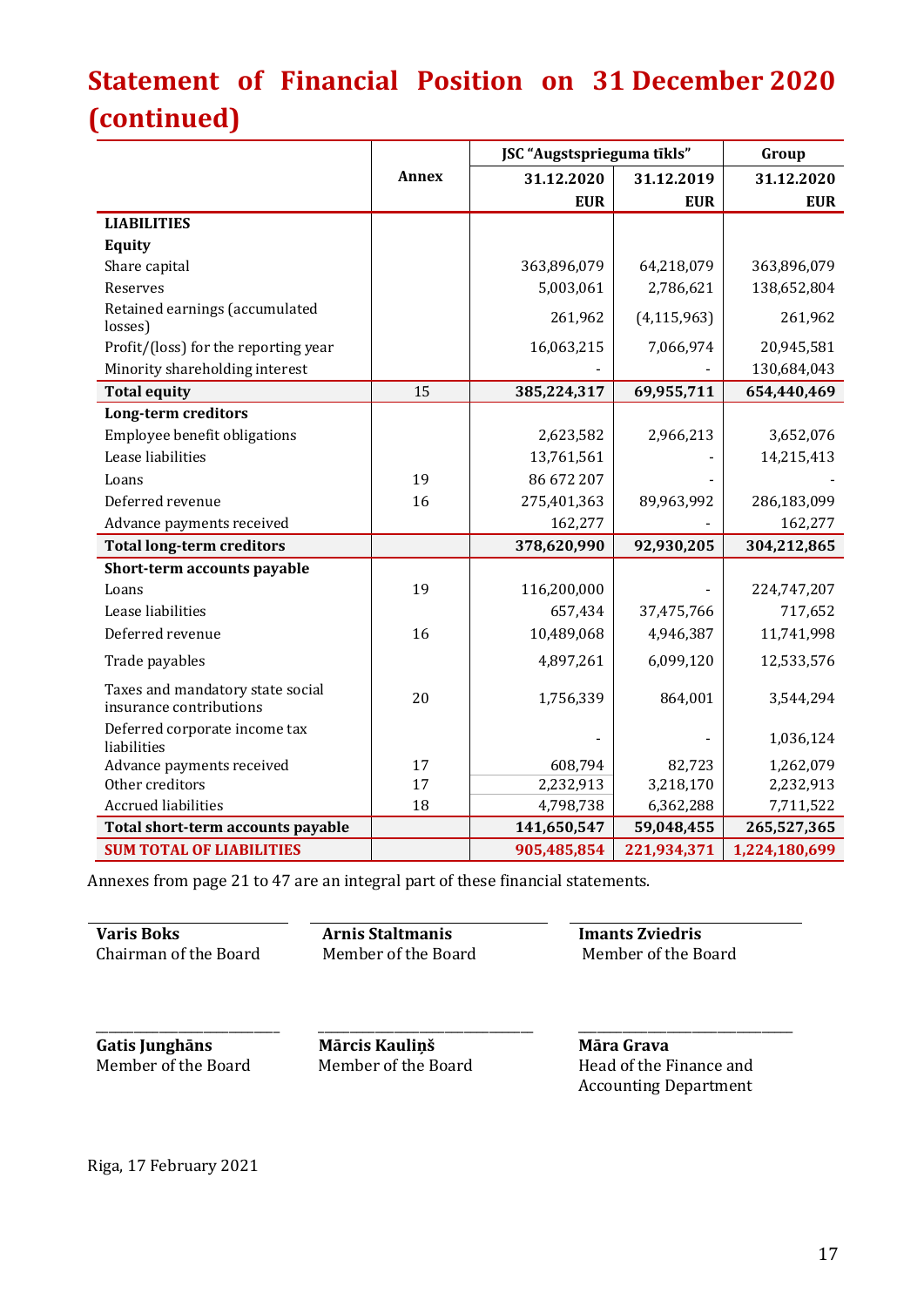## **Statement on changes in equity**

|                                                                          |               | Group                                   |                 |                |                |
|--------------------------------------------------------------------------|---------------|-----------------------------------------|-----------------|----------------|----------------|
|                                                                          | Share capital | <b>Profit for the</b><br>reporting year | <b>Reserves</b> | <b>Total</b>   | <b>Total</b>   |
|                                                                          | <b>EUR</b>    | <b>EUR</b>                              | <b>EUR</b>      | <b>EUR</b>     | <b>EUR</b>     |
|                                                                          |               |                                         |                 |                |                |
| <b>BALANCE ON 31</b><br>DECEMBER 2018                                    | 63,139,313    | 4,677,118                               | 2,527,228       | 70,343,659     |                |
| Dividends paid for 2018                                                  |               | (3,598,352)                             |                 | (3,598,352)    |                |
| Share capital increase                                                   | 1,078,766     | (1,078,766)                             |                 |                |                |
| Retained<br>earnings/(Accumulated<br>losses) Implementation<br>of IFRS16 |               | (4, 115, 963)                           |                 | (4, 115, 963)  |                |
| Profit for the reporting                                                 |               | 7,066,974                               |                 | 7,066,974      |                |
| period<br>Other income for the<br>reporting period                       |               |                                         | 259,393         | 259,393        |                |
| <b>BALANCE ON 31</b><br>DECEMBER 2019                                    | 64,218,079    | 2,951,011                               | 2,786,621       | 69,955,711     | 69,955,711     |
| Dividends paid for 2019                                                  |               | (1,735,958)                             |                 | (1,735,958)    | (1,735,958)    |
| Retained earnings                                                        |               | 261,962                                 |                 | 261,962        | 261,962        |
| Profit for the reporting<br>period                                       |               | 16,063,215                              |                 | 16,063,215     | 20,945,581     |
| Share capital increase                                                   | 299,678,000   |                                         |                 | 299,678,000    | 299,678,000    |
| Changes in reserves                                                      |               | (1,215,053)                             | 1,215,053       |                | 133,649,743    |
| Reorganisation reserve                                                   |               |                                         | (27, 598, 633)  | (27, 598, 633) | (27, 598, 663) |
| Increase in revaluation<br>reserve                                       |               |                                         | 28,600,050      | 28,600,050     | 28,600,050     |
| Minority share                                                           |               |                                         |                 |                | 130,684,043    |
| <b>BALANCE ON 31</b><br>DECEMBER 2020                                    | 363,896,079   | 16,325,177                              | 5,003,061       | 385,224,317    | 654,440,469    |

Annexes from page 21 to 47 are an integral part of these financial statements.

**Varis Boks**<br> **Arnis Staltmanis**<br> **Chairman of the Board**<br> **Member of the Board**<br> **Member of the Board** Chairman of the Board

**Gatis Junghāns** Member of the Board

\_\_\_\_\_\_\_\_\_\_\_\_\_\_\_\_\_\_\_\_\_\_\_\_\_\_\_\_\_

**Mārcis Kauliņš** Member of the Board

\_\_\_\_\_\_\_\_\_\_\_\_\_\_\_\_\_\_\_\_\_\_\_\_\_\_\_\_\_\_\_\_\_\_

**Māra Grava** Head of the Finance and Accounting Department

\_\_\_\_\_\_\_\_\_\_\_\_\_\_\_\_\_\_\_\_\_\_\_\_\_\_\_\_\_\_\_\_\_\_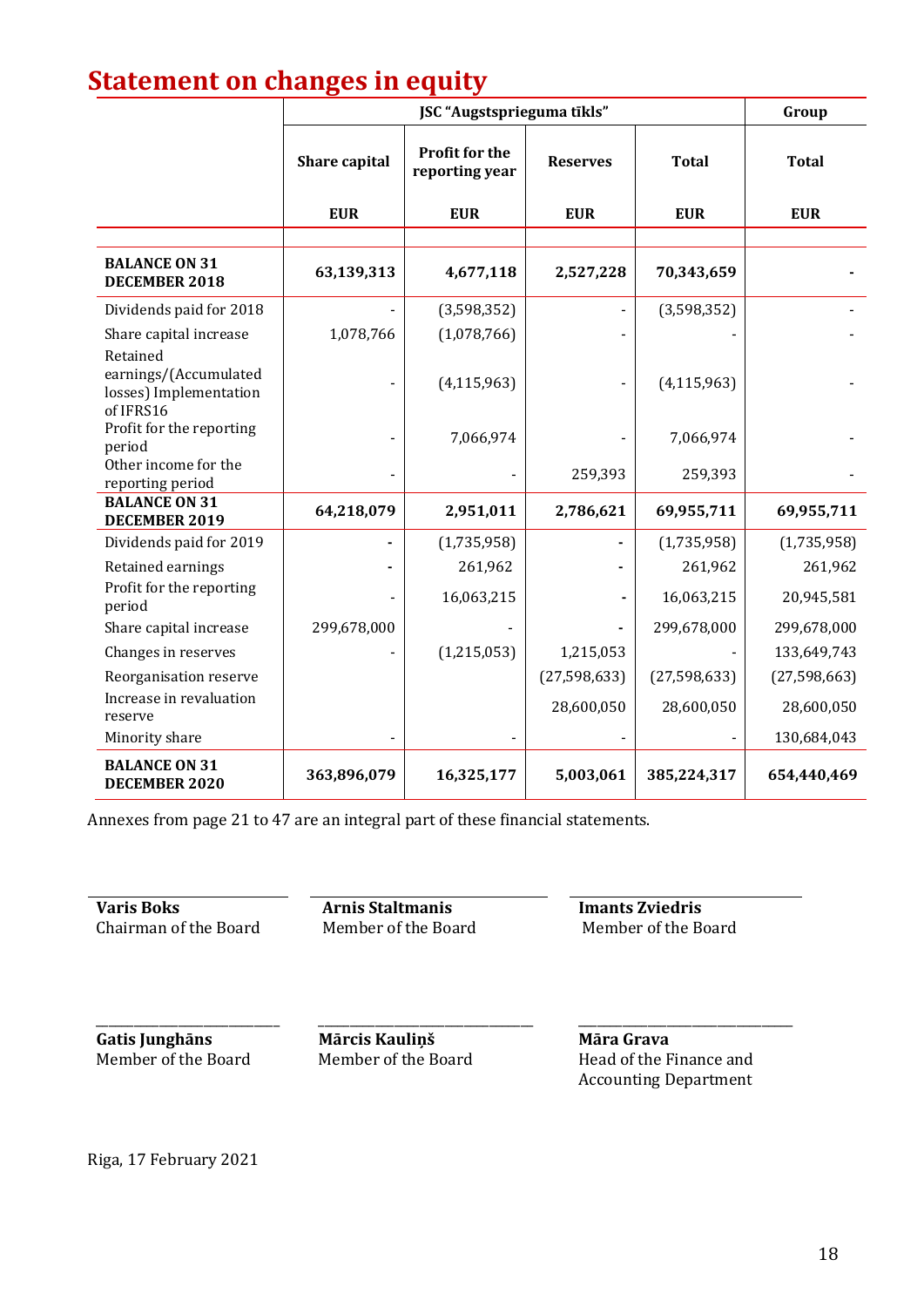## **Cash Flow Statement**

|                                                                                                                      |              | JSC "Augstsprieguma tīkls" | Group         |              |
|----------------------------------------------------------------------------------------------------------------------|--------------|----------------------------|---------------|--------------|
|                                                                                                                      | <b>Annex</b> | 31.12.2020                 | 31.12.2019    | 31.12.2020   |
|                                                                                                                      |              | <b>EUR</b>                 | <b>EUR</b>    | <b>EUR</b>   |
| I. Cash flow of the principal activity                                                                               |              |                            |               |              |
| <b>Profit or loss before taxes</b>                                                                                   |              | 16,063,215                 | 7,006,974     | 20,207,710   |
| Adjustments:                                                                                                         |              |                            |               |              |
| Amortisation, depreciation and impairment<br>in value of intangible assets, fixed assets and<br>rights to use assets |              | 37,752,660                 | 34,876,365    | 44,913,303   |
| Increase / (decrease) in provisions                                                                                  |              | (342, 631)                 | 307322        | (342, 631)   |
| Financial adjustment, net                                                                                            |              | 405,229                    | 1,640,012     | 937,396      |
| Other adjustments                                                                                                    |              |                            |               | (398, 807)   |
| Income from dividends                                                                                                |              | (10,816,076)               | (4, 193, 864) | (10,816,076) |
| Adjustments:                                                                                                         |              |                            |               |              |
| Decrease / (increase) in trade receivables                                                                           |              | 27,029,136                 | (6120731)     | 26,768,687   |
| (Increase) / decrease of stocks                                                                                      |              | (11, 378)                  | 11655         | 17,993       |
| (Decrease) / increase of debts to suppliers<br>and other creditors                                                   |              | (31,684,819)               | (12443962)    | (25,733,126) |
| <b>Gross cash flow from main business</b>                                                                            |              | 38,395,336                 | 21 143 771    | 55,554,449   |
| Interest payments                                                                                                    |              | 19,668                     | (1336)        | 189,543      |
| Corporate income tax payments                                                                                        |              | (347, 192)                 | (719, 670)    | (347, 192)   |
| Net cash flow of the main business                                                                                   |              | 38,067,812                 | 20422765      | 55,396,800   |

Annexes from page 21 to 47 are an integral part of these financial statements.

Chairman of the Board

**Varis Boks**<br> **Arnis Staltmanis**<br> **Chairman of the Board**<br> **Arnis Staltmanis**<br> **Arnis Staltmanis**<br> **Imants Zviedris**<br> **Member of the Board**<br> **Member of the Board** 

**Gatis Junghāns** Member of the Board

\_\_\_\_\_\_\_\_\_\_\_\_\_\_\_\_\_\_\_\_\_\_\_\_\_\_\_\_\_

**Mārcis Kauliņš** Member of the Board

\_\_\_\_\_\_\_\_\_\_\_\_\_\_\_\_\_\_\_\_\_\_\_\_\_\_\_\_\_\_\_\_\_\_

**Māra Grava** Head of the Finance and Accounting Department

\_\_\_\_\_\_\_\_\_\_\_\_\_\_\_\_\_\_\_\_\_\_\_\_\_\_\_\_\_\_\_\_\_\_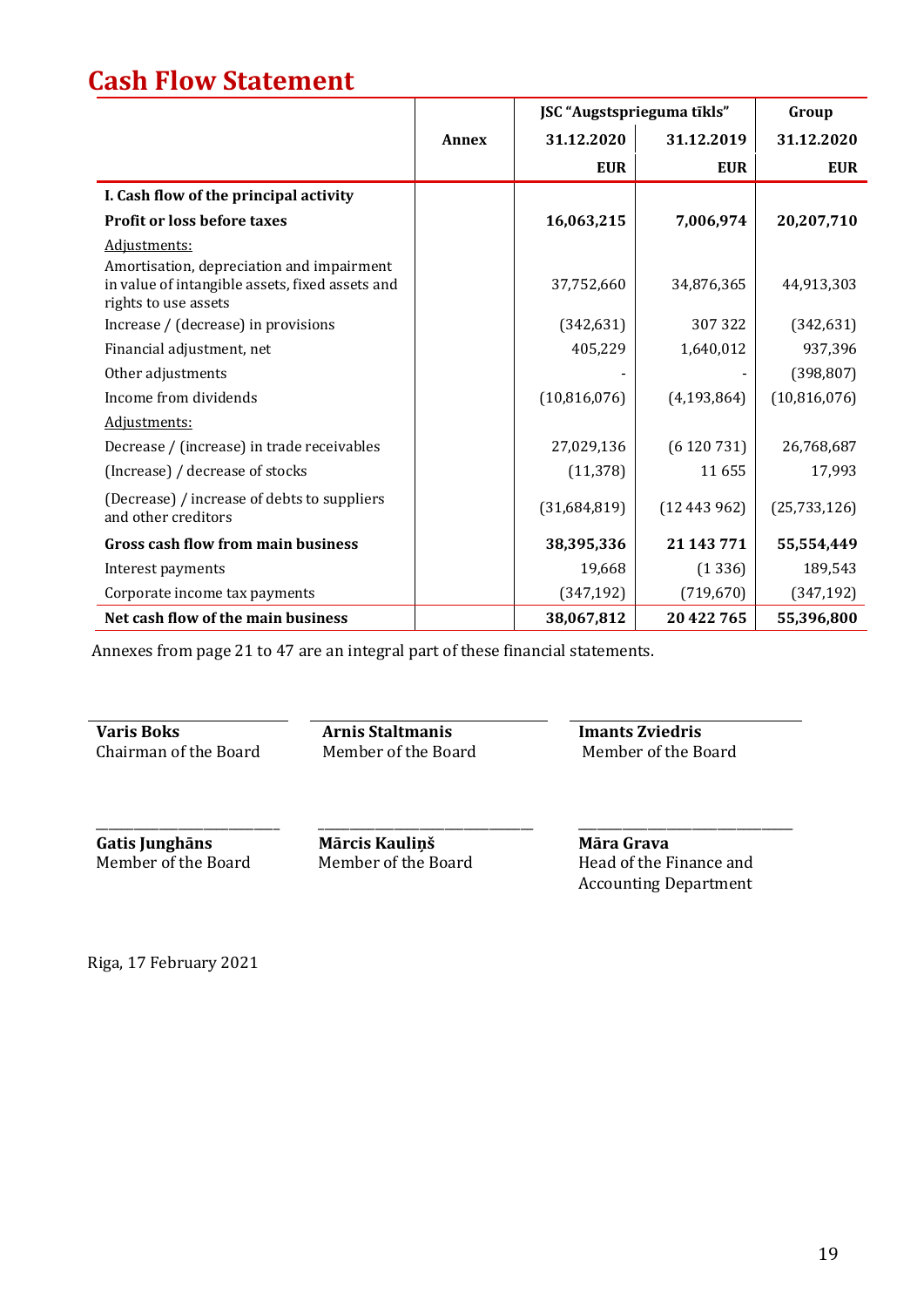## **Cash flow statement (continued)**

|                                                                                              |              | JSC "Augstsprieguma tīkls" |               | Group           |
|----------------------------------------------------------------------------------------------|--------------|----------------------------|---------------|-----------------|
|                                                                                              | <b>Annex</b> | 31.12.2020                 | 31.12.2019    | 31.12.2020      |
|                                                                                              |              | <b>EUR</b>                 | <b>EUR</b>    | <b>EUR</b>      |
| II. Cash flow from investment activities                                                     |              |                            |               |                 |
| Acquisition and creation of fixed assets and<br>intangible investments                       |              | (34, 585, 374)             | (48,038,787)  | (49, 265, 870)  |
| Income from the sale of fixed assets and<br>intangible investments                           |              | 346,003                    |               | 346,003         |
| Financial investment                                                                         |              | (77,000,000)               |               | (77,000,000)    |
| Interest income                                                                              |              | 18,200                     | 44,224        | 18,200          |
| Placed deposits, Net                                                                         |              | (25,000,000)               | 30 000 000    | (25,000,000)    |
| Dividends received, income from investments<br>in associates                                 |              | 12,545,148                 | 4,193,864     | 12,545,148      |
| Net cash flow from investing activity                                                        |              | (123, 676, 023)            | (13800699)    | (138, 356, 519) |
| III. Cash flow from financing activities                                                     |              |                            |               |                 |
| Asset lease payments                                                                         |              | (27,818,080)               | (34447033)    | (27, 882, 763)  |
| Asset lease interest payments                                                                |              | (88, 783)                  |               | (88, 783)       |
| Received EU funding                                                                          |              | 3,035,039                  | 2 2 8 3 0 7 6 | 3,035,039       |
| Expenditure on investments in affiliated or<br>associated companies                          |              | 172,393                    |               | 172,393         |
| Loans from credit institutions, net                                                          |              | 116,200,000                |               | 114,741,667     |
| Loan repayment expenses                                                                      |              | (796, 276)                 |               | (796, 276)      |
| Interest payments                                                                            |              | (33, 153)                  |               | (91, 545)       |
| Interest income                                                                              |              | 334,070                    |               | 334,070         |
| Dividends paid                                                                               |              | (1,388,766)                | (2878682)     | (1,388,766)     |
| 8. Net cash flow from financing activity.                                                    |              | 89,616,444                 | (35042639)    | 88,035,036      |
| Net increase / (decrease) in net cash and<br>cash equivalents during the reporting<br>period |              | 4 008 233                  | (28420573)    | 5,075,317       |
| Balance of cash and cash equivalents at the<br>beginning of the reporting year               |              | 28,216,327                 | 56,636,900    | 42,312,979      |
| Balance of cash and cash equivalents at the<br>end of the reporting year                     |              | 32,224,560                 | 28,216,327    | 47,388,296      |

Annexes from page 21 to 47 are an integral part of these financial statements.

**Varis Boks Arnis Staltmanis Imants Zviedris**

Chairman of the Board Member of the Board Member of the Board

**Gatis Junghāns** Member of the Board

\_\_\_\_\_\_\_\_\_\_\_\_\_\_\_\_\_\_\_\_\_\_\_\_\_\_\_\_\_

\_\_\_\_\_\_\_\_\_\_\_\_\_\_\_\_\_\_\_\_\_\_\_\_\_\_\_\_\_\_ **Mārcis Kauliņš** Member of the Board

**Māra Grava** Head of the Finance and Accounting Department

\_\_\_\_\_\_\_\_\_\_\_\_\_\_\_\_\_\_\_\_\_\_\_\_\_\_\_\_\_\_\_\_\_\_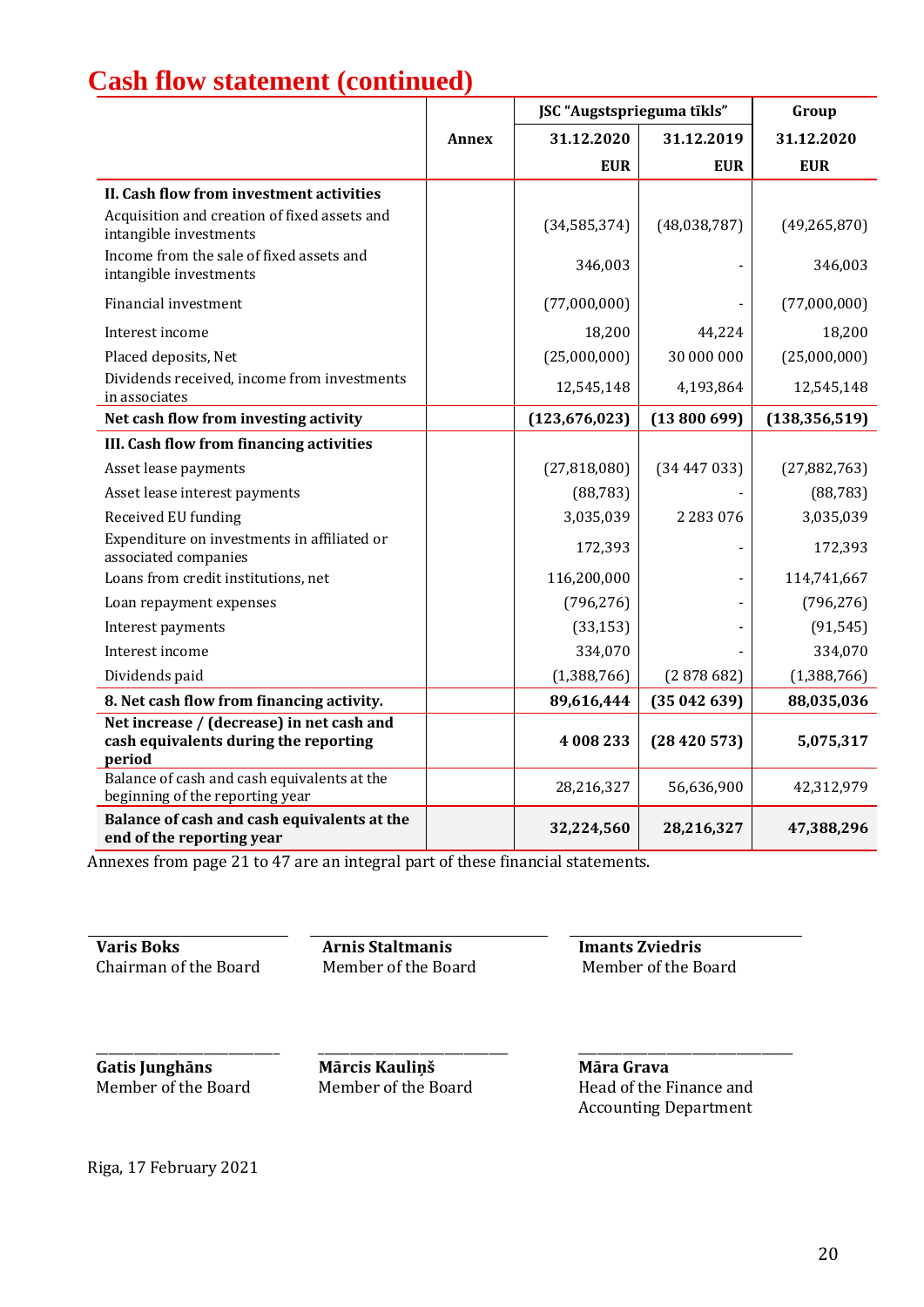## **Annexes of financial statements**

### **1. GENERAL INFORMATION ABOUT THE GROUP AND THE PARENT COMPANY**

JSC "Augstsprieguma tīkls" is a transmission system operator, licensed by the Public Utilities Commission under licence No. E12001, that ensures the security of the operation of the transmission network and the power supply system of Latvia, provides the transmission service on the basis of published transmission service tariffs, and ensures the availability of the transmission system services on a continuous basis. JSC "Augstsprieguma tīkls" is engaged in operational management of the transmission system and ensures secure and reliable electric power transmission.

As at 31 December 2020 all shares of JSC "Augstsprieguma tīkls" are owned by the Ministry of Finance of the Republic of Latvia. The registered address of the Company is Dārzciema iela 86, Riga, LV-1073, Latvia.

The structure of the *Augstsprieguma tīkls* group consists of a set of commercial companies, where the parent company JSC "Augstsprieguma tīkls" has a decisive influence and which includes the subsidiary JSC "Conexus Baltic Grid". JSC "Conexus Baltic Grid" Financial statements are available on the website [www.conexus.lv](http://www.conexus.lv/) in the section "Investors".

The principal activity of the *Augstsprieguma tīkls* group is the provision of the functions of the electricity transmission system operator, transmission and storage of natural gas.

The financial statements were approved by the Board of the Company on 17 February 2021 composed of: Varis Boks (Chairman of the Board), Imants Zviedris (Member of the Board), Arnis Staltmanis (Member of the Board), Mārcis Kauliņš (Member of the Board), Gatis Junghāns (Member of the Board).

The auditor of the Company is the certified audit company "Deloitte Audits Latvia" LTD, and the responsible certified auditor is Inguna Staša.

#### **2. SIGNIFICANT ACCOUNTING PRINCIPLES**

This section of the appendix sets out the key accounting principles that are used in the preparation of the financial statements. These principles are applied consistently, reflecting data for all periods presented in the report.

These financial statements have been prepared in accordance with International Financial Reporting Standards (IFRS) as adopted by the European Union, applying the going concern principle. Taking the European Union approval process into account, this Annex also presents standards and interpretations that have not been approved for application in the European Union, as those standards and interpretations may have an impact on the Company's financial statements in future periods, if they are adopted.

These financial statements do not use the equity method in measuring investments in associates. Investments in associates are measured at cost value.

The financial statements have been based on the initial cost accounting method. The cash flow statement has been prepared using the indirect method.

The financial indicators in the financial statements are presented in euros (EUR).

The comparability of indicators is kept in the financial report; in the case when the presentation of financial statement information is changed during the reporting year, comparative figures are reclassified and are comparable.

Financial statements cover the time period from 1 January to 31 December 2020.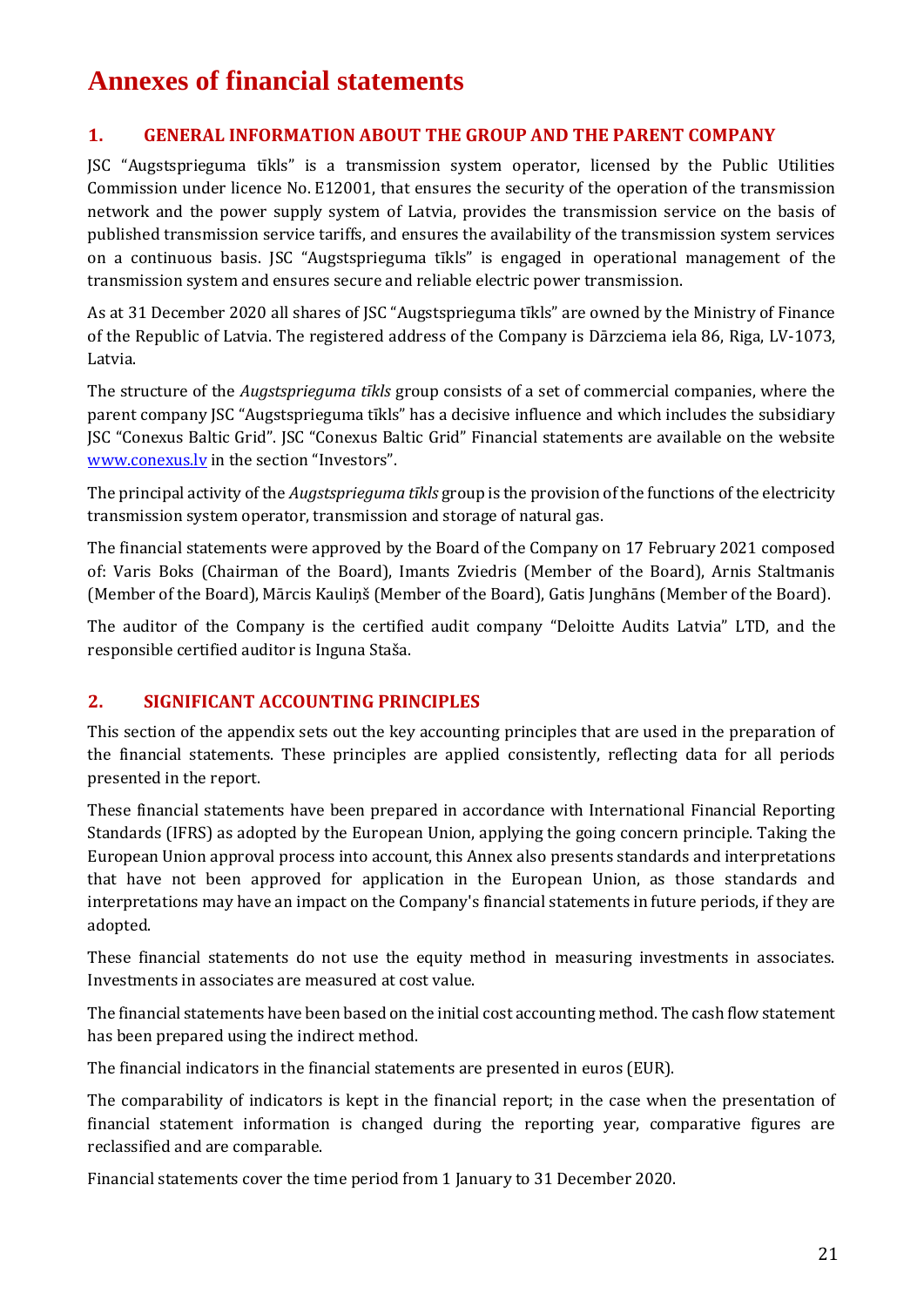To prepare the financial statements in accordance with the IFRS, the management of the Company based it on certain estimates and assumptions, which affect the balance of separate items reflected in certain statements, as well as the possible amount of liabilities. Future events may affect the assumptions on which the relevant estimates were based. Any impact of the changes of the estimates is reflected in the financial reports at the moment of identification thereof. Although these estimates are based on comprehensive information about the current events and activities available to the Company's management, actual results may differ from those estimates.

#### **Consolidation**

The financial statements of subsidiaries, where any of the companies of *Augstsprieguma tīkls* Group control financial or operational activities, are consolidated. Control is presumed to exist when the Group has the power to obtain or obtain control rights over certain benefits from its interest in an investment and if it has the possibility to obtain a return by using its impact on its investment (existing rights that give a current possibility to determine control over the company) (10. IFRS 10 "Consolidated Financial Statements").

A subsidiary is consolidated as of the date on which the parent company has acquired control over the subsidiary, and the consolidation is terminated, when the control ends.

#### New standards and amendments to existing standards in force during the current reporting period

#### **a) Standards that have been issued and have entered into force and are relevant to the operation of the Company**

#### **Changes in the Conceptual Framework for Financial Reporting**

The amendments are effective for annual periods beginning on or after 1 January 2020. The revised Conceptual Framework includes a new section on evaluation; guidelines for reporting financial results; improved definitions and clarifications, in particular regarding the definition of a liability; as well as clarifications in important areas such as the role of governance, precaution and valuation uncertainty related to financial reporting. The Company has assessed the impact of these amendments on the financial statements and disclosure of information, but considers that they do not have a material impact on the financial results.

#### **Changes IFRS 3 - Business Definition**

The amendments are effective for annual periods beginning on or after 1 January 2020. The amendments concern the revision of the definition of business. Business must consist of inbound resources and significant processes that generally contribute significantly to the ability to generate outbound resources. The new guidelines provide a framework to be applied when assessing whether there are inbound resources and significant processes for companies that are in the process of development and have not yet generated outbound resources. In the case that the business has not yet created outgoing resources, the precondition for its recognition as a business is the existence of an organised workforce. The definition of outgoing resources is narrowed to focus on goods and services supplied or rendered to customers to generate a return on investment or other revenue, and excludes returns associated with lower costs or other economic benefits. It is no longer necessary to assess whether market participants are able to replace missing parts or integrate acquired activities and assets. A company may apply a "concentration test". Acquired assets whose substantially all fair value is concentrated in a single asset (or group of similar assets) cannot be regarded as a business. The company assessed the impact of these amendments. The amendments may result in changes in accounting policies, but they do not have a material effect on the Company's financial statements.

#### **Changes IAS 1 and IAS 8 - Definition of Materiality**

The amendments are effective for annual periods beginning on or after 1 January 2020. The amendments clarify the definition of materiality and its application by incorporating the guidelines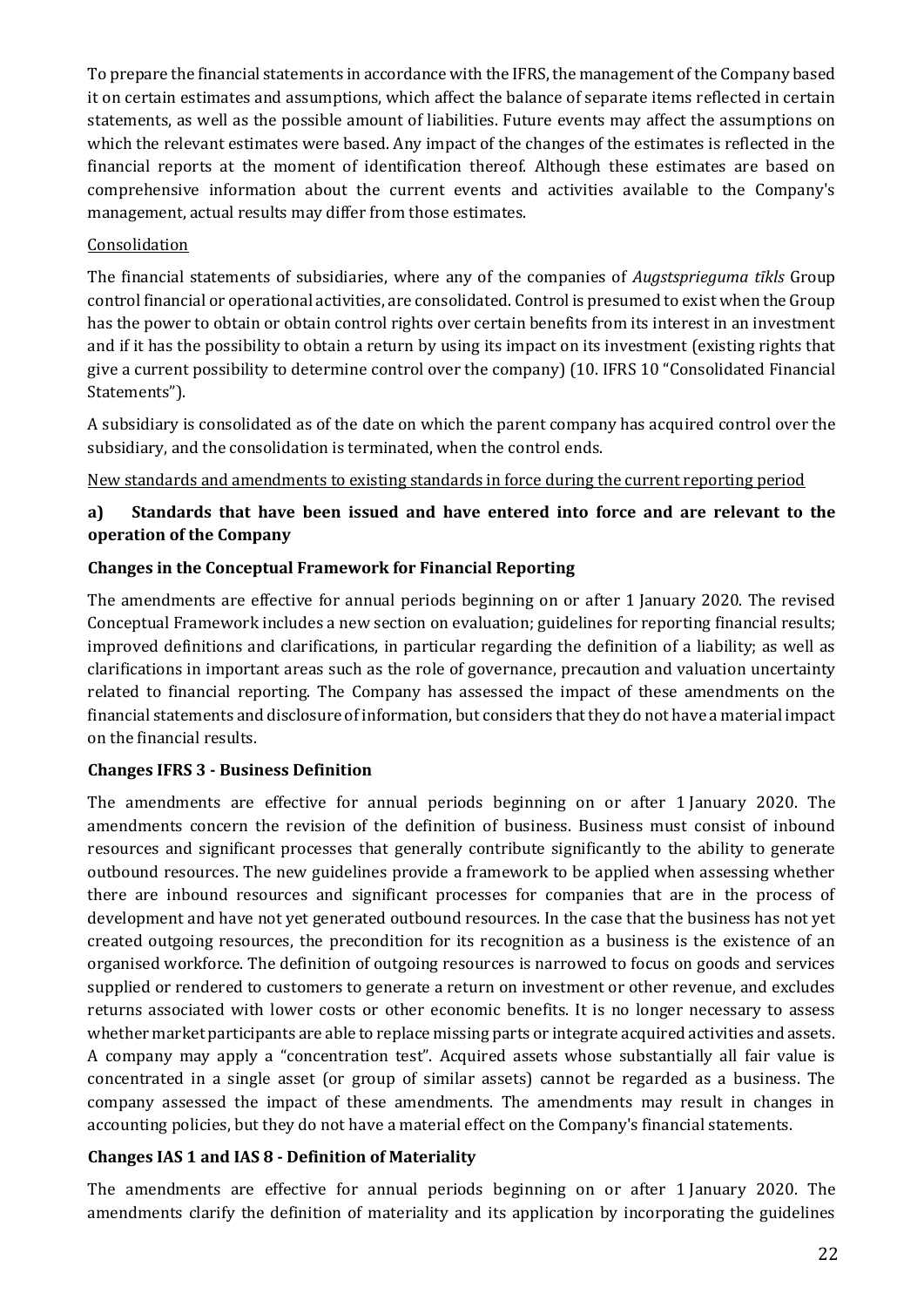previously scattered across different standards into the definition itself. Clarifications previously available with the definition have also been added. In addition, the amendments provide a uniform definition of materiality throughout the IFRS. Information is material if a failure to present it, erroneous presentation or misstatement could materially influence the decisions that basic users of general purpose financial statements make on the basis of those financial statements that provide information about a particular reporting entity. The Company has assessed the impact of these amendments on the Company's financial statements, but they do not have a material impact on the Company's financial position.

### **b) Standards and their amendments that have been issued and have not yet entered into force, but are important for the operation of the Company**

At present, there are no standards or amendments to them that have been issued and have not entered into force, but are important for the operation of the Company.

## **2.1. Financial instruments**

Financial assets and financial liabilities are recognised in the statement of the financial position of the Company when the Company becomes a party to the contractual provisions of the instrument.

Financial assets and financial liabilities are initially recognised at fair value. Transaction costs that are directly attributable to the acquisition or issue of a financial asset and financial liabilities (other than a financial asset and financial liabilities at fair value through the income statement) are initially recognised or deducted from financial assets or fair values of financial liabilities.

#### **Financial assets**

All financial assets recognised on initial recognition are measured at amortised cost or fair value, depending on the classification of the financial assets.

#### *Classification of financial assets*

Debt instruments that meet the following conditions, after initial recognition, are measured at amortised cost:

- the financial asset is held as part of a business model that seeks to hold financial assets for the purpose of collecting contractual cash flows; and
- the terms of a financial asset contract generate cash flows at specified dates that are only principal and interest payments.

Debt instruments that meet the following conditions after initial recognition are measured at fair value through the statement of Other Comprehensive Income (FVTOCI):

- the financial asset is held in a business model that achieves its objective by both collecting the contractual cash flows and selling the financial asset; and
- the terms of a financial asset contract generate cash flows at specified dates that are only principal and interest payments.

By default, all other financial assets after initial recognition are measured at fair value through profit or loss (FVTPL).

Notwithstanding the above, upon the initial recognition of a financial asset, the Company may irrevocably choose:

• to classify equity instruments at fair value through other comprehensive income, if certain criteria are met.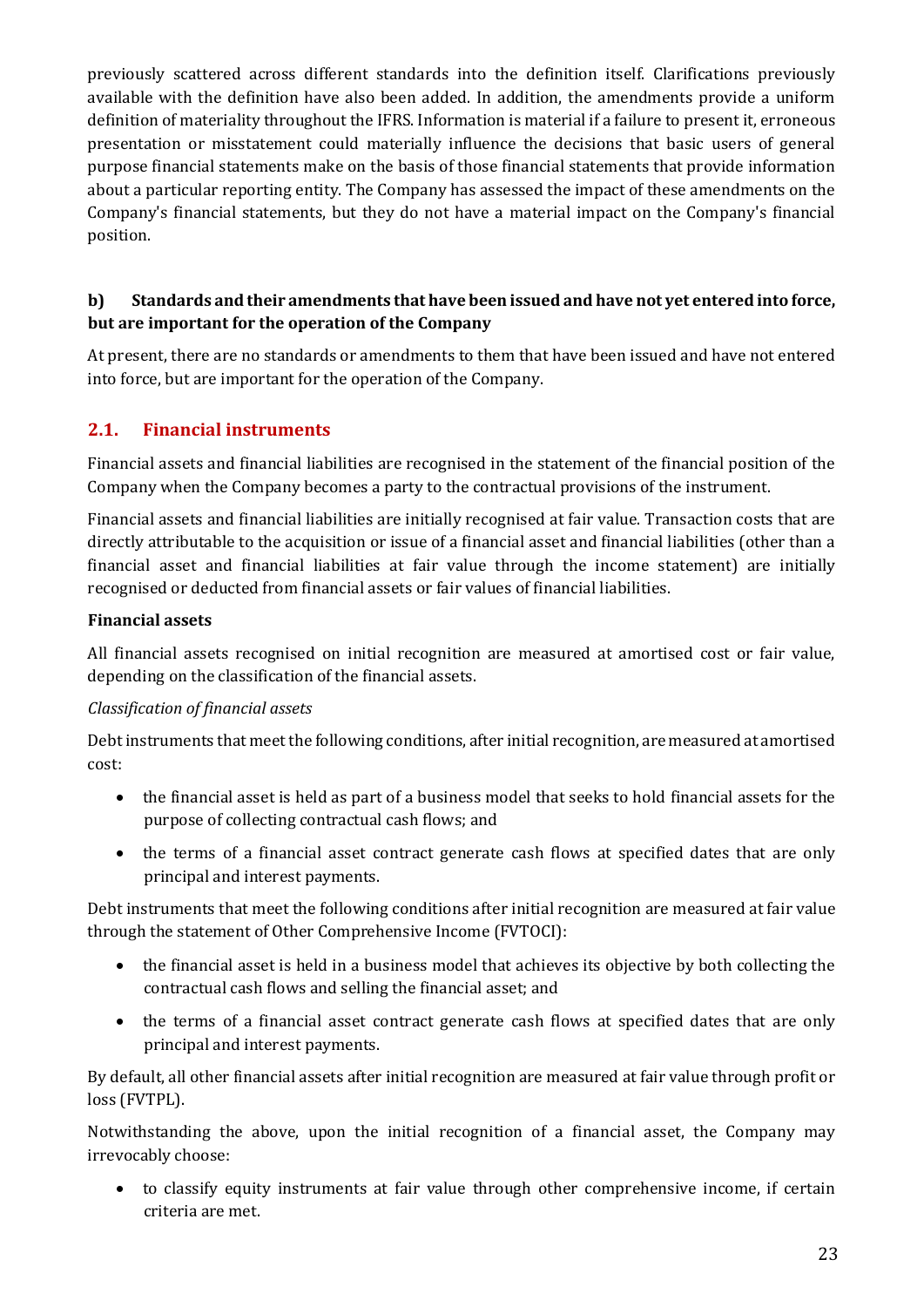#### *Equity instruments, at fair value with other comprehensive income*

After initial recognition, the Company may irrevocably select (for each instrument separately) certain equity instruments at fair value recognised in other comprehensive income. This classification is not allowed, if the equity instrument is held for trading or if it is a variable consideration received as a result of business combination.

Investments in equity instruments recognised in other comprehensive income are measured initially at fair value, adding transaction costs. They are subsequently measured at fair value, with profit or loss arising from changes in fair value, recognised in other comprehensive income in the revaluation reserve. At the time the equity instrument is disposed of, the cumulative gain or loss is not reclassified to the income statement, but it is transferred to retained earnings.

Dividends from those investments in equity instruments are recognised in the income statement in accordance with IFRS 9, unless the dividends clearly represent a return on the investment cost.

9. the Company has classified all investments in equity instruments that are not held for trading, in the category at fair value through other comprehensive income.

#### *Impairment of financial assets*

The Company recognises a deduction for expected credit losses on investments in debt instruments that are measured at amortised costs or fair value recognised in other comprehensive income, lease trade receivables, trade receivables, as well as financial guarantee contracts. The expected amount of credit risk losses shall be reviewed at each date of the report to reflect changes in credit risk since the initial recognition of the financial instrument. The Company always recognises life expectancy credit losses on trade receivables and contract assets. The expected credit losses from these financial assets are calculated by using a provision matrix based on the Company's historical credit loss experience.

#### *Derecognition of financial assets*

The Company only derecognises a financial asset when the contractual rights to the cash flows from the asset expire or when it transfers the financial asset and substantially all the risks and rewards of ownership to another entity. If the Company does not transfer or substantially retain all of the risks and rewards of ownership and continues to control the transferred asset, the Company recognises its retained interest and related liabilities to the extent that it may be required to pay. If the Company substantially retains all the risks and rewards of ownership of the transferred financial asset, the Company continues to recognise the financial asset and also recognises a secured loan for revenue received.

#### **Financial liabilities**

All financial liabilities are initially measured at amortised cost using the effective interest method or at fair value, recognising it in the income statement.

#### *Financial liabilities with evaluation at amortised cost*

Financial liabilities other than i) the potential consideration from the acquirer in a business combination, ii) held for trading or iii) initially recognised at fair value through the income statement, after initial recognition, are subsequently measured at amortised cost using the effective interest method.

The effective interest method is the method of calculating the amortised cost of financial liabilities and allocating the interest expense over the period. The effective interest rate is the rate at which discounted future cash flows or revenue (including any fees and interest paid or received by the parties to the contract that are an integral part of the effective interest rate, transaction costs and any other premiums or discounts) at the expected life of the financial asset or financial liability, the carrying amount of a financial asset, or the amortised cost of a financial liability, is precisely obtained.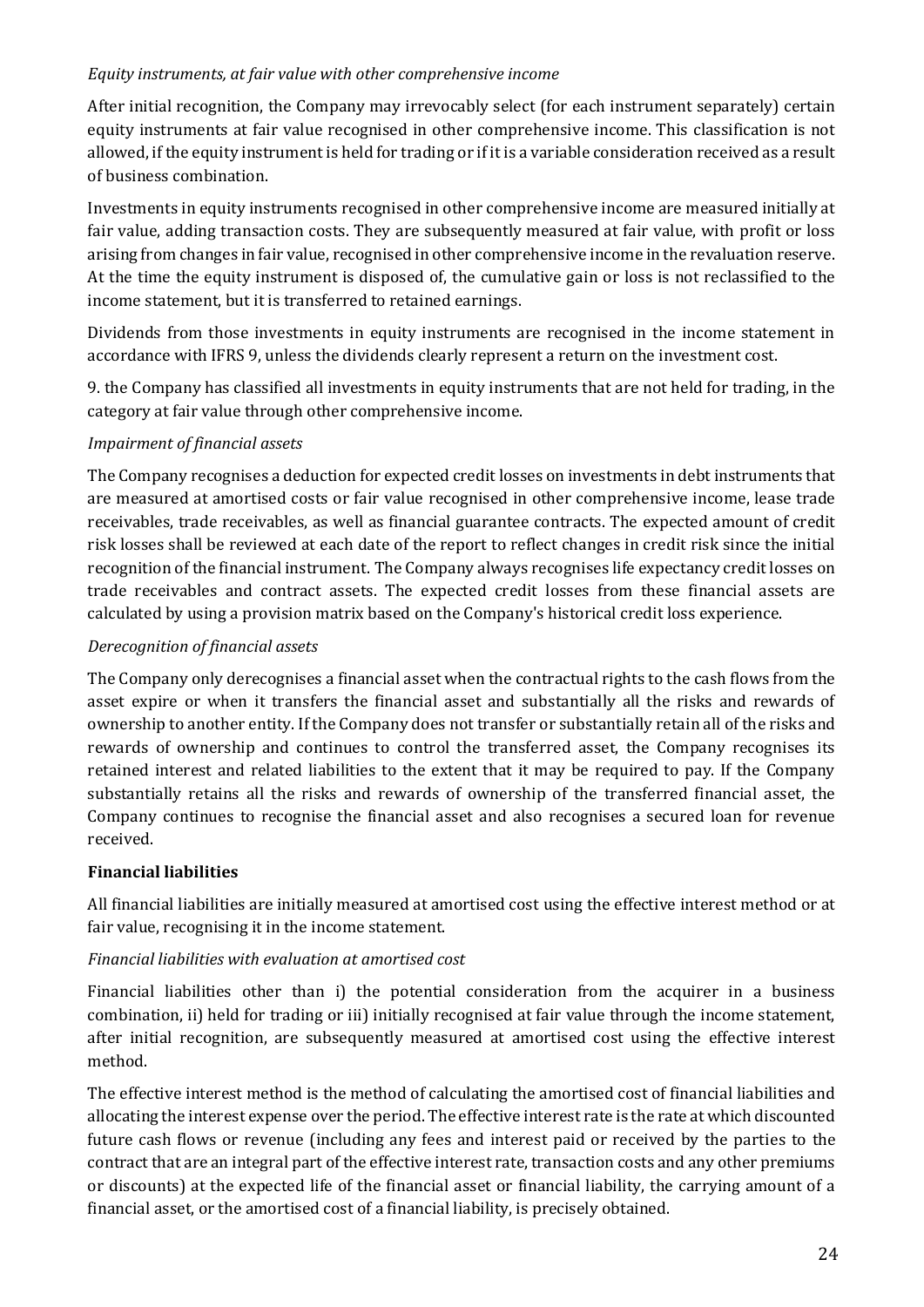#### *Derecognition of financial liabilities*

The Company only derecognises a financial liability when the Company's liabilities are executed, cancelled or terminated. The difference between the book value of financial liabilities and the consideration paid or payable is recognised in the income statement.

## **2.2. Transactions in foreign currencies**

#### *(a) Functional and presentation currency*

The items of financial statements of the Company are measured in the currency of the economic environment in which the Company operates (the functional currency). The items of the financial statements are presented in euros (EUR), which is the Company's functional and presentation currency.

#### *(b) Transactions and balances*

All transactions in foreign currencies are revalued into euros at the official exchange rate set by the European Central Bank ruling on the date of the relevant transaction. Monetary assets and liabilities denominated in foreign currencies are retranslated to euros at the exchange rates prevailing on the last day of the reporting year. Gained profit or losses are recognised in the income statement for the relevant period.

#### **2.3. Intangible investments and fixed assets**

All intangible investments are counted at initial value less accumulated amortisation. Computer software licences, computer software and related implementation costs are recognised as intangible investments and amortised on a straight-line basis over the estimated useful lives of these assets, up to five years.

JSC "Augstsprieguma tīkls" implements transmission system congestion and overload management in accordance with Article 13, Section 4 and Article  $13<sup>1</sup>$ , Section 6 of the Electricity Market Law, and receives a fee for a cross-section restricted capacity auction in accordance with the mutual compensation mechanism and concluded contracts of the transmission system operators. The use of the received congestion charge is regulated by European Commission and Council of Europe Regulation No. 714/2009 on conditions for access to the network for cross-border exchanges in electricity and repealing Regulation (EC) No. 1228/2003 (hereinafter – the Regulation). Considering the provisions of the Regulation, revenues received from congestion management, which are not used to eliminate overload and congestion in the transmission network, are reflected in the balance sheet as deferred income. Once this income has been used to finance a specific long-term investment project, transmission right-of-use assets are recognised as part of intangible investments and, along with deferred income, are amortised through the progressive recognition of that income and amortisation in the income statement for the current financial year in accordance with the amortisation period of the long-term investment created.

Intangible investments and fixed assets are presented according to their acquisition value, minus any wear and depreciation accrued. The acquisition value includes expenses that are directly related to the acquisition of the intangible investment or fixed asset. Depreciation of fixed assets is calculated using the straight-line method over the useful life of the asset, to allocate the acquisition cost to its estimated residual value at the end of the useful life period. For other fixed assets and equipment (means of communication and equipment, office supplies and equipment) it shall not exceed two to five years.

Further expenses are included in the balance sheet value of the asset or only recognised as a separate asset when there is a great possibility that the future commercial benefits related to this item will flow in the Company and expenses of this item can be credibly determined. Such costs are written off during the remaining period of the service life of the relevant fixed asset.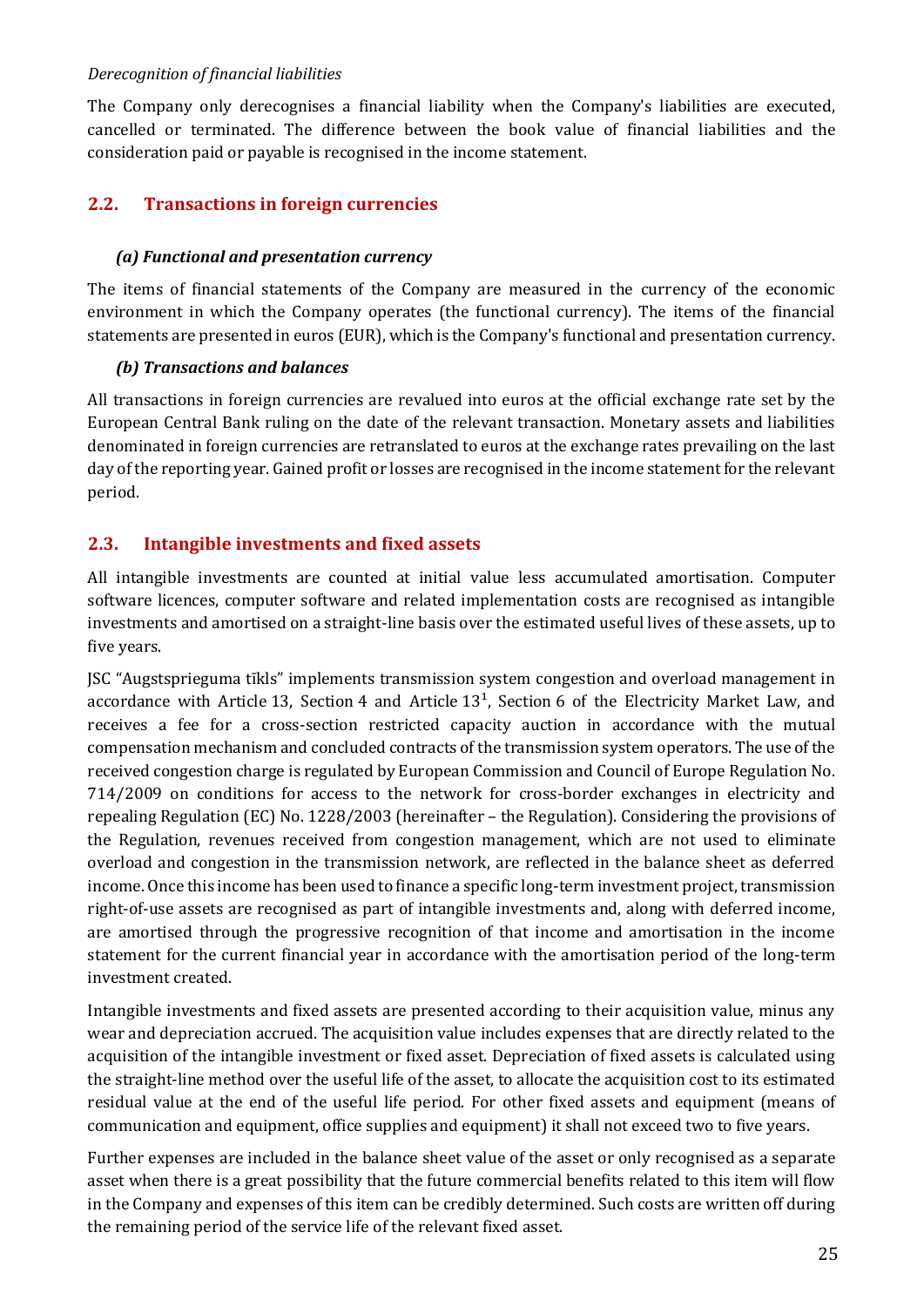Current repairs and maintenance of fixed assets are included in the income statement for the period when they were incurred.

Profit or loss from excluding fixed assets is calculated as the difference between the carrying amount of the fixed asset and the revenue obtained as a result of selling it, and included in the relevant profit and loss statement when such has been incurred.

If the balance value of some intangible investment or fixed asset is above the recoverable value thereof, the value of the relevant intangible investment or fixed asset is written off without delay to the recoverable value thereof. The recoverable value is the highest value from the fair value of the relevant intangible investment or fixed asset, less sales costs or value of use.

## **2.4. Long-term financial investments**

Long-term financial investments are investments in the equity of other companies.

#### **Investments in associates**

Investments in associates are investments in companies, in which the Company has significant influence but has no control over the activities of the other company.

In these statements, investments in associates are stated at their acquisition cost.

#### **Other long-term financial investments**

Other long-term financial investments are investments in the equity of other companies in which the Company has no significant influence or control.

According to IFRS 9, equity instruments after initial recognition are measured at fair value. The Company chose the approach allowed by IFRS 9, initially recognising the financial asset, to irrevocably choose to reflect equity instruments that are not held for trading or are acquired in a business combination, at fair value through other comprehensive income.

#### **2.5. Lease**

Leases to which the Company is a lessor are classified as finance leases or operating leases. If the terms of the lease transfer all risks and rewards of ownership to the lessee, the contract is classified as a finance lease. Other leases are classified as operating leases.

If the Company is an intermediate lessor, its main lease and sublease are accounted for as two separate contracts. Subleases are classified as finance leases or operating leases, referring to the right-of-use asset arising from the main lease.

Lease income from operating leases is recognised on a straight-line basis over the term of the lease. Initial direct costs incurred in negotiating and arranging an operating lease are added to the carrying amount of the leased asset and are recognised on a straight-line basis over the term of the lease.

#### *The Company as the lessee*

When concluding a contract, the Company assesses whether the contract is a lease or includes a lease. The Company recognises the right-of-use asset and the corresponding lease liabilities in respect to all lease contracts in which it is the lessee; exceptions are possible for short-term lease (the lease term being 12 months or less) and lease of low-value assets (for example, lease of tablets and personal computers, as well as small office furniture and phone accessories). The Company recognises lease payments related to this lease as operating expenses on a straight-line basis over the lease term, unless another systematic basis is more representative of the time pattern in which the economic benefits of the leased asset are used.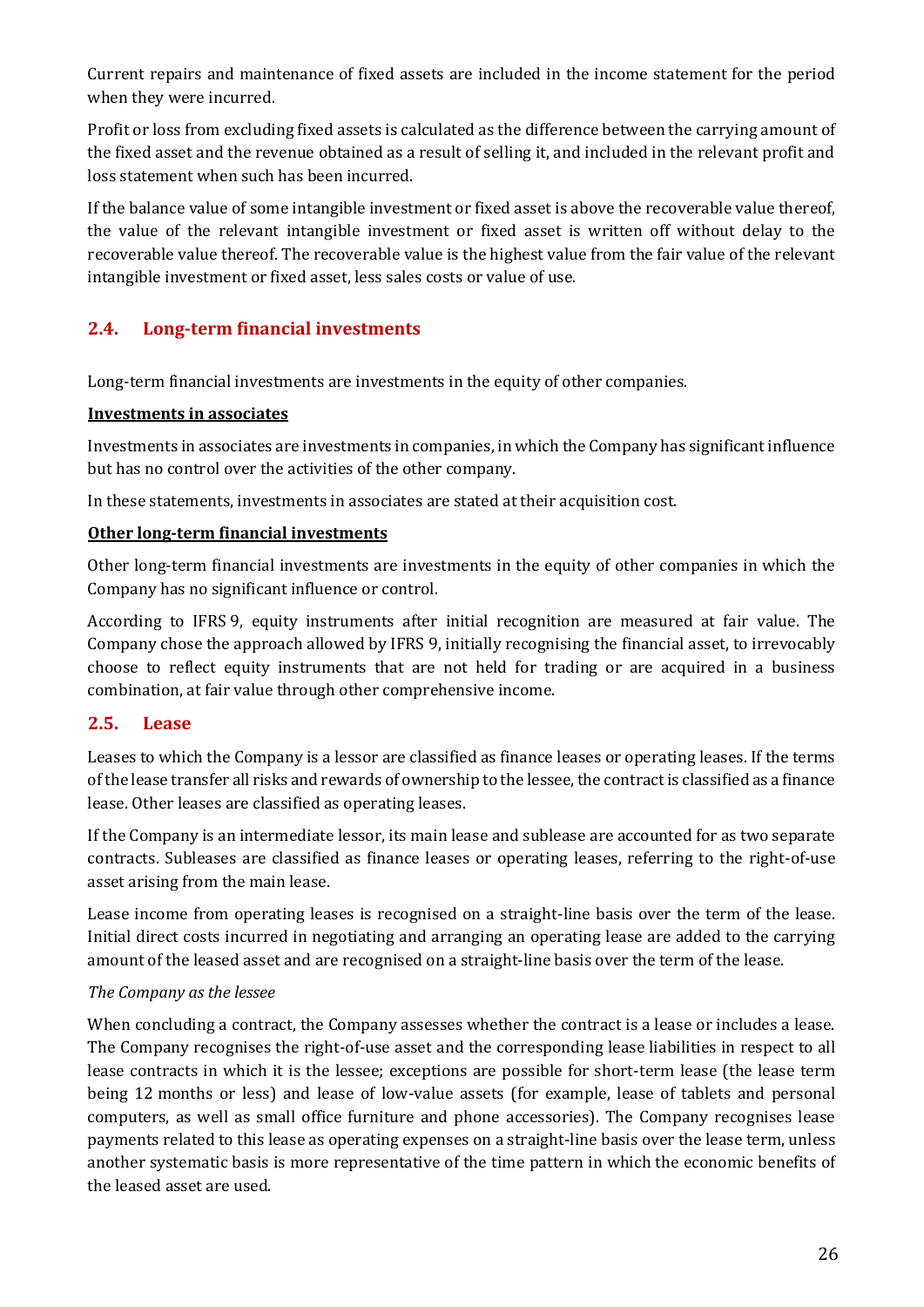At the initial date, the Company measures the lease liabilities at the present value of the lease payments outstanding at that date. Lease payments are discounted using the interest rate implied by the lease. If this rate cannot be readily determined, the Company uses its comparable interest rate.

Lease payments included in the evaluation of lease liabilities include the following payments:

- o fixed lease payments (including, in substance, fixed lease payments), with the exception of lease payments receivable;
- $\circ$  variable lease payments that depend on an index or rate and were initially evaluated by using an index or rate at the initial date;
- o the amounts that the lessee would have to pay as guarantees of residual value;
- o the exercise price of the call option, if there are sufficient grounds to believe that the lessee will exercise this option; and
- o penalty payments for the termination of the lease, if the term of the lease reflects the fact that the lessee uses the option to terminate the lease.

Lease liabilities are presented as a separate item in the statement of financial position.

Leases are subsequently evaluated at cost, using the effective interest method, and decreasing the carrying amount to reflect the lease payments.

The Company reassesses the lease liabilities (and adjusts the related right-of-use asset accordingly) whenever:

- o the lease term has changed or a significant event or change in circumstances has occurred, resulting in a change in the measurement of the call option, in which case the lease liabilities are reevaluated by discounting the revised lease payments using the revised discount rate;
- $\circ$  lease payments change due to a change in the index or rate, or expected payments change due to a guaranteed residual value; in such cases, the lease liability is remeasured by discounting the revised lease payments at a constant discount rate (unless the change in lease payments results from a change in a variable interest rate, in which case the revised discount rate is used).

The lease contract is changed and the change in lease is not accounted for as a separate lease, in which case the lease liability is reevaluated based on the term of the modified lease, discounting the revised lease payments by using the revised discount rate at the effective date of the modification.

The right-of-use asset includes the initial evaluation of the corresponding lease liabilities, lease payments made on or before the initial date, deducting any lease discounts received and any initial direct costs. They are subsequently measured at cost from which the accumulated depreciation and impairment losses have been deducted.

The right-of-use asset is amortised over the term of the contract.

Pursuant to the transmission system operator separation model introduced in Latvia, on 31 December 2014 the Company entered into a lease agreement for transmission system assets. In accordance with the lease agreement for the transmission system assets by implementing IFRS 16, the lease term is set at 5 years.

Pursuant to paragraph No. 38 of protocol decision No. 46 of the Cabinet session of 8 October 2019, supporting the implementation of the full ownership separation model regarding the electric power transmission system operator and assigning the task to contribute the JSC "Latvijas elektriskie tīkli" shares owned by the State to JSC "Augstsprieguma tīkls" by 1 July 2020, the Company reviewed the lease term and established a deadline of 31 December 2020.

Paragraph No. 75 of protocol decision No. 59 of the Cabinet sitting of 17 December 2019 stipulated that after the contribution of the JSC "Latvijas elektriskie tīkli" shares owned by the State to JSC "Augstsprieguma tīkls", reorganisation of JSC "Augstsprieguma tīkls" and JSC "Latvijas elektriskie tīkli"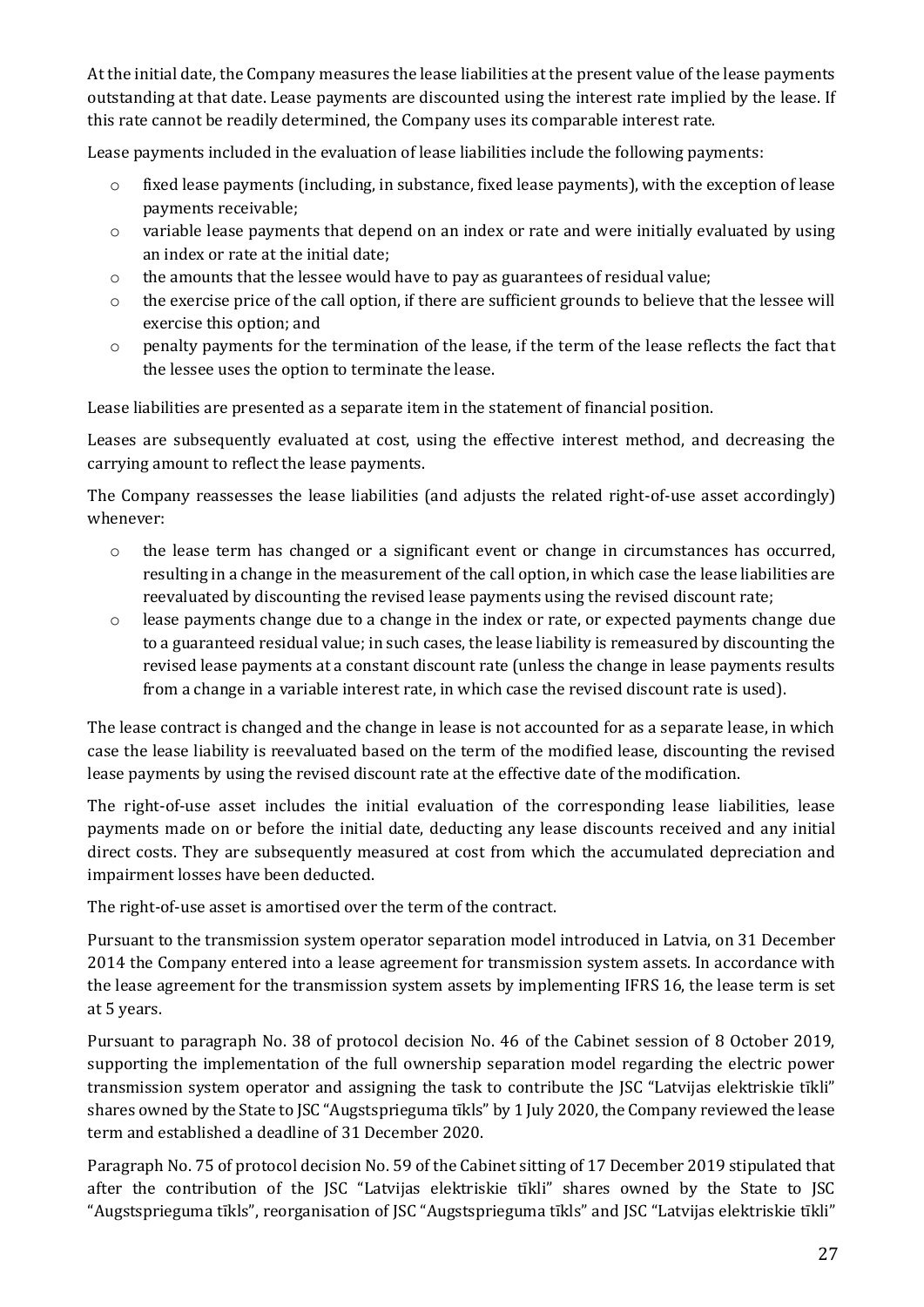should take place by incorporating JSC "Latvijas elektriskie tīkli" into JSC "Augstsprieguma tīkls" by 31 December 2020.

The Company as a lessee recognised the **right-of-use assets:**

|                                                     | Group      | <b>JSC</b><br>"Augstsprieguma |
|-----------------------------------------------------|------------|-------------------------------|
|                                                     |            | tīkls"                        |
|                                                     | <b>EUR</b> | <b>EUR</b>                    |
| <b>Right-of-use assets</b>                          |            |                               |
| Residual value on 01.01.2019.                       |            |                               |
| Initial recognition value on 01.01.2019.            |            | 214,885,303                   |
| Recognised changes in lease contracts               |            | (143, 133, 079)               |
| Depreciation recognised in the income statement     |            | (35, 831, 901)                |
| Residual value 31.12.2019                           |            | 35,920,323                    |
| Depreciation recognised during the reporting period |            | (28, 821, 624)                |
| Initial value added                                 |            | 14,398,775                    |
| Changes in lease value                              |            | (7, 285, 181)                 |
| Residual value on 31.12.2020                        | 17,715,877 | 14,212,293                    |

The Company as a lessee recognised **lease liabilities in its financial statements**:

|                                                                                             | Group      | <b>JSC</b>                |
|---------------------------------------------------------------------------------------------|------------|---------------------------|
|                                                                                             |            | "Augstsprieguma<br>tīkls" |
|                                                                                             | <b>EUR</b> | <b>EUR</b>                |
| <b>Lease liabilities</b>                                                                    |            |                           |
| Operating lease liabilities on 31.12.2018 in accordance with<br><b>IAS 17</b>               |            | 225,471,486               |
| Discounted value using the original interest rate at the initial<br>date of implementation. |            | (6,470,220)               |
| Initial recognition value on 01.01.2019,                                                    |            | 219,001,266               |
| Recognised changes in lease contracts                                                       |            | (145, 629, 214)           |
| Decrease in lease liabilities                                                               |            | (37, 578, 581)            |
| Recognised interest liabilities                                                             |            | 1,682,295                 |
| Residual value on 31.12.2019, including:                                                    |            | 37,475,766                |
| Long-term lease liabilities                                                                 |            |                           |
| Short-term lease liabilities                                                                |            | 37,475,766                |
|                                                                                             |            |                           |
| Decrease in lease liabilities in the reporting period                                       |            | (27,906,863)              |
| Initial value added                                                                         |            | 14,580,829                |
| Recognised interest liabilities during the reporting period                                 |            | 145,982                   |
| Changes in lease value                                                                      |            | (9,876,719)               |
| Residual value on 31.12.2020, including:                                                    | 14,933,065 | 14,418,995                |
| Long-term lease liabilities                                                                 | 14,215,413 | 13,761,561                |
| Short-term lease liabilities                                                                | 717,652    | 657,434                   |

#### **2.6. Stock**

Stock is presented in the lowest value of the prime cost or net sale value. The net sale value is the selling price of the stock determined during the course of regular operation of the Company, minus variable selling expenses. The prime cost is calculated using the weighted average method.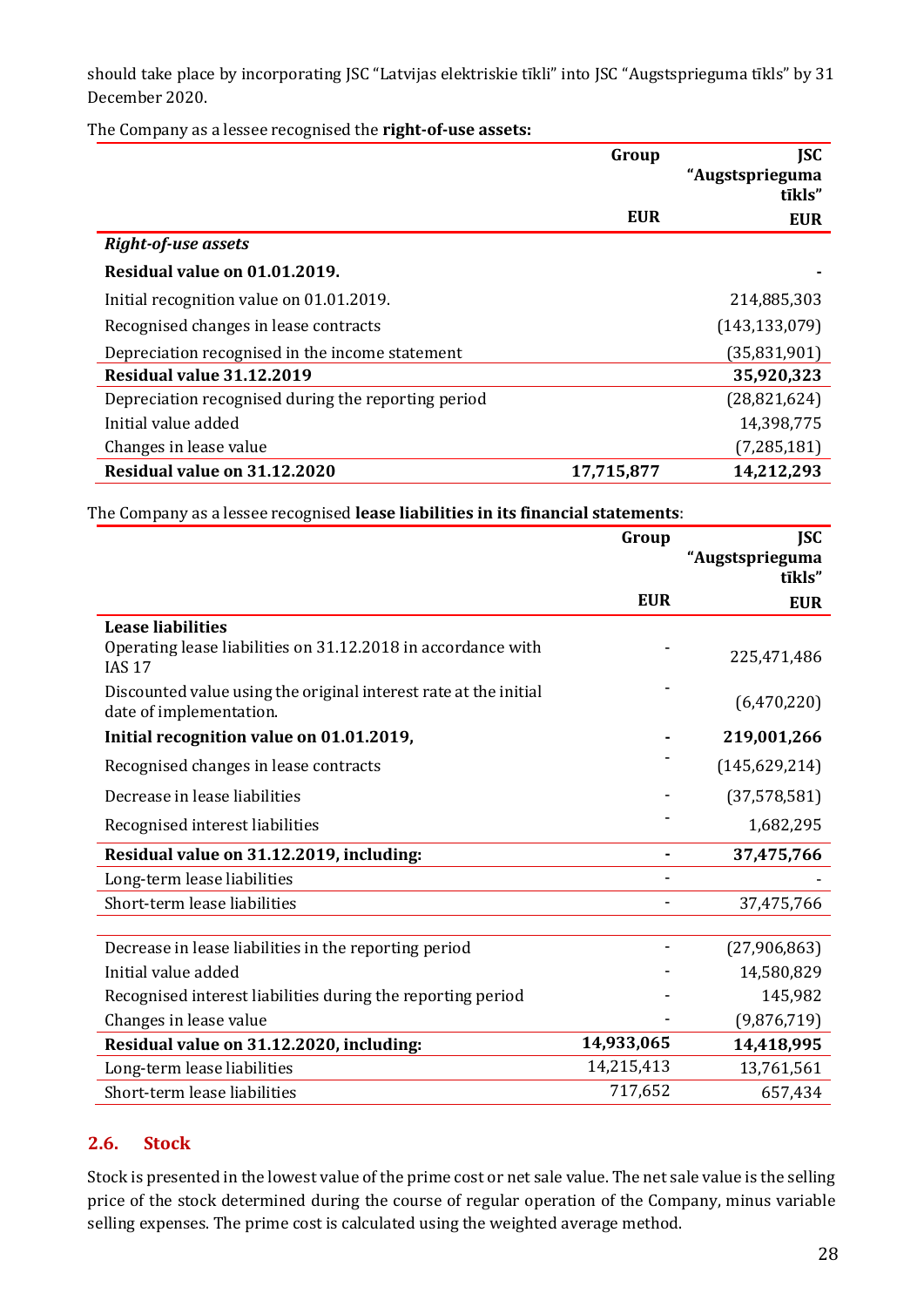Purchase costs of inventories include the purchase price, import duties and other taxes and fees, transportation and associated costs, as well as other costs directly related to the delivery of materials and goods. Trade discounts, rebates and similar discounts are deducted in determining the value of inventories.

The amount of inventories is verified by taking an inventory at the end of the year.

## **2.7. Deferred revenue**

Revenue received before the balance sheet date, but relating to the following twelve months (short term) or after twelve months (long term) - is included in the deferred income in the balance sheet of short-term or long-term creditors.

Deferred income from congestion management income, once it has been used to finance a specific longterm investment project, is amortised through the progressive recognition of that income in the income statement for the current financial year in accordance with the amortisation/depreciation period of the long-term investment created. Respectively, when the asset is disposed of or excluded, the proceeds are recognised at their residual value.

## **2.8. Pensions, post-employment benefits**

#### *(a) Pension liabilities*

The Company makes monthly contributions to a closed, fixed contribution pension plan on behalf of employees. The plan is managed by the Joint Stock Company "First Closed Pension Fund" in which the Company participates. Contributions to a fixed contribution pension plan does not give the Company any additional legal or practical obligation to make further payments, if the plan does not have sufficient resources to pay all employee benefits for services provided by the employee in current or prior periods. Contributions are made in the amount of 5% (from 1 January 2018 - 6%) of the salary of each member of the pension plan. Contributions to a fixed contribution plan are recognised by the Company at the time when the employee provides the service in exchange for those contributions.

#### *(b) Post-employment benefit liabilities*

In addition to the above mentioned pension plan, the Company provides certain post-employment benefits to employees whose employment conditions meet certain criteria. The liabilities for the benefits are calculated on the basis of the current salary levels and the number of employees who are required to receive payments, the amount of historical termination of labour relations, and actuarial assumptions.

Liabilities recognised in the balance sheet in respect of post-employment benefits are reflected at their present value at the balance sheet date, less any past costs.

Post-employment benefit obligations are recalculated for each reporting year by an independent actuary using the projected unit credit method.

The present value of the benefit obligations is determined by discounting the expected future cash outflows using interest rates of government securities.

The Company uses the projected unit valuation method to estimate the present value of its fixed benefit obligations and the related present and future costs.

According to this method it is considered that each period of service creates an additional unit of entitlement to receive the benefit and the sum of all such units represents the total liability for postemployment benefits.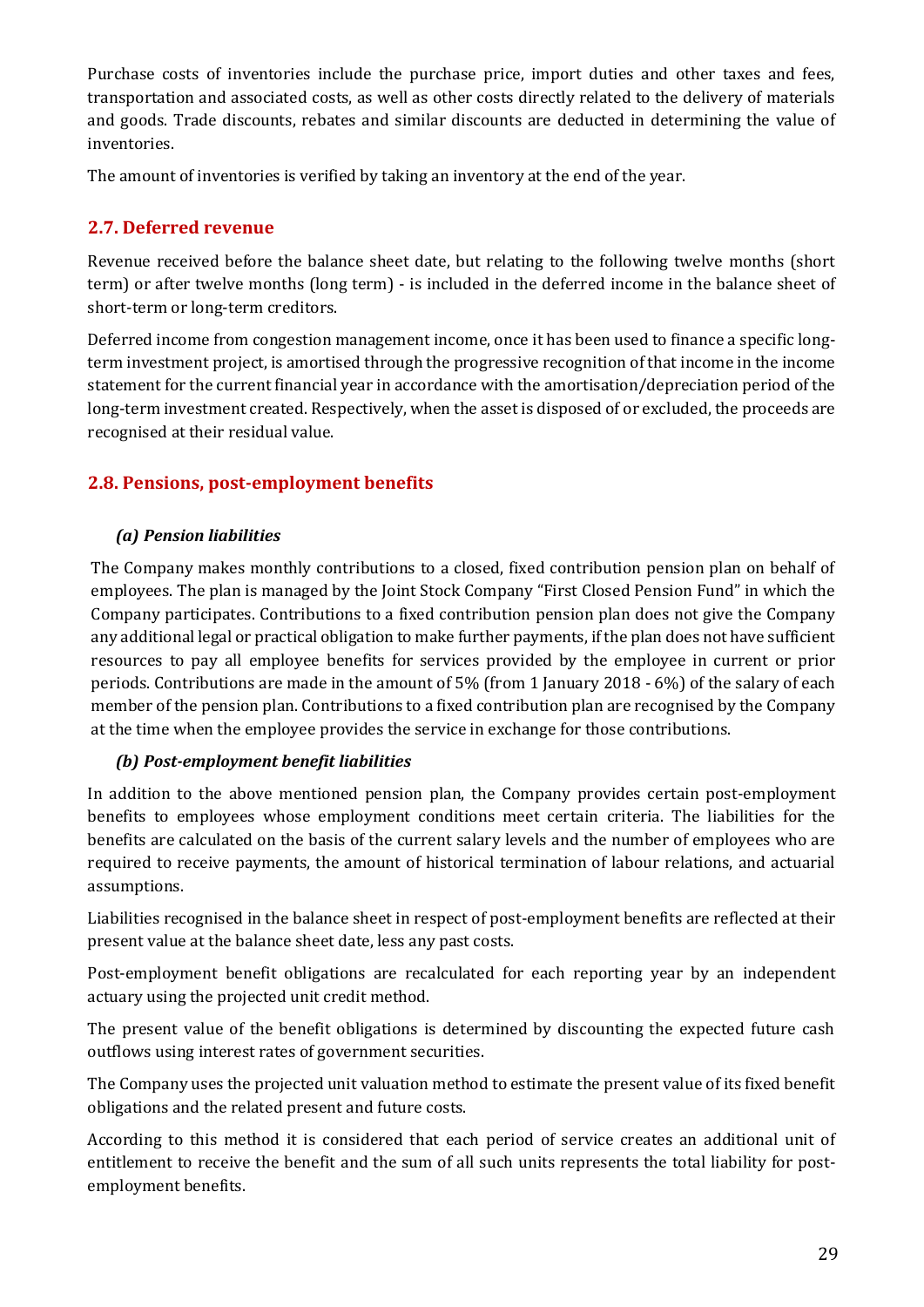The Company also uses objective and mutually agreed actuarial assumptions about variable demographic factors (such as staff turnover and mortality rates) and financial factors (such as expected salary increases and certain changes in benefit levels).

Actuarial gains and losses arising from adjustments and changes in actuarial assumptions are recognised in the statement of comprehensive income in the period in which they arise.

### **2.9 Corporate income tax**

Starting from the tax year 2018, the corporate income tax shall be calculated for the distributed profit (20/80 from the net sum to be paid to the shareholders).

The tax rate is 20 percent of the calculated tax applicable base, which is adjusted before the tax rate is applied, by dividing the object value applicable to corporate tax by a coefficient of 0.8.

The corporate tax for distributed profit will be recognised at the time when the shareholder of the Company makes a decision regarding the distribution of profit.

The payment of corporate tax to the Company is deferred until the profits are distributed as dividends or non-operating expenses are paid.

## **2.10. Provisions**

Provisions are recognised when the Company has legal or other reasonable commitments triggered by a certain past event and a probability exists that the fulfilment of such liabilities would require the outflow of resources containing economic benefits from the Company, and it is possible to sufficiently assess the scope of liabilities. No provisions are made for future operating losses.

Provisions are recognised in the balance sheet by determining the amount of expenditure that would be required to settle the obligation at the balance sheet date as precisely as possible. Provisions are only used for the expenses for which the provision was initially recognised, and they are reversed if a potential outflow of resources is no longer expected.

Provisions are measured based on the present value of the expenses that are expected to be incurred to settle the present obligations, using a pre-tax discount rate that includes the current market value of the cash and the risks specific to the liabilities.

Provisions for unused holiday are made to accurately reflect the Company's liabilities to employees for unused holiday, if there are any. Accruals for unused holiday are calculated monthly in the HORIZON resource accounting system.

## **2.11. Revenue recognition**

The Company's revenue from customers is the value of products sold and services provided as a result of operating activities. The Company only keeps records for contracts with the client within the scope of IFRS 15 if all of the following criteria are met:

a) the parties to the contract have approved the contract (in writing, orally or in accordance with other normal commercial practices) and have undertaken to comply with their respective obligations;

b) the Company may determine the rights of each party regarding the goods or services to be transferred;

c) the Company may establish payment terms for the goods or services to be transferred;

d) the contract is of a commercial nature (i.e. it is expected that the contract will result in a change in the Company's future cash flow risk, schedule or amount); as well as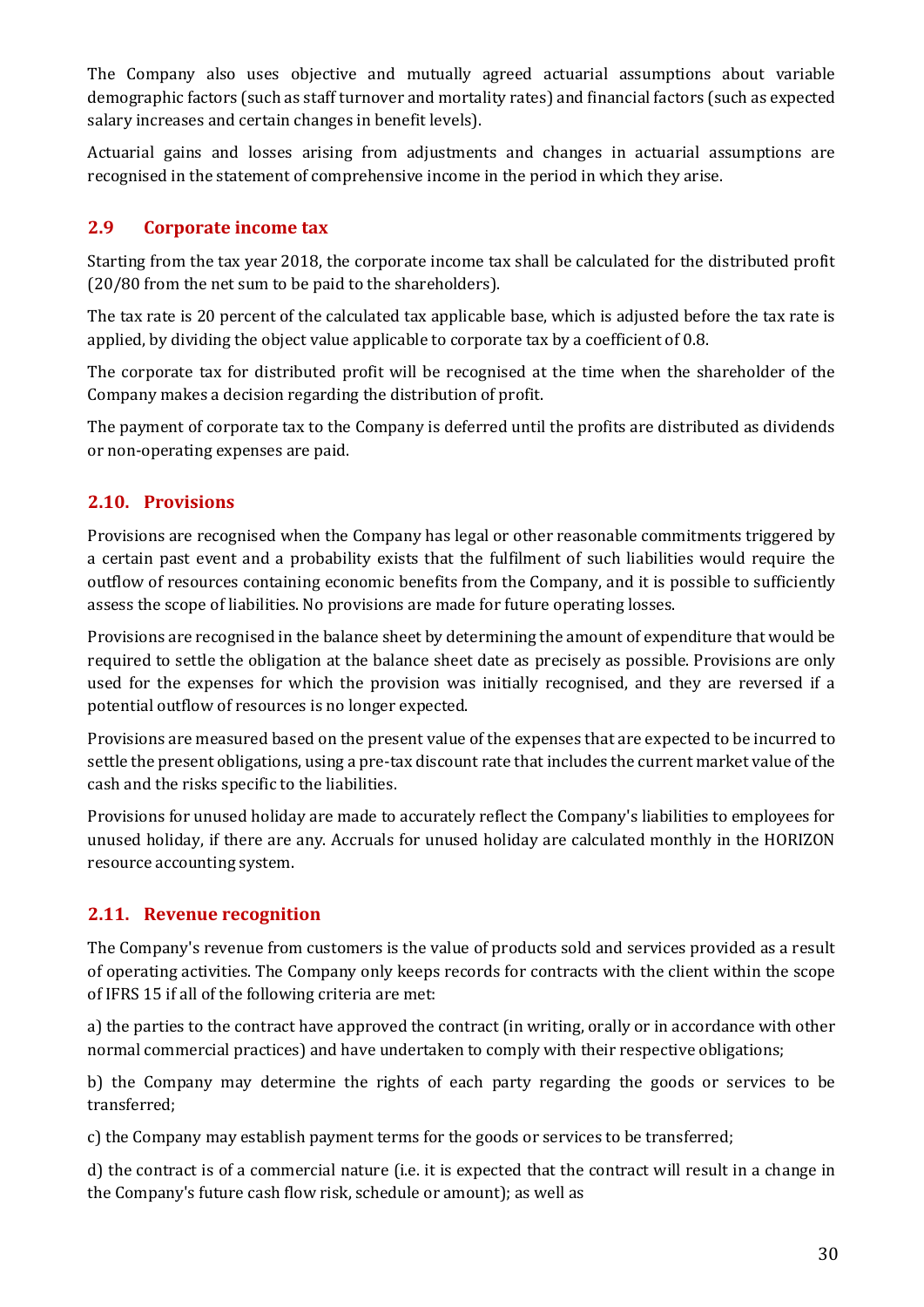e) there is a possibility that the Company will charge an indemnity in exchange for goods or services transferred to the customer. When assessing whether it is possible to collect the indemnity amount, the Company only takes into consideration the ability and intention of the client to repay the indemnity in a timely manner.

In accordance with IFRS 15 The Company transfers control of a good or service over time, and thereby carries out its obligation of fulfilment and recognises revenue over time, if one of the following criteria is met:

a) the customer simultaneously receives and consumes the benefits that are assured by the Company's activities in the course of the Company's business;

b) with operation of the Company the asset is created or improved (for example, repairs) and the customer controls the asset at the time the asset is created or improved; or

c) The Company's operation does not constitute an asset that the Company could use as an alternative and the Company has enforceable rights to payment for timely completion.

For each performance obligation that has been discharged over time, the Company only recognises revenue over time if the Company can reasonably measure its progress towards the full implementation of the performance obligation.

The main types of income of the Company are as follows:

### *(a) Electricity transmission system services*

Based on the fact that the customer simultaneously receives and consumes the benefits of the Company's operations in the course of the Company's operations, the Company transfers control of the service over time and thereby implements its performance obligation and recognises the revenue over time.

The Company only recognises revenue from the performance of obligations over the term when control over the service is transferred to the customer, when (or as soon as) the customer decides to use the asset and benefits from it, and the Company can reasonably measure its progress towards the full implementation of their obligations.

This is based on the fact that revenues from transmission system services are based on tariffs approved by the Public Utilities Commission, according to IFRS 15. The Company is entitled to receive reimbursement from the customer for an amount that directly reflects the value the customer receives from the Company's timely completion of the Company's activities; for practical purposes, the Company may recognise revenue in the amount that the Company is entitled to collect.

The Company recognises revenue from the provided transmission system services at the end of each month on the basis of automatically read meter readings.

## *(b) Congestion and overload management*

JSC "Augstsprieguma tīkls" implements transmission system congestion and overload management in accordance with Article 13, Section 4 and Article  $13<sup>1</sup>$ , Section 6 of the Electricity Market Law, as well as receives a fee for cross-section restricted capacity auction in accordance with the mutual compensation mechanism and concluded contracts of the transmission system operators.

According to Article 16 of Regulation (EC) No. 714/2009 of the European Parliament and of the Council "On conditions for access to the network for cross-border exchanges in electricity and repealing Regulation (EC) No. 1228/2003" (hereinafter referred to as "Regulation"), any revenues resulting from the allocation of interconnection capacity shall be used for one or more of the following purposes:

a) ensuring the actual availability of the allocated capacity; and/or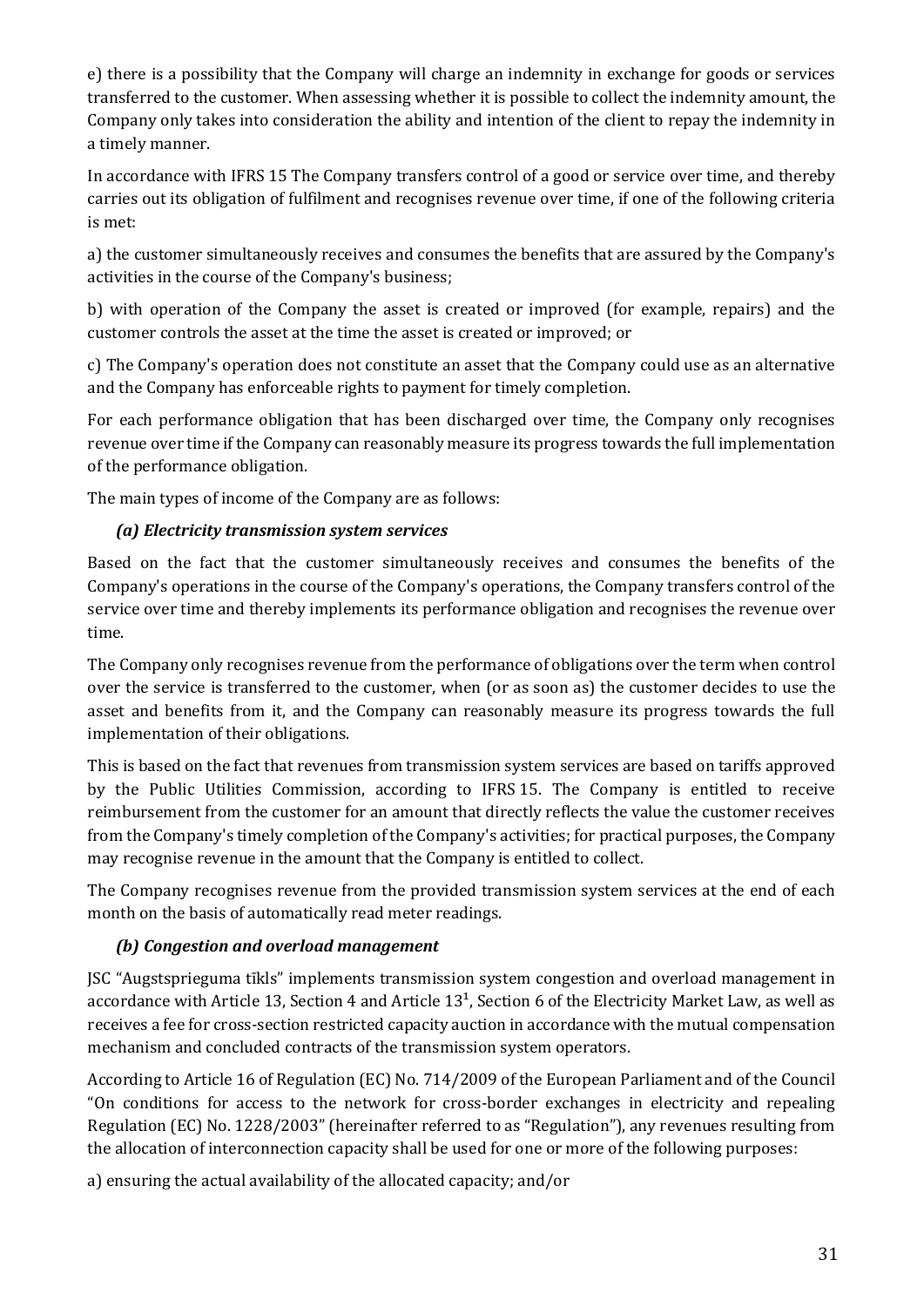b) maintaining or improving interconnection capacity through network investments, in particular in new interconnectors;

c) if the revenues cannot be used effectively for the above purposes, they may - subject to approval by the regulatory authorities of the relevant member states - up to a maximum value to be determined by the mentioned regulatory authorities, be used as revenues to be taken into account by the national regulatory authorities when approving the methodology for calculating network tariffs/or setting network tariffs.

Considering the provisions of the Regulation, revenues received from congestion management, which are not used to eliminate overload and congestion in the transmission network, are reflected in the balance sheet as deferred income. Once this income has been used to finance a specific long-term investment project, deferred income is amortised through the progressive recognition of that income in the income statement for the current financial year in accordance with the amortisation/depreciation period of the long-term investment created.

Based on the fact that the customer simultaneously receives and consumes the benefits of the Company's operations in the course of the Company's operations, the Company transfers control of the service over time and thereby implements its performance obligation and recognises the revenue over time.

The Company only recognises revenue from the performance of obligations over the term when control over the service is transferred to the customer, when (or as soon as) the customer decides to use the asset and benefits from it, and when the Company can reasonably measure its progress towards the full implementation of their obligations.

In accordance with the principle of reconciliation of revenues and costs, the revenues of congestion management that are used to eliminate congestion and overload in the transmission network, shall be shown in the income statement according to the amount of costs (resource method for measuring progress) associated with congestion and overload elimination.

#### *(c) Mandatory procurement component income*

According to Article 105 of Regulation No. 50 of the Cabinet of Ministers, "Regulations for electricity trade and use" of 21 January 2014, the Company shall charge the Mandatory procurement component (hereinafter also referred to as MPC) from all electricity end users or traders, if the end user has delegated settlements with the company for system services and ancillary services.

The revenues of MPC are determined in accordance with the tariffs set by the Public Utilities Commission and the volumes of electricity transmitted. At the same time, the Company is obliged to make MPC payments to the Public energy trader for the electricity transmitted to the end users.

Given that the Company has no influence over the pricing of the service, and does not have the power to determine the price directly or indirectly, MPC revenue is recognised on an agent basis, with revenue recognised in the income statement on a net basis.

## *(d) Income from electricity/capacity sales*

According to Article 11 Section 2 of the Electricity Market Law, the transmission system operator may participate in electricity trading, if the purchase and sale of electricity or capacity is necessary for system balancing, buying ancillary services, covering electricity transmission losses, for the transmission system operator's own consumption or if there is a deviation in the system from normal operation or there has been an accident.

When participating in the trade of electricity, the transmission system operator shall act in accordance with open, non-discriminatory and market based procedures, except for in the event of deviations from the normal operating system or if there has been an accident. In the event of deviations from the normal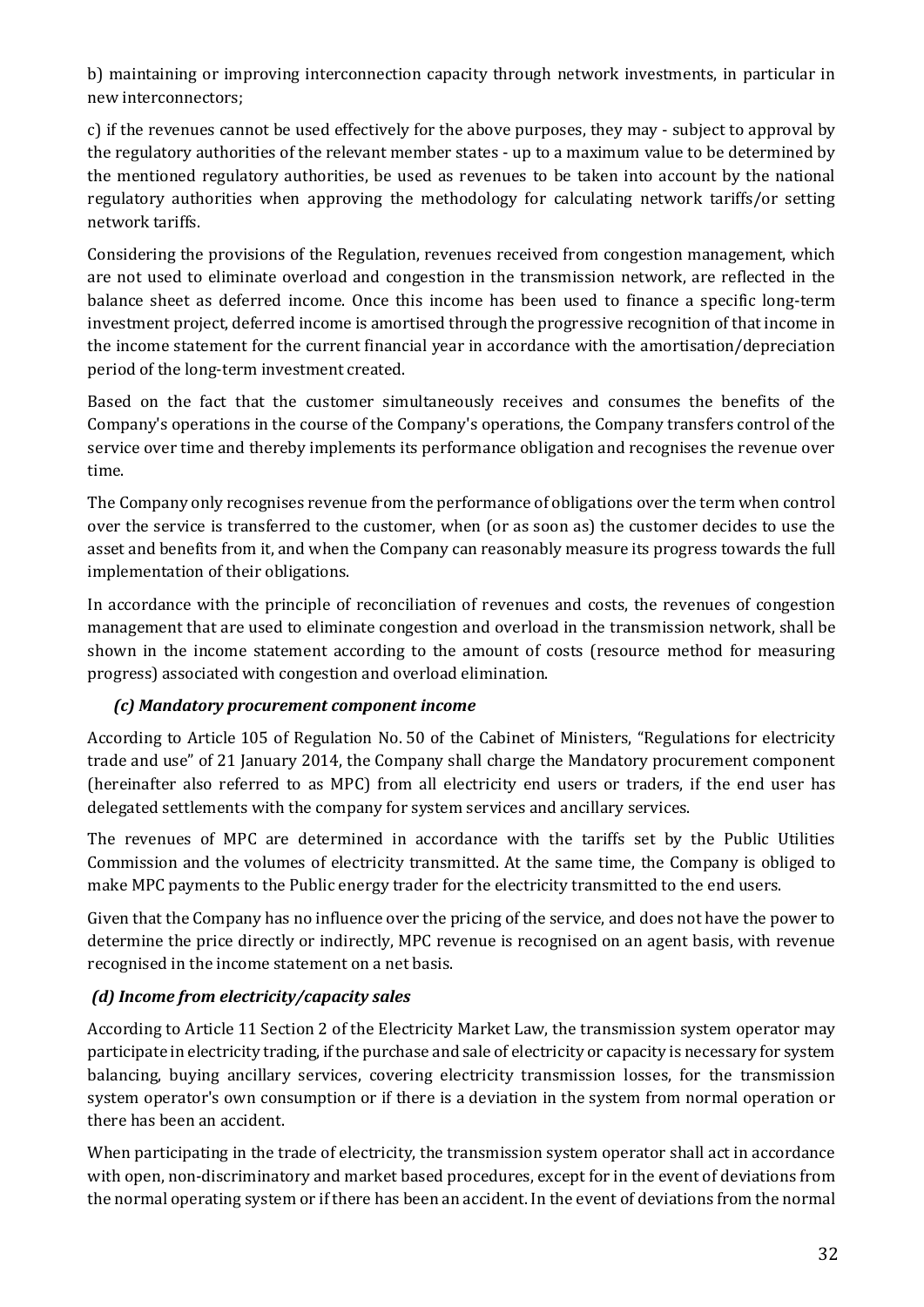operating system or in the event of an accident, the transmission system operator shall act in accordance with the provisions of the Network code.

Based on the fact that the customer simultaneously receives and consumes the benefits of the Company's operations in the course of the Company's operations, the Company transfers control of the service over time and thereby implements its performance obligation and recognises the revenue over time.

The Company only recognises revenue from the performance of obligations over the term when control over the service is transferred to the customer, when (or as soon as) the customer decides to use the asset and benefits from it, and when the Company can reasonably measure its progress towards the full implementation of their obligations.

Revenue from the sale of electricity/capacity is recognised on the basis of acceptance notes and bills, which are invoiced each month for the electricity/capacity delivered during the month in accordance with the contracts entered into with each other.

#### *(e) New construction and renovation of transmission assets*

According to Article 13 Section 6 of the Electricity Market Law, the Company shall be responsible for the planning, construction and commissioning of new transmission infrastructure objects during the development of the transmission system. In turn, according to Article 21.² Section 2 of the Electricity Market Law, the transmission system asset owner JSC "Latvijas elektriskie tīkli" finances capital investments in the transmission system assets. Within the framework of the service, the Company with its personnel resources, plans, organises, documents, and controls the construction, reconstruction, and renovation works in the assets of the recipient of the service – JSC "Latvijas elektriskie tīkli". The service includes the provision of capital investment project management.

Based on the fact that the customer simultaneously receives and consumes the benefits of the Company's operations in the course of the Company's operations, the Company transfers control of the service over time and thereby implements its performance obligation and recognises the revenue over time.

The Company only recognises revenue from the performance of obligations over the term when control over the service is transferred to the customer, when (or as soon as) the customer decides to use the asset and benefits from it, and when the Company can reasonably measure its progress towards the full implementation of their obligations.

Revenue from the construction and renovation of transmission assets is recognised on the basis of mutually agreed monthly acceptance acts and invoices, which are invoiced monthly for the amount of work performed.

## **2.12. Recognition of costs**

Costs are recognised on an accrual basis. Accounting costs include all foreseeable costs and contingent liabilities incurred in the current or prior years, even if they become known between the balance sheet date and the date of preparation of the financial statements, regardless of the date of receipt of the invoice, as the Company's economic transactions are accounted for and presented in the financial statements on the basis of their economic content and nature, not merely their legal form.

Operating expenses and other operating expenses indicated in the income statement are disclosed in the annexes to the financial statements in more detailed terms.

#### **2.13. Long-term and short-term liabilities**

The Company's trade payables are initially recognised at fair value and subsequently measured at amortised cost using the effective interest rate method. Liabilities to suppliers and contractors are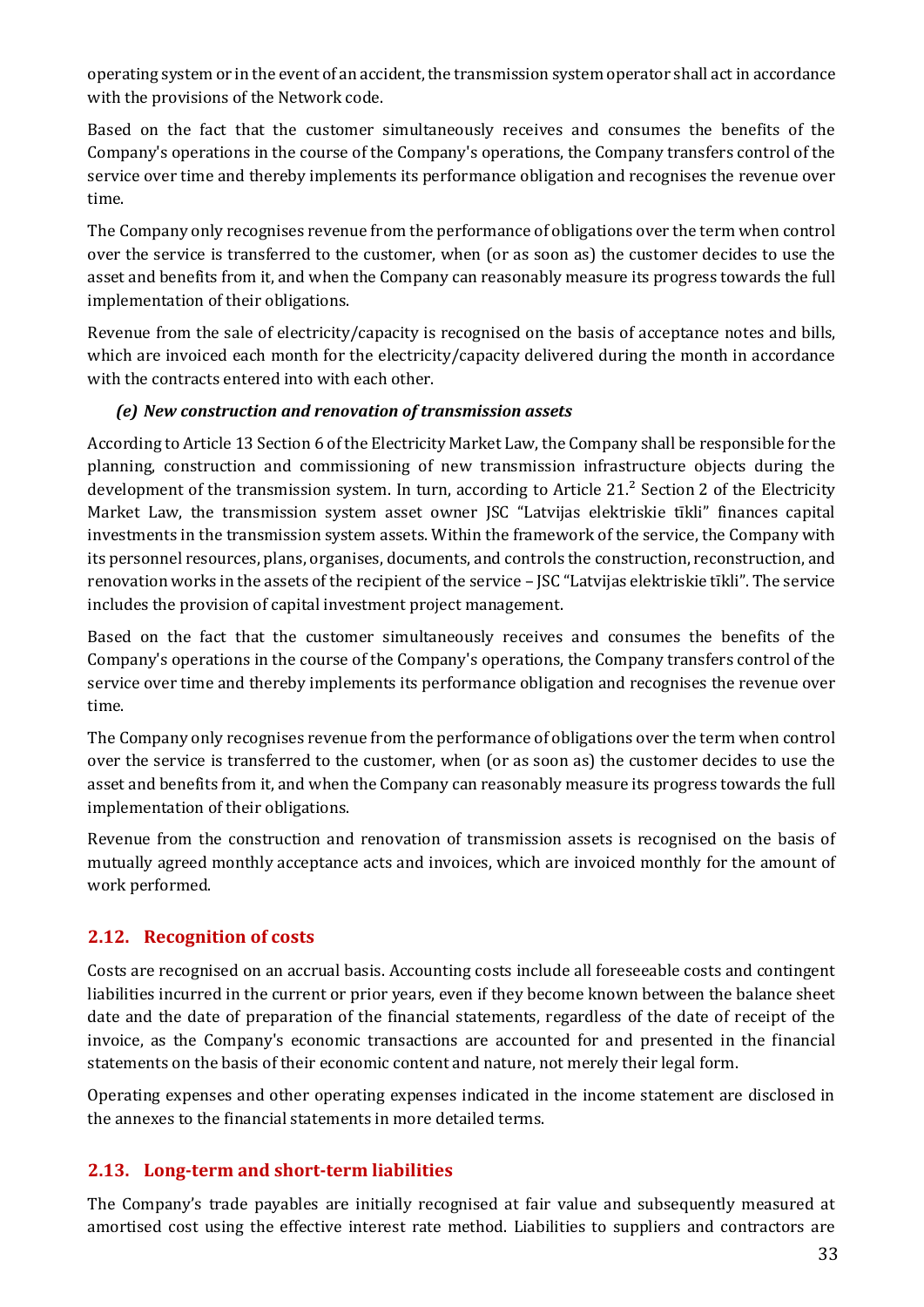stated in the financial statements according to supporting documents and entries in the accounting records in the amount of invoices received from suppliers of the Company but not paid at the end of the reporting period. Accrued expenses that have been incurred during the reporting year when the amount of such costs or the date of payment during the reporting period is clearly known, but the invoices containing such have not yet been received from the suppliers, are included in the item "Accrued liabilities".

## **2.14. Related parties**

Company shareholder, members of the Board, members of the Supervisory Board, their close relatives and companies, in which they have significant influence or control, are defined as related parties.

As all the shares of JSC "Augstsprieguma tīkls" are 100% owned by the Republic of Latvia, statecontrolled capital companies are also considered related parties.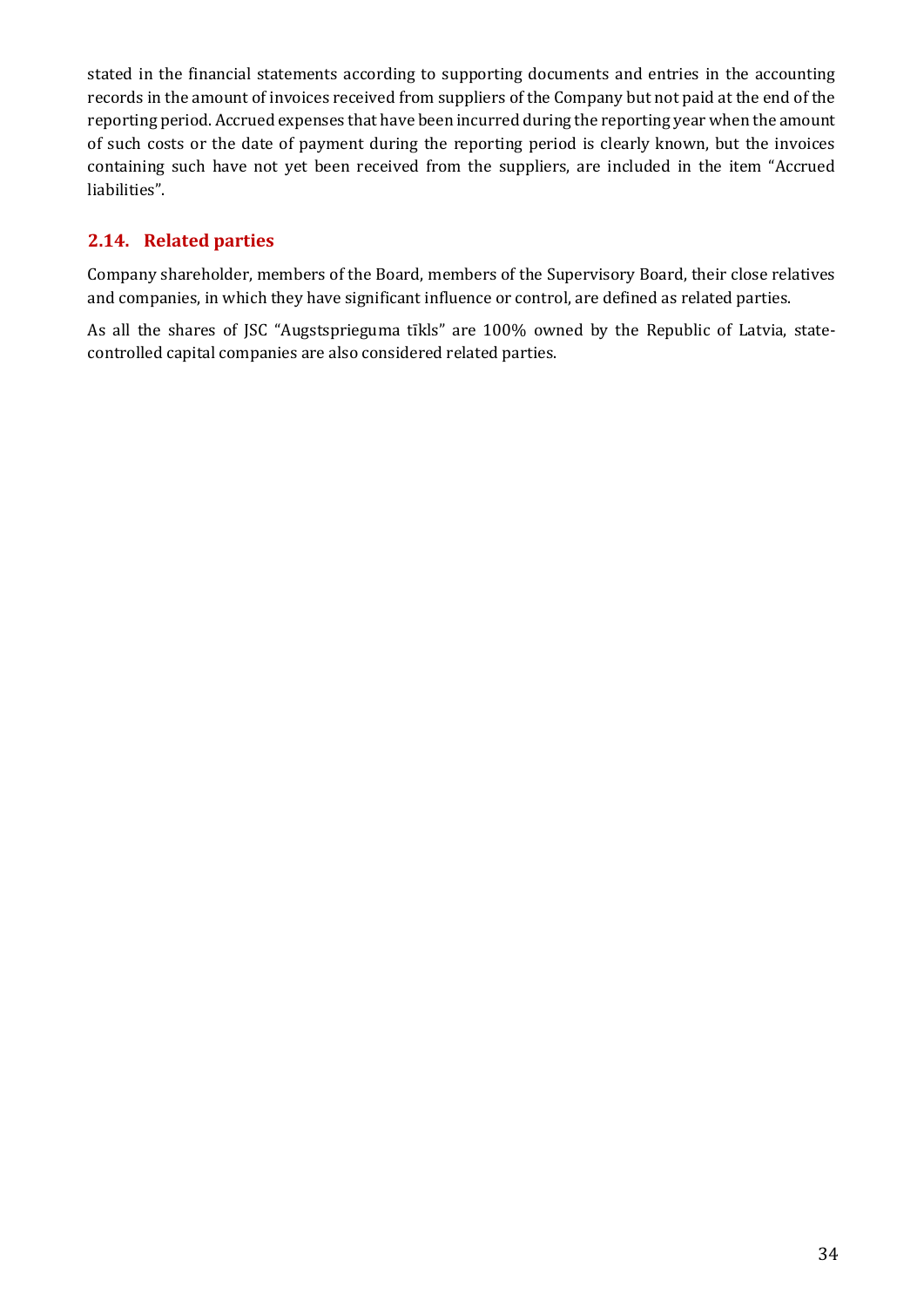### **3. REVENUE**

|                                             | JSC "Augstsprieguma tīkls" | Group                    |             |
|---------------------------------------------|----------------------------|--------------------------|-------------|
|                                             | 2020                       | 2019                     | 2020        |
|                                             | <b>EUR</b>                 | <b>EUR</b>               | <b>EUR</b>  |
| <b>Electricity transmission services:</b>   |                            |                          |             |
| Revenues from electricity transmission      | 73,377,414                 | 72 787 419               | 73,377,414  |
| Sale of balancing electricity               | 12,549,323                 | 13 504 002               | 12,549,323  |
| Other network services                      | 1,770,725                  | 6,270,188                | 1,770,725   |
| Revenues from connection fee                | 828,206                    |                          | 828,206     |
| Congestion management at borders (auction)  | 789,700                    | 3864585                  | 789,700     |
| Electricity transit service                 | 769,893                    | 2 405 603                | 769,893     |
| Revenue from reactive electricity           | 615,362                    | 692 336                  | 615,362     |
| Liquidation of electrical capacity overload | 411,844                    | 2 2 2 7 4 2 2            | 411,844     |
| Sale of regulatory electricity              | 287,556                    | 2 170 975                | 287,556     |
| Revenues from transmission of natural gas   |                            | $\overline{\phantom{a}}$ | 12,527,639  |
| Revenues from storage of natural gas        |                            |                          | 8,885,617   |
| Other services                              | 55,842,406                 | 80,819,547               | 55,842,406  |
| <b>TOTAL INCOME</b>                         | 147,242,429                | 184,742,077              | 168,655,685 |

Pursuant to the Energy Law, the Electricity Market Law, and the Network Code, JSC "Augstsprieguma tīkls" is obliged to implement the operational management of the transmission system and to ensure the safe, stable transmission of electricity.

#### **4. OTHER INCOME FROM BUSINESS ACTIVITIES**

|                                                              | JSC "Augstsprieguma tīkls" | Group      |            |
|--------------------------------------------------------------|----------------------------|------------|------------|
|                                                              | 2020                       | 2019       | 2020       |
|                                                              | <b>EUR</b>                 | <b>EUR</b> | <b>EUR</b> |
| EU financial support                                         | 586,687                    |            | 698,143    |
| Sale of current assets and fixed assets                      | 211,073                    | 60 383     | 211,073    |
| Other revenue                                                | 104,431                    | 191,007    | 775,488    |
| <b>TOTAL OTHER INCOME FROM BUSINESS</b><br><b>ACTIVITIES</b> | 902,191                    | 251,390    | 1,684,704  |

#### **5. USED RAW MATERIALS AND MATERIALS, REPAIR COSTS**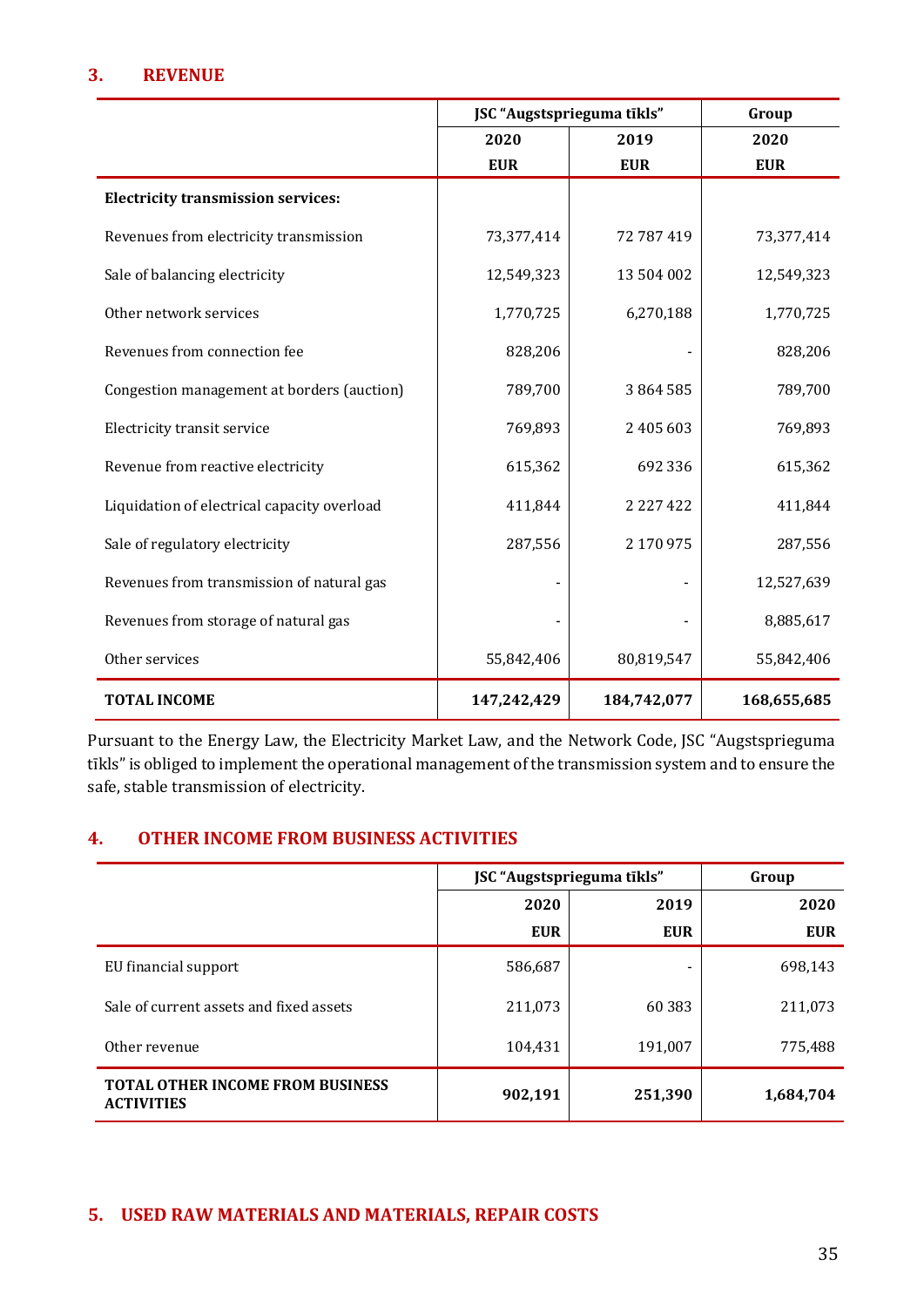|                                                                       | JSC "Augstsprieguma tīkls" | Group         |            |
|-----------------------------------------------------------------------|----------------------------|---------------|------------|
|                                                                       | 2020                       | 2019          | 2020       |
|                                                                       | <b>EUR</b>                 | <b>EUR</b>    | <b>EUR</b> |
| Purchase of balancing electricity                                     | 8,859,783                  | 11 237 536    | 8,859,783  |
| Transmission electricity losses and technological<br>consumption      | 5,775,791                  | 9 1 2 4 1 8 5 | 5,775,791  |
| Purchase of regulatory electricity                                    | 3,663,722                  | 3851795       | 3,663,722  |
| Costs of materials used and repairs                                   | 2,475,417                  | 2020794       | 3,316,591  |
| Electricity transit losses                                            | 1,161,628                  | 2 1 2 3 4 3 4 | 1,161,628  |
| Electricity for own consumption                                       | 212,918                    | 282833        | 212,918    |
| Natural gas transmission and storage system<br>maintenance services   |                            |               | 2,135,367  |
| Natural gas costs                                                     |                            |               | 556,111    |
| <b>TOTAL USED RAW MATERIALS AND</b><br><b>MATERIALS, REPAIR COSTS</b> | 22,149,259                 | 28 640 577    | 25,681,911 |

## **6. PERSONAL COSTS**

|                                                                                             | JSC "Augstsprieguma tīkls" | Group         |            |
|---------------------------------------------------------------------------------------------|----------------------------|---------------|------------|
|                                                                                             | 2020                       | 2019          | 2020       |
|                                                                                             | <b>EUR</b>                 | <b>EUR</b>    | <b>EUR</b> |
| Remuneration for work                                                                       | 12,474,089                 | 12 066 959    | 16,386,864 |
| State social insurance contributions and benefits<br>determined by the collective agreement | 3,202,949                  | 3 5 5 1 3 5 6 | 4,175,633  |
| Contributions to the pension plan                                                           | 636,661                    | 612 156       | 841,079    |
| Other staff costs                                                                           |                            |               | 8,138      |
| <b>TOTAL STAFF COSTS (INCLUDING</b><br>REMUNERATION TO THE MANAGEMENT OF<br>THE COMPANY)    | 16,313,699                 | 16 230 471    | 21,411,714 |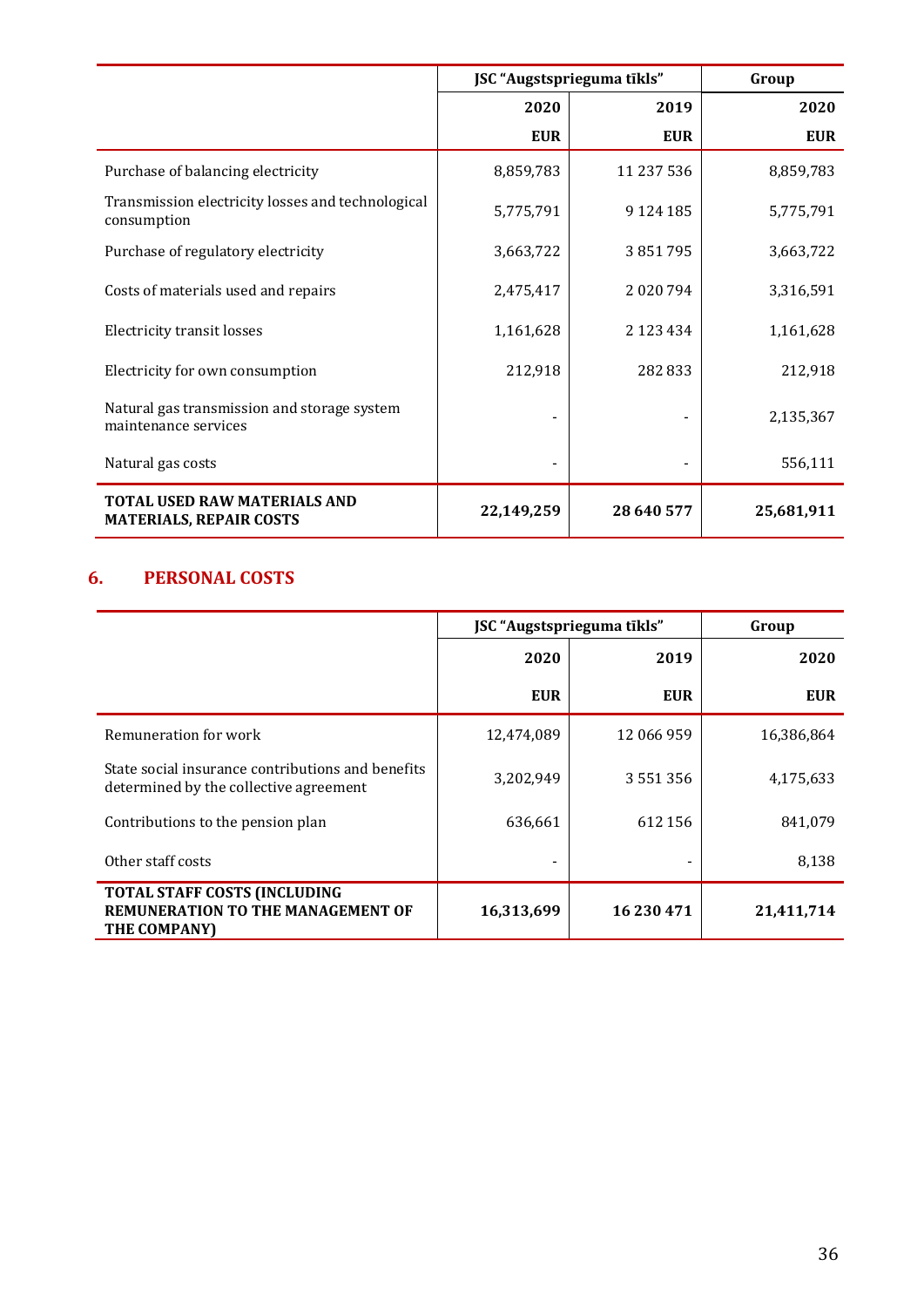## **7. OTHER COSTS OF BUSINESS ACTIVITY**

|                                                                       | JSC "Augstsprieguma tīkls" | Group      |            |
|-----------------------------------------------------------------------|----------------------------|------------|------------|
|                                                                       | 2020                       | 2019       | 2020       |
|                                                                       | <b>EUR</b>                 | <b>EUR</b> | <b>EUR</b> |
| Electricity transmission asset reconstruction<br>and renovation works | 53,952,908                 | 85 705 387 | 53,952,908 |
| Electricity capacity reserve maintenance costs                        | 4,209,747                  | 2 446 502  | 4,209,747  |
| Telecommunication provision services                                  | 2,878,023                  | 2920005    | 2,878,023  |
| Liquidation of electrical capacity overload                           | 1,094,939                  | 4659045    | 1,094,939  |
| Premises and territory maintenance costs                              | 935,511                    | 921 200    | 1,523,270  |
| IT system maintenance costs                                           | 843,408                    | 747822     | 1,085,888  |
| <b>Transportation costs</b>                                           | 778,999                    | 999 214    | 870,789    |
| Local taxes and fees                                                  | 210,290                    | 166 346    | 819,765    |
| Nature and labour protection costs                                    | 121,587                    | 106 639    | 121,587    |
| Various business costs                                                | 401,835                    | 935 356    | 1,195,860  |
| <b>TOTAL OTHER COSTS OF BUSINESS ACTIVITY</b>                         | 65,427,247                 | 99 607 516 | 67,752,776 |

## **8. NET FINANCIAL INCOME/(COSTS)**

|                                          | JSC "Augstsprieguma tīkls" | Group      |             |
|------------------------------------------|----------------------------|------------|-------------|
|                                          | 2020                       | 2019       | 2020        |
|                                          | <b>EUR</b>                 | <b>EUR</b> | <b>EUR</b>  |
| a) Financial income                      |                            |            |             |
| Interest income from loans               | 334,070                    |            | 334,070     |
| Interest income from credit institutions | 18,200                     | 44,224     | 18,200      |
| <b>Total financial income</b>            | 352,270                    | 44,224     | 352,270     |
| b) Financial costs                       |                            |            |             |
| Interest expense on borrowings           | (829, 429)                 |            | (885, 921)  |
| Interest expenses of asset lease IFRS16  | (145, 982)                 | (1682295)  | (157, 886)  |
| Other financial expenses                 | (171, 635)                 | (1336)     | (171, 635)  |
| <b>Total financial expenses</b>          | (1, 147, 046)              | (1683631)  | (1,215,442) |
| NET FINANCIAL INCOME/(COSTS)             | (794, 776)                 | (1639407)  | (863, 172)  |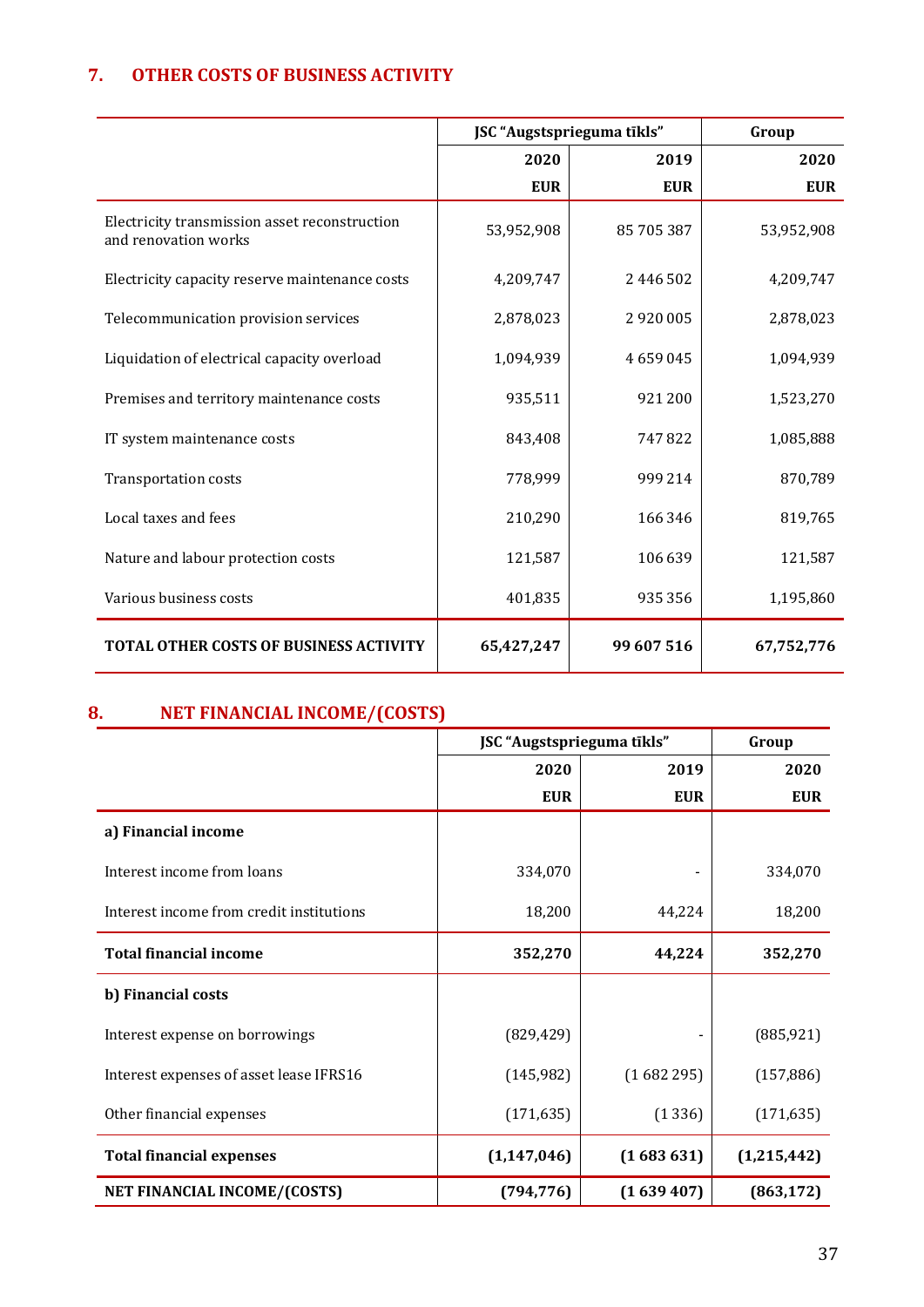## **9. INTANGIBLE INVESTMENTS, FIXED ASSETS**

## **9.1. Intangible investments**

|                                                 | Computer<br>programs | <b>Transmission</b><br>usage rights | Costs of<br>creating<br>intangible<br>investments | <b>Total</b> | Group         |
|-------------------------------------------------|----------------------|-------------------------------------|---------------------------------------------------|--------------|---------------|
| 31 December, 2019                               |                      |                                     |                                                   |              |               |
| Initial value                                   | 1,163,497            | 11 493 000                          | 382,708                                           | 13,039,205   | 20,027,692    |
| Accrued depreciation and<br>impairment          | (640782)             | (13,095)                            |                                                   | (653, 877)   | (5,996,619)   |
| <b>Residual value</b>                           | 522,715              | 11 479 905                          | 382,708                                           | 12,385,328   | 14,031,073    |
| 2020                                            |                      |                                     |                                                   |              |               |
| Purchased                                       | 298,526              |                                     | 456,164                                           | 754,690      | 1,526,624     |
| <b>Balances LET</b>                             |                      | 1,080                               |                                                   | 1,080        | 1,080         |
| Regrouped                                       | 639,372              |                                     | (639, 372)                                        |              |               |
| Excluded                                        |                      | (10,905,254)                        |                                                   | (10,905,254) | (10,905,535)  |
| Depreciation                                    | (225, 961)           | (574, 674)                          |                                                   | (800, 635)   | (1, 345, 362) |
| Residual value as at<br><b>31 December 2020</b> | 1,234,652            | 1,057                               | 199,500                                           | 1,435,209    | 3,307,880     |
| <b>31 December 2020</b>                         |                      |                                     |                                                   |              |               |
| Initial value                                   | 2,108,318            | 1,892                               | 199,500                                           | 2,309,710    | 10,015,063    |
| Accrued depreciation and<br>impairment          | (873, 666)           | (835)                               |                                                   | (874, 501)   | (6,707,183)   |
| Residual value as at<br><b>31 December 2020</b> | 1,234,652            | 1,057                               | 199,500                                           | 1,435,209    | 3,307,880     |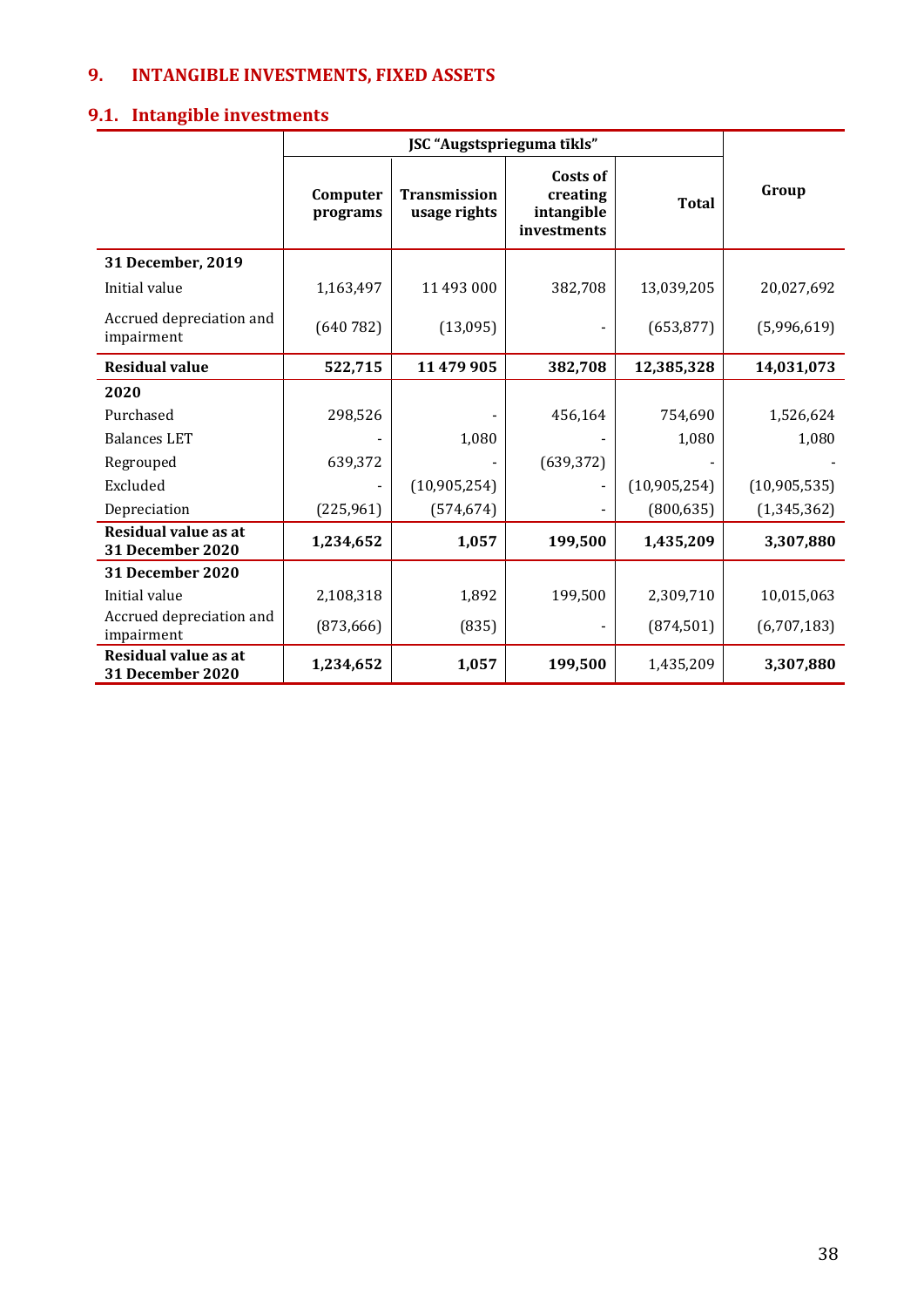## **9.2. Fixed assets**

|                                            | JSC "Augstsprieguma tīkls"                           |                                                   |                                 |                                                          | Group           |                 |
|--------------------------------------------|------------------------------------------------------|---------------------------------------------------|---------------------------------|----------------------------------------------------------|-----------------|-----------------|
|                                            | <b>Buildings</b><br>and<br>engineering<br>structures | <b>Power lines</b><br>and electrical<br>equipment | <b>Other</b><br>fixed<br>assets | <b>Costs of</b><br>unfinished<br>construction<br>objects | <b>Total</b>    |                 |
| 31 December,<br>2019                       |                                                      |                                                   |                                 |                                                          |                 |                 |
| Initial value                              |                                                      | 6815                                              | 9,933,969                       | 1,000,165                                                | 10,940,949      | 807,442,085     |
| Accrued<br>depreciation and<br>impairment  |                                                      | (6815)                                            | (5,442,932)                     |                                                          | (5,449,747)     | (474, 671, 251) |
| <b>Residual value</b>                      |                                                      | ä,                                                | 4,491,037                       | 1,000,165                                                | 5,491,202       | 332,770,834     |
| 2020                                       |                                                      |                                                   |                                 |                                                          |                 |                 |
| Purchased                                  | 35,100                                               |                                                   | 1,635,979                       | 13,293,029                                               | 14,964,108      | 36,059,174      |
| <b>Balances of LET</b><br>as of 30.09.2020 | 39,058,031                                           | 495,601,436                                       | 1,723,011                       | 106,605,514                                              | 642,987,992     | 642,987,992     |
| Regrouped                                  | 1,467,941                                            | 27,540,385                                        | 538,839                         | (29, 547, 165)                                           |                 |                 |
| Revalued                                   |                                                      |                                                   |                                 |                                                          |                 | 111,186,241     |
| Sold                                       |                                                      |                                                   |                                 | (232, 697)                                               | (232, 697)      | (232, 697)      |
| Written off                                | (60)                                                 | (34, 175)                                         | (1, 973)                        |                                                          | (36, 208)       | (3,722,766)     |
| Depreciation                               | (555, 509)                                           | (6, 280, 342)                                     | (1,869,224)                     |                                                          | (8,705,075)     | (40, 715, 175)  |
| Adjustment                                 |                                                      |                                                   |                                 |                                                          |                 | 158,498         |
| <b>Residual value</b><br>on 31.12.2020     | 40,005,503                                           | 516,827,304                                       | 6,517,669                       | 91,118,846                                               | 654,469,322     | 1,078,492,101   |
| 31 December<br>2020                        |                                                      |                                                   |                                 |                                                          |                 |                 |
| Initial value                              | 47,694,860                                           | 1,065,211,783                                     | 21,072,775                      | 91,118,846                                               | 1,225,098,264   | 2,142,100,482   |
| Accrued<br>depreciation and<br>impairment  | (7,689,357)                                          | (548, 384, 479)                                   | (14, 555, 10)<br>6)             |                                                          | (570, 628, 942) | (1,063,608,381) |
| <b>Residual value</b><br>on 31.12.2020     | 40,005,503                                           | 516,827,304                                       | 6,517,669                       | 91,118,846                                               | 654,469,322     | 1,078,492,101   |

## **10. OTHER LONG-TERM FINANCIAL INVESTMENTS**

The Company's interest in a subsidiary and other long-term financial investments

|                                                          | 31.12.2020  | 31.12.2019 |
|----------------------------------------------------------|-------------|------------|
|                                                          | <b>EUR</b>  | <b>EUR</b> |
| Participation in the capital of subsidiaries, including: | 134,394,971 | 57,394,971 |
| <b>ISC</b> "Conexus Baltic Grid"*                        | 134,394,971 | 57,394,971 |
| Ownership in the capital of other companies, including:  | 1,422       | 1,902,887  |
| <b>JSC</b> "Nord Pool Holding"                           |             | 1,901,465  |
| JSC "Pirmais slēgtais pensiju fonds"**                   | 1,422       | 1,422      |
| Residual value at the end of the reporting period        | 134,396,393 | 59,297,858 |

| Name of the Company                  | <b>Location</b> | <b>Type of business</b><br>activity                              | <b>Shares</b><br>(percentage) |
|--------------------------------------|-----------------|------------------------------------------------------------------|-------------------------------|
| <b>JSC "Conexus Baltic Grid"</b>     | Latvia          | Natural gas<br>transmission and<br>storage operator<br>in Latvia | 68.46%                        |
| JSC "Pirmais slēgtais pensiju fonds" | Latvia          | Management of<br>pension plans                                   | 1.9%                          |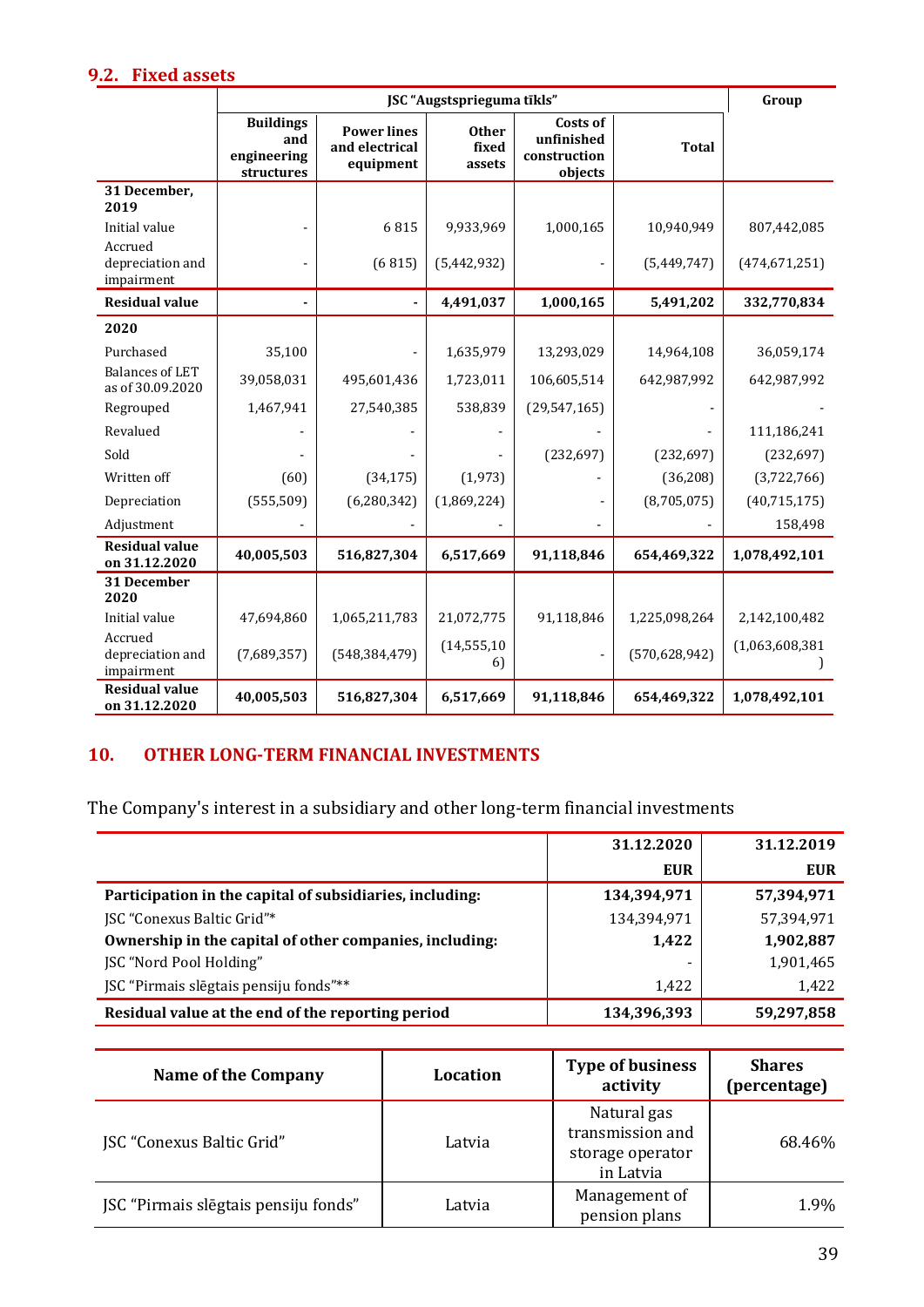\* Information in accordance with International Financial Reporting Standard IFRS 3 on assets and liabilities arising from the acquisition, goodwill acquired or gains from the transaction is assessed and will be disclosed in the consolidated financial statements of the *Augstsprieguma tīkls* group for the reporting year, therefore significant changes are possible.

\*\*\* The Company owns 1.9% of the capital of JSC "Pirmais slēgtais pensiju fonds". The Company is a nominal shareholder, as all the risks and rewards of the Fund are undertaken or acquired by the Company's employees, who are members of the pension plan. For this reason, the investment is measured at cost value.

## **11. STOCK**

|                                        | JSC "Augstsprieguma tīkls" | Group      |            |
|----------------------------------------|----------------------------|------------|------------|
|                                        | 31.12.2020                 | 31.12.2019 |            |
|                                        | <b>EUR</b>                 | <b>EUR</b> | <b>EUR</b> |
| <b>STOCK</b>                           |                            |            |            |
| Materials and spare parts              | 514,087                    | 480,112    | 2,137,535  |
| Natural gas                            |                            |            | 1,477,709  |
| Provisions for slow-moving inventories | -                          |            | (80, 154)  |
| <b>TOTAL INVENTORIES</b>               | 514,087                    | 480,112    | 3,535,090  |

### **12. NET TRADE RECEIVABLES**

|                                                            | JSC "Augstsprieguma tīkls" | Group      |            |
|------------------------------------------------------------|----------------------------|------------|------------|
|                                                            | 31.12.2020                 | 31.12.2019 | 31.12.2020 |
|                                                            | <b>EUR</b>                 | <b>EUR</b> | <b>EUR</b> |
| <b>Accounts receivable</b>                                 |                            |            |            |
| Electricity transmission system service debt               | 1,210,290                  | 747,506    | 1,210,290  |
| Other trade receivables                                    | 479,125                    | 7,249,868  | 7,334,374  |
| <b>Total debtors</b>                                       | 1,689,415                  | 7,997,374  | 8,544,664  |
| For electricity transmission system service debt           |                            | (24234)    |            |
| For other trade receivables                                | (20, 652)                  | (6,920)    | (20, 652)  |
| <b>Total provisions for doubtful and hopeless</b><br>debts | (20, 652)                  | (31, 154)  | (20, 652)  |
| Net accounts receivable                                    |                            |            |            |
| Electricity transmission system service debt               | 1,210,290                  | 723,272    | 1,210,290  |
| Other trade receivables                                    | 458,473                    | 7,242,948  | 7,313,005  |
| <b>NET TRADE RECEIVABLES</b>                               | 1,668,763                  | 7,966,220  | 8,523,295  |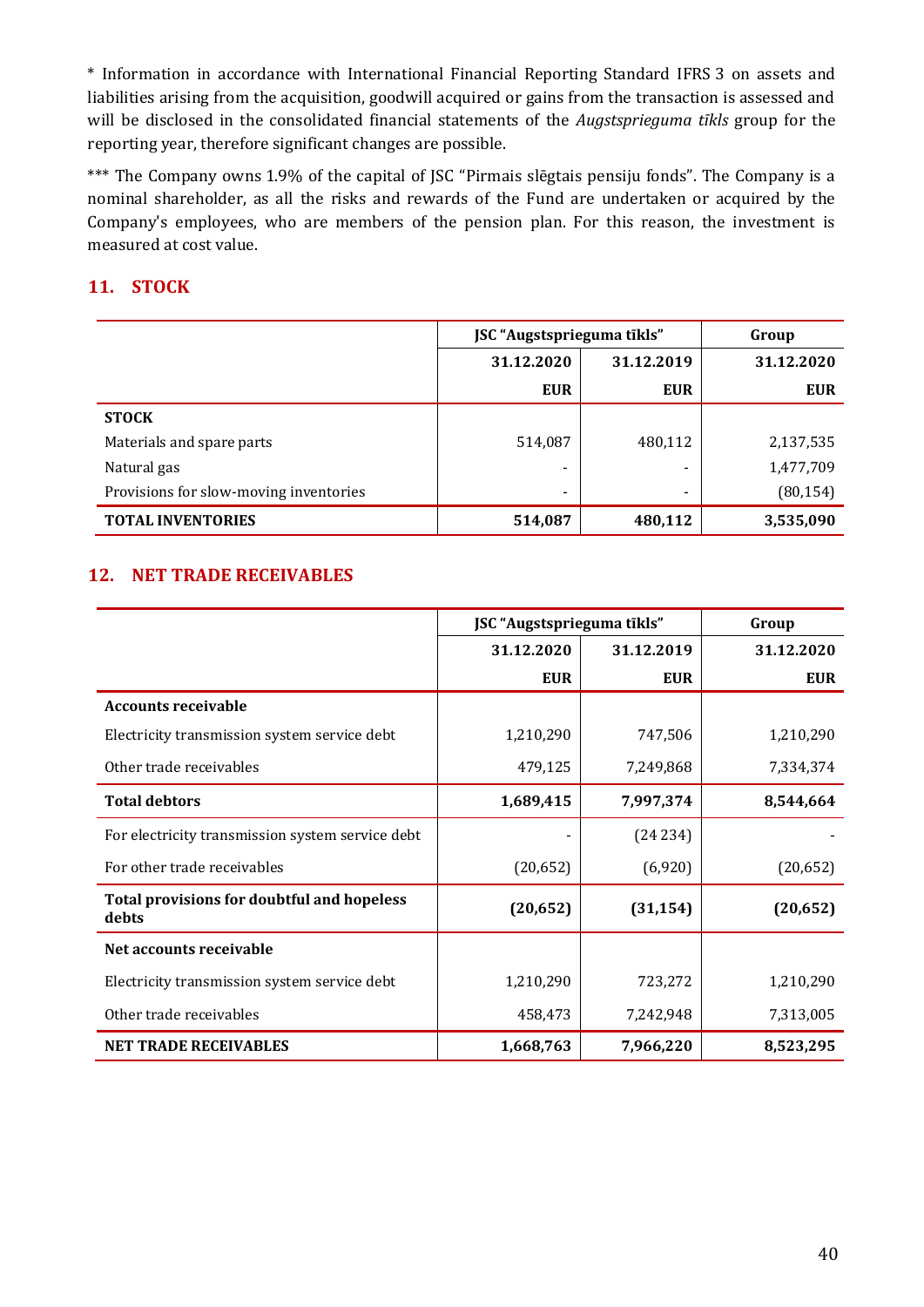## **13. OTHER DEBTORS**

|                             | JSC "Augstsprieguma tīkls" | Group                    |            |
|-----------------------------|----------------------------|--------------------------|------------|
|                             | 31.12.2020                 | 31.12.2019               | 31.12.2020 |
|                             | <b>EUR</b>                 | <b>EUR</b>               | <b>EUR</b> |
| Deposits                    | 25 000 000                 | 20 000 000               | 25 000 000 |
| Overpaid taxes, including:  | 11512                      | 11512                    | 11 512     |
| Corporate income tax        | 11512                      | 11512                    | 11512      |
| EU funding received         | 31,570,973                 | $\overline{\phantom{a}}$ | 31,570,973 |
| The rest of the receivables | 76,778                     | 22,722                   | 169,780    |
| <b>TOTAL OTHER DEBTORS</b>  | 56,659,263                 | 20 034 234               | 56,752,265 |

## **14. ACCRUED INCOME**

|                                                               | JSC "Augstsprieguma tīkls" |            | Group      |  |
|---------------------------------------------------------------|----------------------------|------------|------------|--|
|                                                               | 31.12.2020                 | 31.12.2019 | 31.12.2020 |  |
|                                                               | <b>EUR</b>                 | <b>EUR</b> | <b>EUR</b> |  |
| Provisions for revenue from provided services                 |                            |            |            |  |
| For transmission system service revenue                       | 6,346,934                  | 6,247,801  | 6,346,934  |  |
| For the sale of balancing electricity                         | 1,365,183                  | 850,470    | 1,365,183  |  |
| For mandatory purchase component revenue                      | 627,107                    | 379,458    | 627,107    |  |
| Cross-border electricity perimeter charges                    | 211,132                    |            | 211,132    |  |
| For revenue from the sale of regulatory electricity           | 71,975                     | 34,343     | 71,975     |  |
| For revenue from reactive electricity                         | 50,247                     | 41,287     | 50,247     |  |
| For building maintenance service revenue                      | 39,779                     | 41,142     | 39,779     |  |
| Provisions for loss compensation in transformers              | 20,413                     | 16,610     | 20,413     |  |
| For balancing administration service revenue                  | 3,201                      | 3,557      | 3,201      |  |
| For transmission asset reconstruction and<br>renovation works |                            | 3,828,182  |            |  |
| For revenue from other services                               | 392,373                    | 9,947      | 392,373    |  |
| Total provisions for revenue from provided<br>services        | 9,128,344                  | 11,452,797 | 9,128,344  |  |
| Electricity transit service revenue (ITC)                     | 140 000                    | 858,728    | 140 000    |  |
| Various accrued revenue                                       | 8,526                      | 1,465,567  | 8,526      |  |
| <b>TOTAL ACCRUED REVENUE</b>                                  | 9,276,870                  | 13,777,092 | 9,276,870  |  |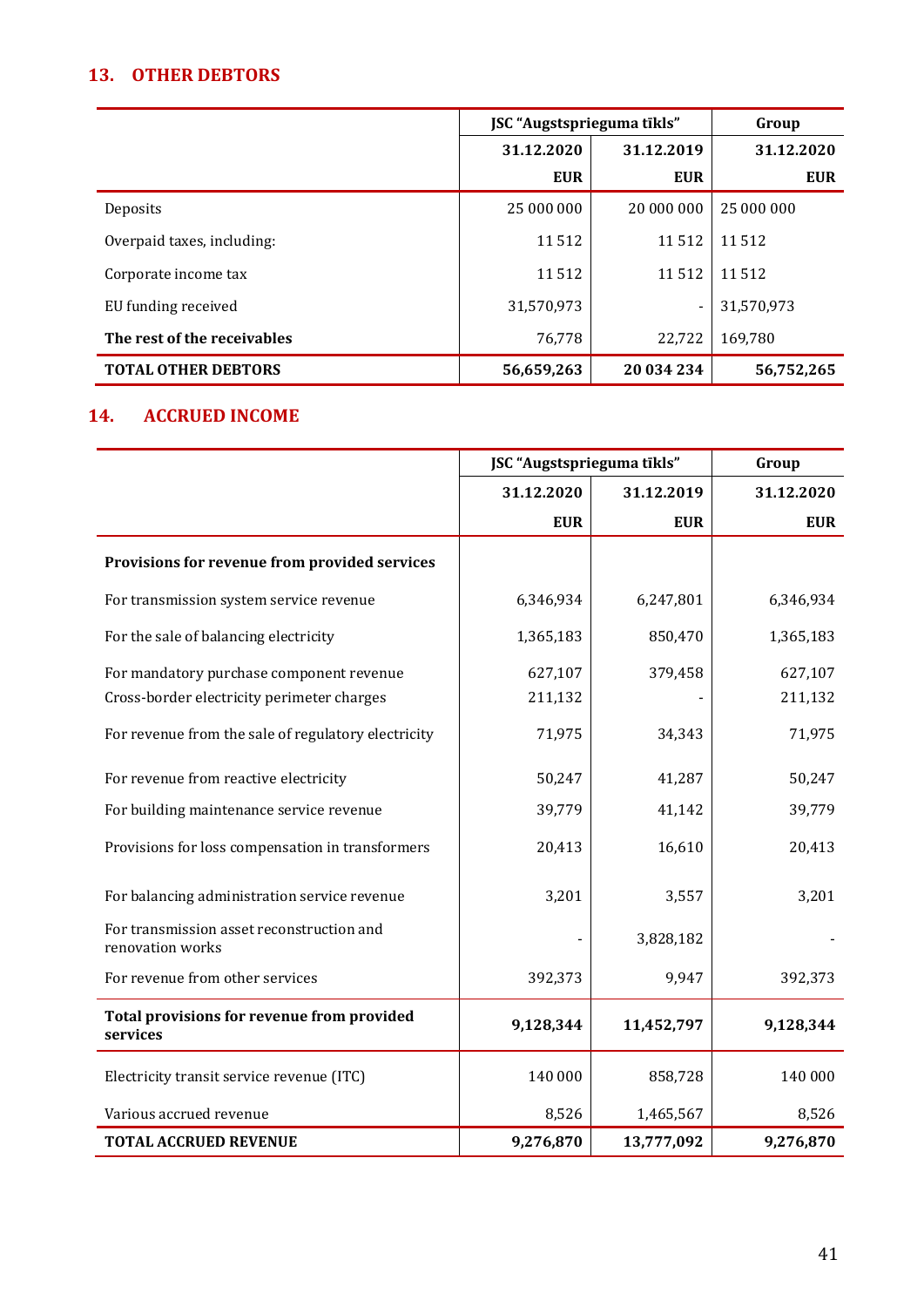### **15. EQUITY**

The share capital of JSC "Augstsprieguma tīkls" as of 31 December 2020 is EUR 363,896,079 (on 31 December 2019: EUR 64,218,079) consisting of 363,896,079 shares (on 31 December 2019: 64,218,079 shares).

In accordance with the decision of the Shareholders' Meeting of JSC "Augstsprieguma tīkls" of 15 June 2020, Minutes No. 2, Paragraphs 1 and 2, an investment into the share capital of the Company in the amount of EUR 299 678 000 has been made.

The Company has made payments to the state budget for the use of state capital from the net profit of the previous year:

In 2016 - EUR 155,345;

In 2017 - EUR 299,511;

In 2018 – EUR 247,395;

In 2019 – EUR 3,598,352;

In 2020 – EUR 1,735,958.

Reserves consist of retained earnings of the previous period, which, by the decision of the owner, are transferred to other reserves for the development of the Company.

#### **16. DEFERRED REVENUE**

|                                            | JSC "Augstsprieguma tīkls" | Group      |             |
|--------------------------------------------|----------------------------|------------|-------------|
|                                            | 31.12.2020                 | 31.12.2019 | 31.12.2020  |
|                                            | <b>EUR</b>                 | <b>EUR</b> | <b>EUR</b>  |
| a) Long-term deferred income               |                            |            |             |
| - from European Union funding              | 112,672,698                | 30,000     | 123,454,434 |
| - from the expected European Union funding | 31,570,973                 |            | 31,570,973  |
| - from connection fees                     | 39,997,555                 |            | 39,997,555  |
| - from congestion charge revenue           | 91,160,137                 | 89,963,992 | 91,160,137  |
| <b>TOTAL</b>                               | 275,401,363                | 89,993,992 | 286,183,099 |
| b) Short-term deferred income              |                            |            |             |
| - from European Union funding              | 2 3 2 0 8 3 5              |            | 2,670,600   |
| - from connection fees                     | 3,378,289                  |            | 3,378,289   |
| - from congestion charge revenue           | 4,789,944                  | 4,776,510  | 4,789,944   |
| - from IPGK reserved capacity charges      |                            |            | 903,165     |
| <b>TOTAL</b>                               | 10,489,068                 | 4,776,510  | 11,741,998  |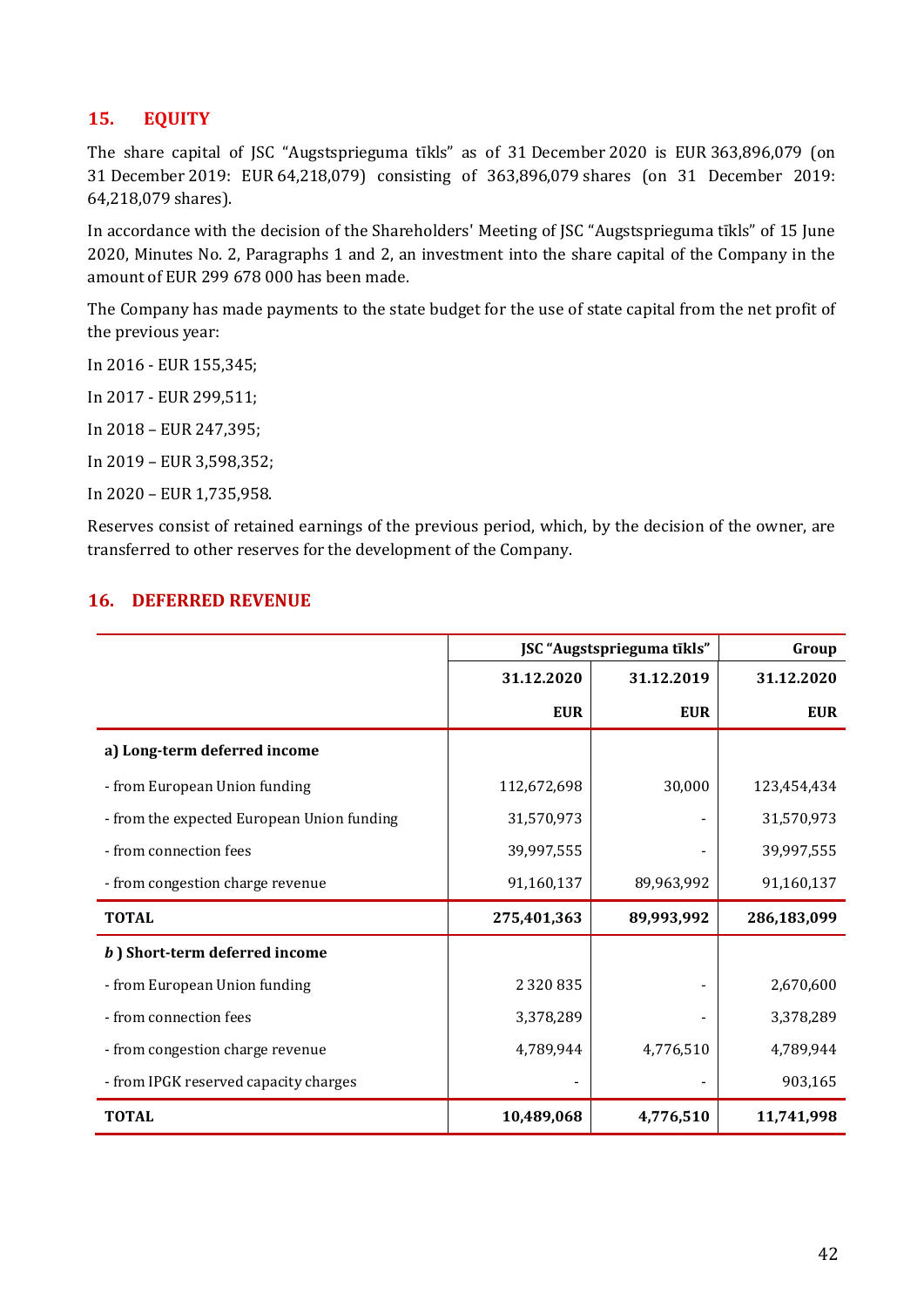## **17. ADVANCE PAYMENTS AND OTHER CREDITORS**

|                                             | JSC "Augstsprieguma tīkls" |            | Group      |
|---------------------------------------------|----------------------------|------------|------------|
|                                             | 31.12.2020                 | 31.12.2019 | 31.12.2020 |
|                                             | <b>EUR</b>                 | <b>EUR</b> | <b>EUR</b> |
| Connection fee advances received *          | 608.794                    | 82,723     | 608,794    |
| Settlements with employees                  | 641,702                    | 619,356    | 641,702    |
| Advance payments from EC co-financing       | 162,277                    |            | 162,277    |
| Other creditors                             | 1,591,211                  | 2,598,814  | 2,244,496  |
| <b>ADVANCE PAYMENTS AND OTHER CREDITORS</b> | 3 003 984                  | 3 300 893  | 3,657,269  |

## **18. ACCRUED LIABILITIES**

|                                                                  | JSC "Augstsprieguma tīkls" |            | Group      |
|------------------------------------------------------------------|----------------------------|------------|------------|
|                                                                  | 31.12.2020                 | 31.12.2019 | 31.12.2020 |
|                                                                  | <b>EUR</b>                 | <b>EUR</b> | <b>EUR</b> |
| <b>Accrued liabilities for expenses for services</b><br>received |                            |            |            |
| Purchase of balancing electricity                                | 695,079                    | 778,154    | 695,079    |
| Transmission asset reconstruction and renovation<br>works        | 662,390                    | 130,776    | 662,390    |
| Mandatory procurement component                                  | 627,107                    | 379,458    | 627,107    |
| Electricity capacity reserve maintenance costs                   | 363,974                    | 345,960    | 363,974    |
| Purchase of regulatory electricity                               | 284,267                    | 47,437     | 284,267    |
| Expenses for telecommunications                                  | 242,629                    | 248,305    | 242,629    |
| Use of synchronous compensators                                  | 117,762                    | 76,365     | 117,762    |
| Power line repairs                                               | 63,375                     |            | 63,375     |
| Information technology services                                  | 26 4 8 6                   | 21,679     | 26 4 8 6   |
| Electricity for own consumption                                  | 15,956                     | 16,770     | 15,956     |
| Annual report, accounting audit expenses                         |                            | 16,100     | 16,140     |
| Savings to ensure the availability of natural gas                |                            |            | 640,973    |
| Long-term rights to use an asset                                 |                            | 3,131,548  |            |
| Provisions for other services                                    | 46,077                     | 102,427    | 46,077     |
| Total accrued liabilities for expenses for services<br>received  | 3,145,102                  | 5,294,979  | 3,802,215  |
| Accrued cost of unused holidays                                  | 745,304                    | 657,646    | 1,261,725  |
| Accrued interest liabilities                                     | 412,174                    |            | 412,174    |
| Accrued bonus costs for previous year's results                  | 333,008                    | 342,928    | 2,072,258  |
| Accrued liabilities to compensate the transit losses             | 120,422                    | 25,917     | 120,422    |
| Accrued benefit costs and pension plan contributions             | 42,728                     | 40,818     | 42,728     |
| <b>ACCRUED LIABILITIES</b>                                       | 4,798,738                  | 6,362,288  | 7,711,522  |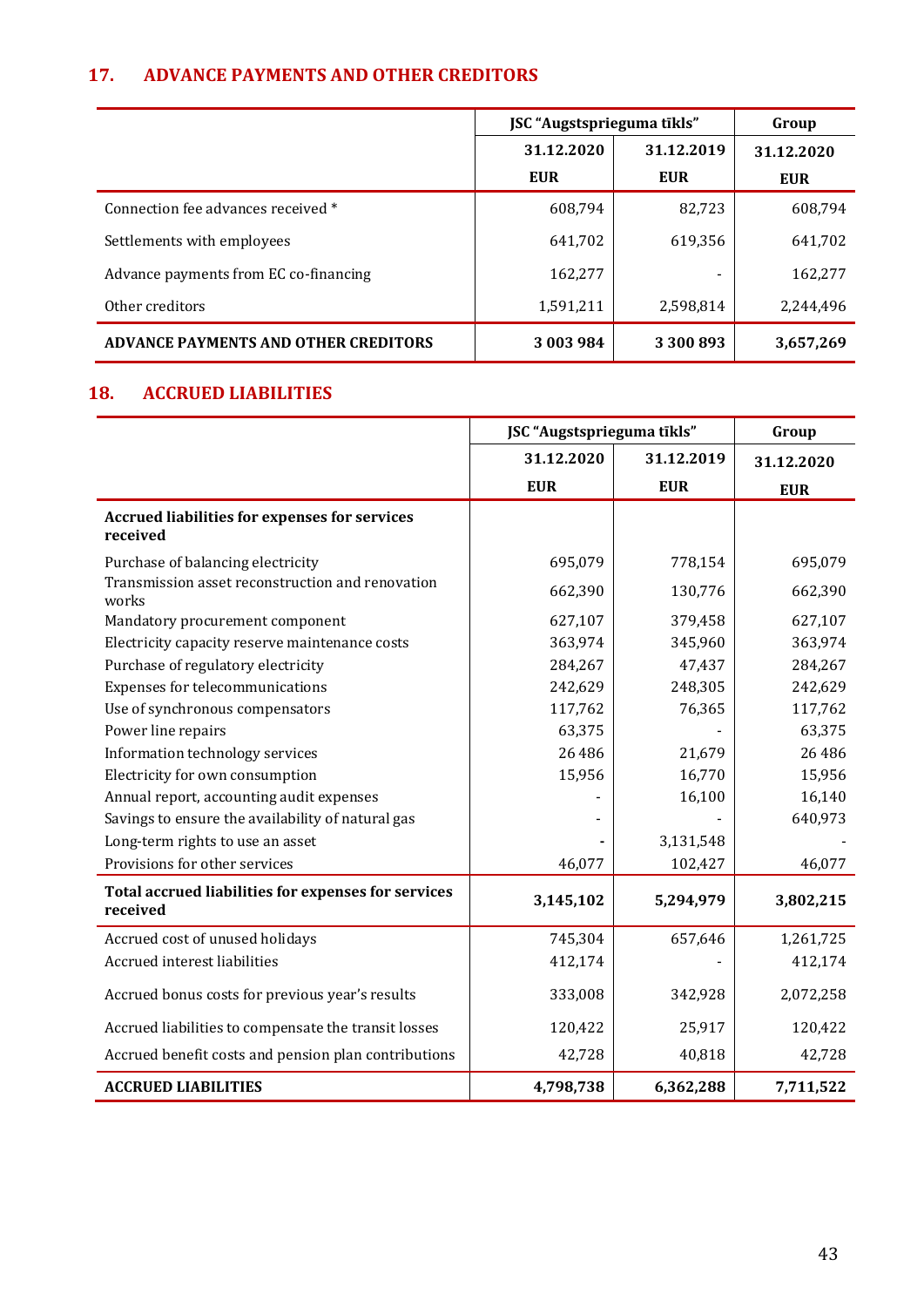## **19. LOANS**

#### **Borrowings from credit institutions and related parties**

|                                                                 | JSC "Augstsprieguma tīkls" |            | Group       |
|-----------------------------------------------------------------|----------------------------|------------|-------------|
|                                                                 | 31.12.2020                 | 31.12.2019 | 31.12.2020  |
|                                                                 | EUR EUR                    | <b>EUR</b> |             |
| Long-term loans from related parties**                          | 86 672 207                 |            | 86 672 207  |
| Short-term loans from credit institutions *                     | 116,200,000                |            | 116,200,000 |
| Accrued liabilities for borrowing costs from related<br>parties | 412,174                    |            | 412.174     |
| <b>TOTAL</b> loans                                              | 203,284,381                |            | 203,284,381 |

\* 18 June 2020 loan agreement with JSC "SEB banka" for EUR 116,200,000. Loan principal repayment on 18 December 2021, interest rate 3 month EURIBOR and added interest rate. The purpose of this loan is to partially refinance the overtaken liabilities of JSC "Latvijas elektriskie tīkli" to JSC "Latvenergo". It is planned to refinance the loan of JSC "Augstsprieguma tīkls" against JSC "SEB banka" by issuing bonds.

\*\* Liabilities to JSC "Latvenergo" taken over from JSC "Latvijas elektriskie tīkli". The term for repayment of the loan is March 2022 and March 2023. The loan has a fixed interest rate, in accordance with the weighted average interest rate at which JSC "Latvenergo" attracts loans in the external market.

|                                                   | JSC "Augstsprieguma tīkls" |                   |               |            | Group      |
|---------------------------------------------------|----------------------------|-------------------|---------------|------------|------------|
|                                                   | 31.12.2019                 | <b>Calculated</b> | Paid          | 31.12.2020 | 31.12.2020 |
|                                                   | <b>EUR</b>                 | <b>EUR</b>        | <b>EUR</b>    | <b>EUR</b> | <b>EUR</b> |
| Corporate income tax                              |                            | 347,192           | (347, 192)    |            | 3,539      |
| Value added tax                                   | 187,421                    | 6,407,182         | (5,567,385)   | 1,027,218  | 1,639,180  |
| Mandatory State social<br>insurance contributions | 442,746                    | 4,536,075         | (4,503,872)   | 474,949    | 742,095    |
| Personal income tax                               | 233,321                    | 2,259,105         | (2, 238, 727) | 253,700    | 385,067    |
| Entrepreneurship risk<br>state fee                | 198                        | 2,348             | (2352)        | 194        | 194        |
| Electricity tax                                   | 315                        | 2,176             | (2 212)       | 278        | 278        |
| Natural resource tax                              |                            |                   |               |            | 43,237     |
| Real estate tax                                   |                            | 206               | (206)         |            | 10         |
| Fees                                              |                            |                   |               |            | 730,694    |
| <b>TOTAL TAXES</b>                                | 864,002                    | 13,554,284        | (12,661,946)  | 1,756,339  | 3,544,294  |

#### **20. TAXES AND MANDATORY STATE SOCIAL INSURANCE CONTRIBUTIONS**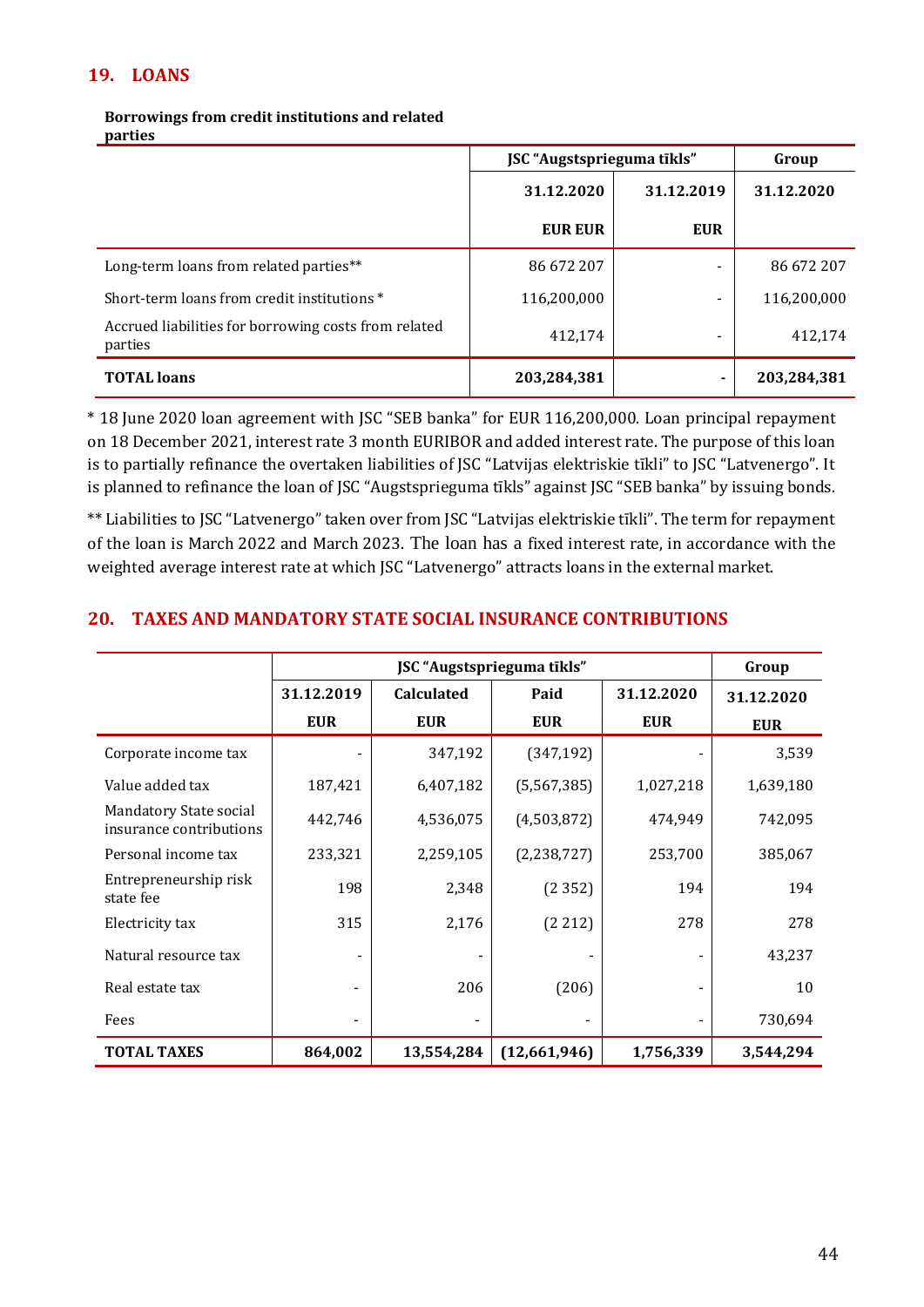### **21. FINANCIAL RISK MANAGEMENT**

### *(a)Turnover risk*

External circumstances that could have an unintended effect on the Company's net sales, affecting its ability to meet its current and non-current financial liabilities (solvency), are identified as turnover risks. The economic activity of the Company is exposed to turnover risks such as service tariff and volume of services. Given that, according to Article 9 of the "Law on Public Utilities Regulators", PUC promotes the development of public service providers, and according to Article 20, provides that public service tariffs shall be set at a level that covers the economically justified costs of the public service and ensures the profitability of the public service, the impact of the Company's turnover risks on the Company's liquidity shortage is assessed as low to medium. The Company's turnover risks are managed in accordance with strategic and operational risk mitigation measures specified in the Financial risk management policy, ensuring constant monitoring of the service tariffs against the costs related to the provision of the services.

#### *(b) Cash flow/balance sheet risks*

Financial means that potentially expose the Company to a certain degree of risk concentration are mostly cash and trade receivables. Although the Company has a significant concentration of risk with respect to one counterparty or a group of similar counterparties, this risk is considered to be limited, considering that the most important Cooperation partner is the state-owned commercial company JSC "Latvenergo", as well as its group companies. Trade receivables are presented according to the recoverable value. The Company's cash flow/balance sheet risks are managed in accordance with the strategic and operational risk mitigation measures specified in the Financial risk management policy by performing the analysis of receivables every month or at least quarterly. Financial risks arising from the Company's cash and deposits with banks are managed in accordance with the Company's Financial risk management policy. According to this policy, in cooperation with banks and financial institutions, such business partners are accepted, whose credit rating or credit rating of the parent bank set by an international credit rating agency is at least at the investment grade level.

## *(c) Liquidity risk*

The Company complies with prudential liquidity risk management, ensuring that appropriate financial resources are available to it for the settlement of liabilities within the set time periods. The objective of the Company's liquidity and cash flow hedging is to maintain an adequate amount of cash and cash equivalents or to provide adequate funding through an *overdraft* granted by banks to meet existing and expected liabilities, as well as to compensate for possible cash flow fluctuations.

The management of the Company expects that it will not have liquidity problems and that the Company will be able to settle accounts with creditors within the set terms.

The Company's management believes that the Company will have sufficient financial resources to ensure its liquidity is not compromised. On 31 December 2020, the liquid assets of JSC "Augstsprieguma tīkls" (cash) reached EUR 32,224,560 (31 December 2019 - EUR 48,216,327), which on 31 December 2020 are kept in JSC "SEB banka" and JSC "Swedbank" with the investment grade credit rating assigned to its parent company.

#### *(d) Interest rate risk*

The shareholder of the Company is the Ministry of Finance in the name of the Republic of Latvia (100%) The objective of capital risk management is to ensure the sustainable operation and development of the Company. In accordance with the separation model of the electricity transmission system operator that has been implemented in Latvia, the Company leases the assets necessary for the provision of transmission system services from JSC "Latvijas elektriskie tīkli".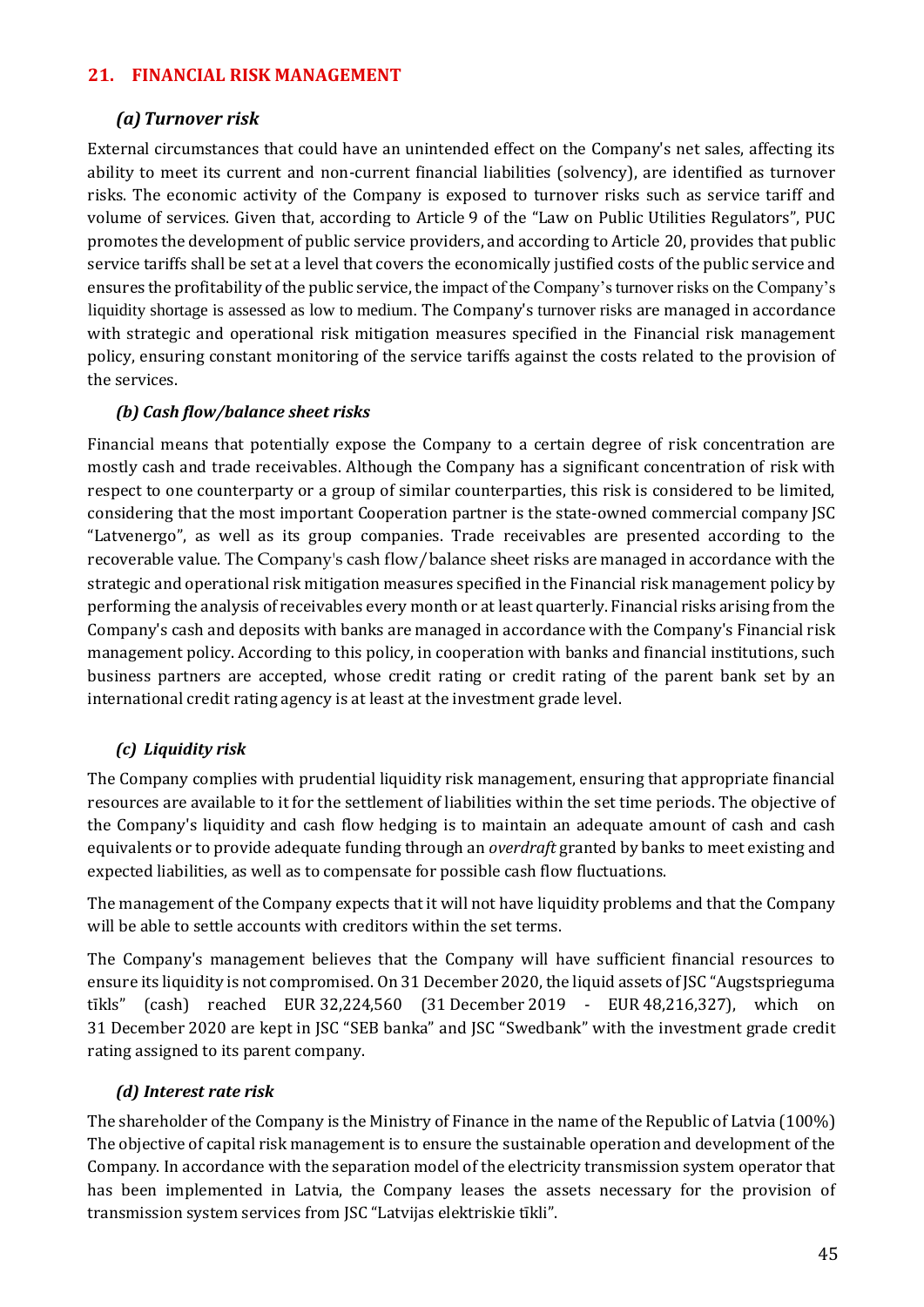Interest rate risk in the Company mainly arises from borrowings with a variable interest rate determined, creating the risk that the financial costs will increase significantly as the reference rate increases. Interest rate risk is managed by balancing the loan portfolio. In accordance with the Financial Risk Management Policy, in order to reasonably balance interest rate risk and potential benefits, the share of fixed or limited growth rates in the loan portfolio may not be less than 35%. If the structure of the loan portfolio in terms of interest rates does not meet the specified indicator, measures are taken to fit into the recommended category.

#### **22. PROSPECTIVE TAX LIABILITIES**

The tax authorities may carry out an audit of accounts at any time within three years of the tax year and additionally calculate the tax liabilities and penalties. The management of the Company is not aware of any circumstances that could create material future liabilities.

### **23. TRANSACTIONS WITH RELATED PARTIES**

Related parties are state-owned entities that are controlled, jointly controlled, or substantially influenced by the state. The Company has no significant transactions and other transactions which together, but not separately, are material with the Government of the Republic of Latvia, government agencies, and similar local, national, or international institutions that fall within the scope of the standard, except for the capital company JSC "Latvenergo" and its subsidiaries.

|                                                                                 | 2020       | 2019        |
|---------------------------------------------------------------------------------|------------|-------------|
|                                                                                 | <b>EUR</b> | <b>EUR</b>  |
| <b>State controlled companies</b>                                               |            |             |
| <i>Income</i>                                                                   |            |             |
| Transport system service                                                        | 72,255,404 | 72,469,813  |
| Revenue from the sale of electricity, electric capacity<br>maintenance services | 5,718,133  | 6,262,195   |
| Mandatory procurement component                                                 | 4,240,315  | 3,991,820   |
| Transmission asset reconstruction and renovation<br>works                       |            | 85,727,617  |
| Revenue from other services                                                     | 2,425,554  | 749,473     |
| Total revenue from transactions with related<br>companies                       | 84,639,406 | 169,200,918 |
| <b>State controlled companies</b>                                               |            |             |
| <b>Distributions</b>                                                            |            |             |
| Advance payments for connection usage rights                                    |            | 33,909,709  |
| Right-of-use transmission assets                                                |            | 11 493 000  |
| Electricity purchase                                                            | 11,225,918 | 13,618,590  |
| Mandatory procurement component                                                 | 6,280,984  | 4,065,761   |
| Communication expenses                                                          | 3,111,304  | 3,190,660   |
| Long - term loan % payments                                                     | 234,978    |             |
| Other costs                                                                     | 118,214    | 855,796     |
| Lease of fixed assets and land                                                  | 110,882    |             |
| <b>Total expenses of transactions with related</b><br>companies                 | 21,082,281 | 67,133,516  |

#### a) **Revenue and expenses from transactions with related parties**